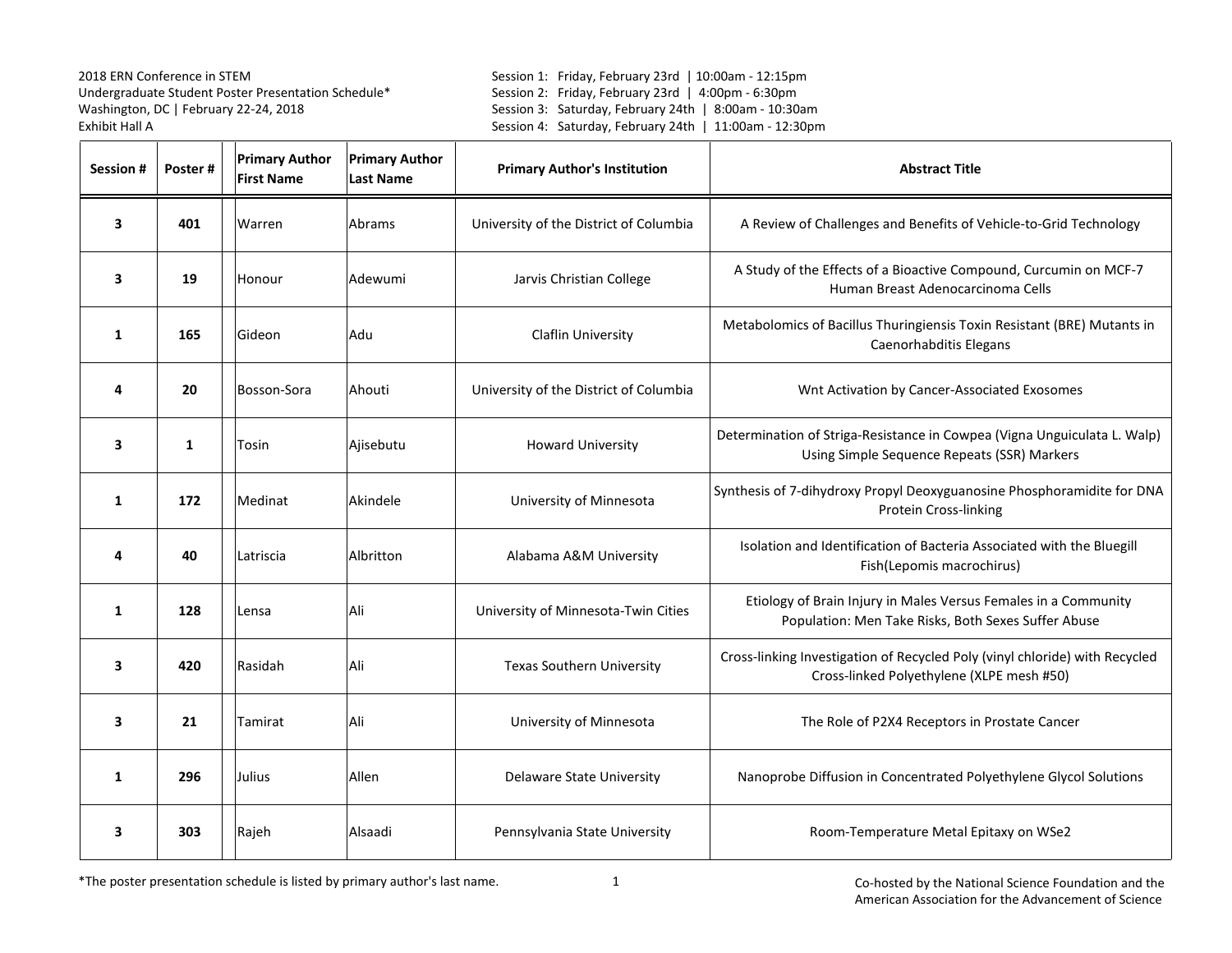Session 1: Friday, February 23rd | 10:00am - 12:15pm Session 2: Friday, February 23rd | 4:00pm - 6:30pm Session 3: Saturday, February 24th | 8:00am - 10:30am Session 4: Saturday, February 24th | 11:00am - 12:30pm

| <b>Session #</b> | Poster# | <b>Primary Author</b><br><b>First Name</b> | <b>Primary Author</b><br><b>Last Name</b> | <b>Primary Author's Institution</b>  | <b>Abstract Title</b>                                                                                                                                 |
|------------------|---------|--------------------------------------------|-------------------------------------------|--------------------------------------|-------------------------------------------------------------------------------------------------------------------------------------------------------|
| 1                | 315     | Daniel                                     | Angel                                     | University of Texas at San Antonio   | Investigating Guided Modes in 2D materials by Near Field Optical<br>Microscopy                                                                        |
| 4                | 12      | Ibeawuchi                                  | Anokam                                    | <b>Howard University</b>             | Dielectrophoretic Separation of Microparticles in Microfluidic Devices                                                                                |
| $\mathbf{1}$     | 336     | Shabree                                    | Anthony                                   | University of the Virgin Islands     | The Effect of Ion Liquid Gating on Dzyaloshinskii-Moriya Interactions                                                                                 |
| $\overline{2}$   | 173     | Ruth                                       | Anyaeche                                  | <b>Fisk Univeristy</b>               | Synthesis of Poly(Mannitol-co- Xylitol Sebacate) (PMXS) Copolymer for<br>Drug Delivery in Tissue Engineering                                          |
| $\overline{2}$   | 429     | <b>Nhicolas</b>                            | Aponte                                    | <b>Garden City Community College</b> | Measurement of Water Evaporation Rates from Simulated Soil Pore                                                                                       |
| $\overline{2}$   | 412     | Anjeza                                     | Arapi                                     | City College of New York             | Assessment of Optical Properties Variation and Discrimination of Aerosol<br>and Cloud with a Multiple-Wavelength Elastic-Raman Lidar in New York City |
| 4                | 395     | Surafel                                    | Argaw                                     | Georgia Institute of technology      | Vulnerabilities of Programmable Logic Controllers(PLCs) in Industrial<br>Control Systems(ICS) to Cyber Attacks                                        |
| $\mathbf{1}$     | 129     | Obinna                                     | Asawabelem                                | <b>Howard University</b>             | Presence of Rib Notching as an Indicator of Cardiovascular Disease in<br>Skeletal samples                                                             |
| 3                | 174     | Michelle                                   | Asuquo                                    | Shaw University                      | <b>Molecular Dynamics Simulations</b>                                                                                                                 |
| $\overline{2}$   | 374     | Alexandra                                  | Aucoin                                    | <b>Nicholls State University</b>     | Modeling and Parametric Studies of Multi-Phase Heat Transfer in Micro-<br><b>Scale Heat Sinks</b>                                                     |
| $\overline{2}$   | 349     | <b>Dukernse</b>                            | Augustin                                  | Michigan State University            | Did the Medicaid Expansion Affect Access to Health Care General Health,<br>and or Smoking among Women of Childbearing Age?                            |
| 2                | 162     | Christian                                  | Ayon Garcia                               | University of Wisconsin Whitewater   | Constructing a Chronic Neural Ensemble Recording System                                                                                               |

\*The poster presentation schedule is listed by primary author's last name.

 $\sim$  2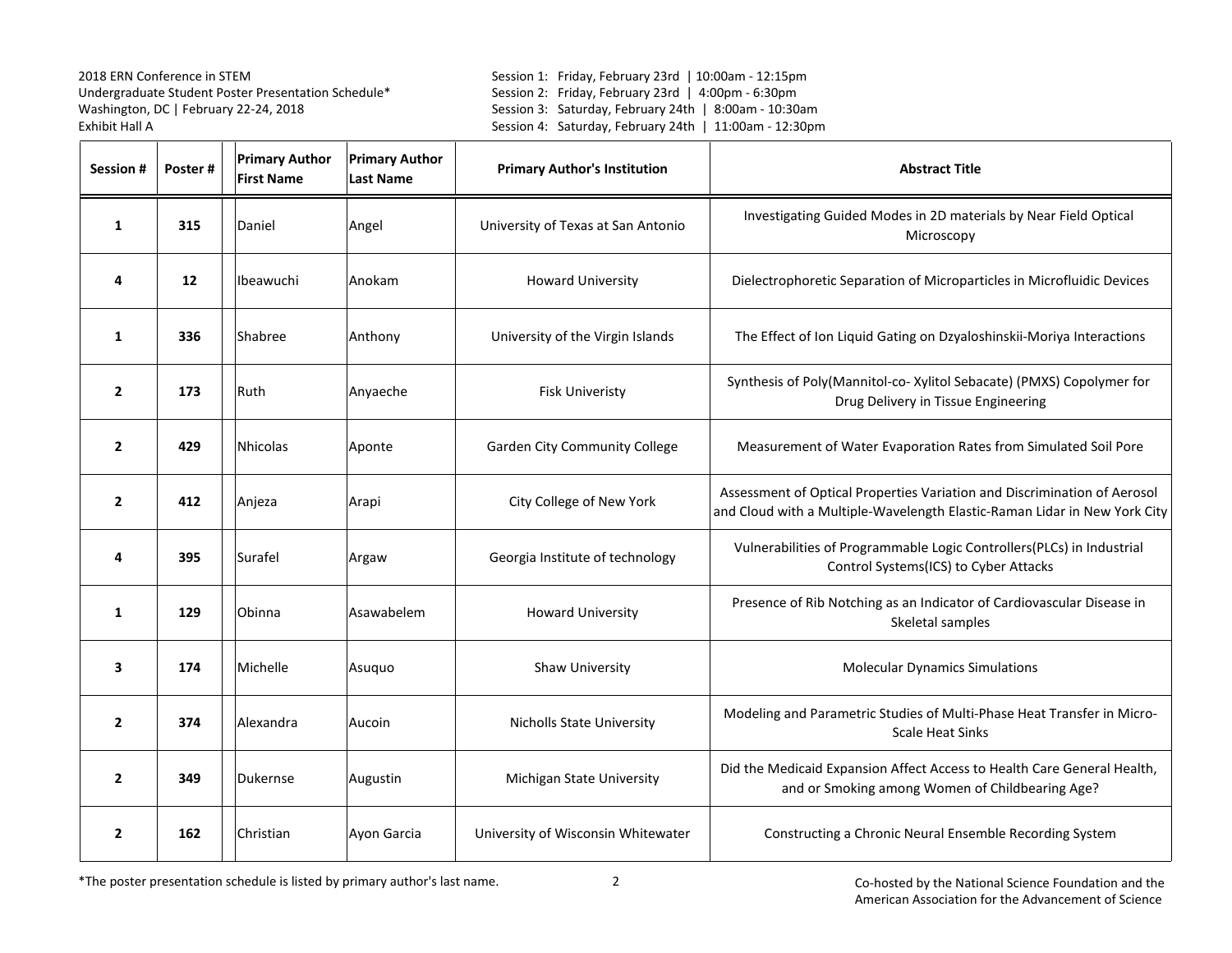Session 1: Friday, February 23rd | 10:00am - 12:15pm Session 2: Friday, February 23rd | 4:00pm - 6:30pm Session 3: Saturday, February 24th | 8:00am - 10:30am Session 4: Saturday, February 24th | 11:00am - 12:30pm

| Session #      | Poster# | <b>Primary Author</b><br><b>First Name</b> | <b>Primary Author</b><br><b>Last Name</b> | <b>Primary Author's Institution</b>       | <b>Abstract Title</b>                                                                                                    |
|----------------|---------|--------------------------------------------|-------------------------------------------|-------------------------------------------|--------------------------------------------------------------------------------------------------------------------------|
| 1              | 330     | Caio                                       | Azevedo                                   | Delaware State University                 | Ultrasensitive Detection of Methane and Carbon dioxide for Biomedical<br>Applications                                    |
| $\overline{2}$ | 261     | Amarou                                     | <b>Bah</b>                                | City College of New York                  | The New York urban Hydro-meteorological Testbed (NY-uHMT): Data<br>Processing and Visualization                          |
| $\mathbf{1}$   | 214     | Christopher                                | Ball                                      | Alabama State University                  | Micro-LIBS on NIST SRM 610 and 1831                                                                                      |
| 3              | 421     | Devonte                                    | <b>Banner</b>                             | Norfolk State University                  | Flexible Hybrid Composite Electrode for Supercapacitor Applications                                                      |
| $\overline{2}$ | 41      | Myles                                      | Bartholomew                               | Xavier University of Louisiana            | Anti-Angiogenenic Actions of Rare Ketohexoses in a Chick Embryo and<br><b>Scratch Models</b>                             |
| 1              | 130     | Madison                                    | <b>Bashford</b>                           | California State University, Monterey Bay | Temperature Effects on Swimming Kinematics of Foraging Behavior in the<br>Northern Anchovy, Engraulis Mordax             |
| $\overline{2}$ | 375     | Darius                                     | <b>Bates</b>                              | Jackson State University                  | Salvage Larch Lumber: Examining Mechanical Properties for Manufacturing<br><b>Cross Laminated Timber Panel Inclusion</b> |
| 4              | 175     | Narome                                     | <b>Belus</b>                              | University of the Virgin Islands          | Silanediol and Copper Co-Catalysis in the Addition of Indole to Arylidene<br>Malonates                                   |
| 3              | 42      | Lewis                                      | Bennett                                   | University of the Virgin Islands          | Identifying Protein Partners of CFAP69                                                                                   |
| 4              | 304     | Eden                                       | Berga                                     | University of Washington                  | Luminescence Properties of Monolayer WS2 Embedded in a Van der Waal<br><b>Heterostructures</b>                           |
| 4              | 13      | Frewoin                                    | Berga                                     | University of Washington                  | Designing a Humanized Model of Infective Endocarditis to Understand the<br><b>Initial Disease Stage</b>                  |
| 3              | 327     | Luanda                                     | <b>Billups</b>                            | Alabama State University                  | Analysis of Au Nanoparticles Using Laser Induced Breakdown Spectroscopy                                                  |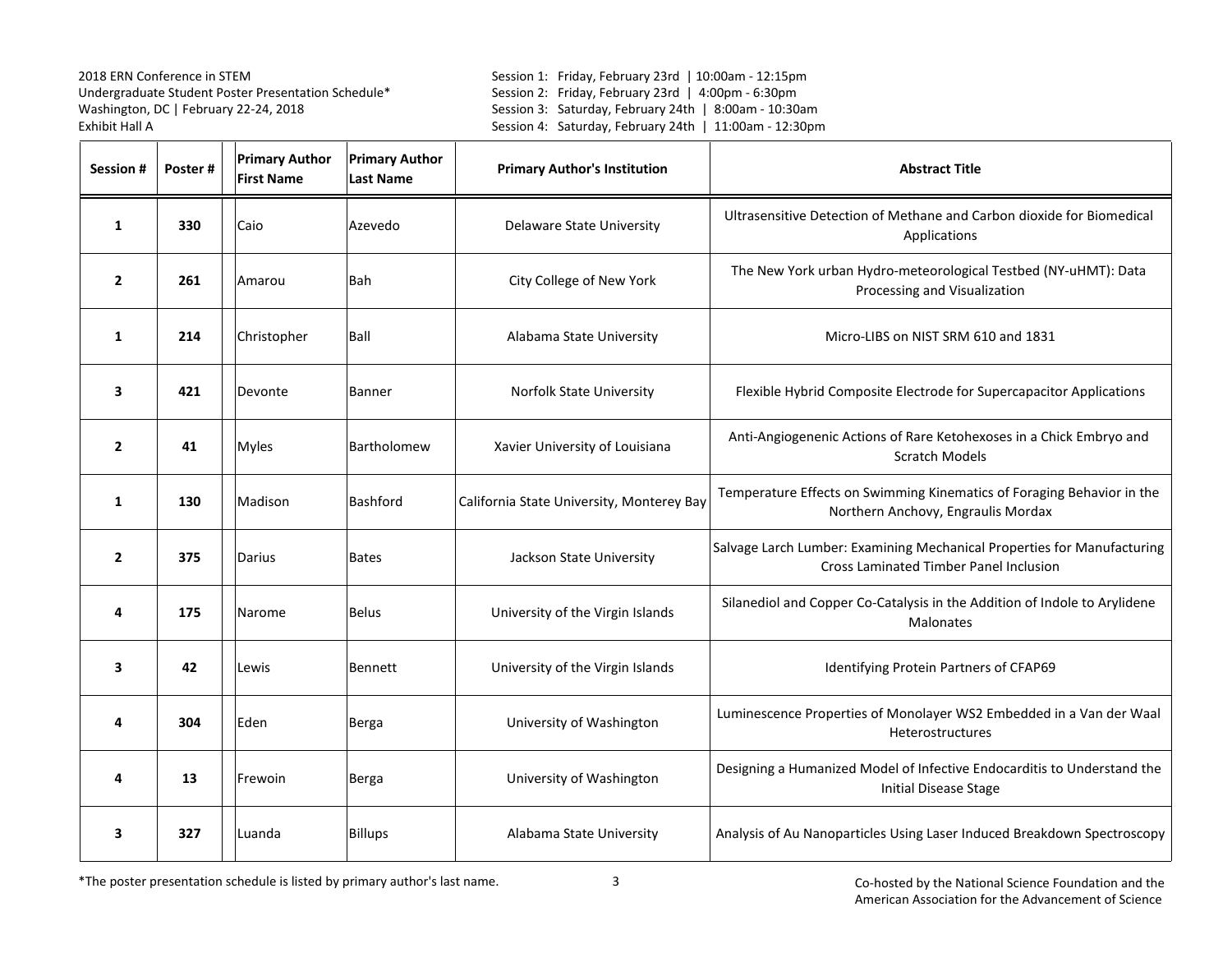Session 1: Friday, February 23rd | 10:00am - 12:15pm Session 2: Friday, February 23rd | 4:00pm - 6:30pm Session 3: Saturday, February 24th | 8:00am - 10:30am Session 4: Saturday, February 24th | 11:00am - 12:30pm

| <b>Session#</b> | Poster#        | <b>Primary Author</b><br><b>First Name</b> | <b>Primary Author</b><br><b>Last Name</b> | <b>Primary Author's Institution</b>          | <b>Abstract Title</b>                                                                                                                    |
|-----------------|----------------|--------------------------------------------|-------------------------------------------|----------------------------------------------|------------------------------------------------------------------------------------------------------------------------------------------|
| 4               | 209            | Secolia                                    | Bishop                                    | North Carolina Central University            | Hyperbranched Polyglycerol Cross-linked Membranes with Elastin-like<br>proteins for Removal of Crystal Violet Dye                        |
| 1               | 297            | Joey                                       | Blasco                                    | <b>Stony Brook University</b>                | Oxygen Nanobubble Formation as a Mechanism of Thermally Induced<br>Erythrocyte Aggregation                                               |
| 3               | $\overline{2}$ | Petros                                     | <b>Bokretsion</b>                         | <b>Fisk University</b>                       | Expression, Purification, and Characterization of the Heme Uptake<br>Regulator, HeuR                                                     |
| 1               | 105            | Ashley                                     | Bonney                                    | Rochester Institute of Technology            | Analysis of Moraxella Catarrhalis Biofilm Formation Under Varying pH and<br><b>Oxygen Concentrations</b>                                 |
| 3               | 88             | Newton                                     | <b>Bosire</b>                             | <b>Baltimore City Community College</b>      | Overexpression Of Carbon Concentration Mechanism Gene Cah1 In<br>Chlamydomonas Reinhardtii For Increased Algal Growth And Oil Production |
| 4               | 14             | Ronquiajah                                 | Bowman                                    | Norfolk State University                     | Amperometric Detection of Dopamine via Noble Nanowires Using Gold                                                                        |
| $\overline{2}$  | 316            | Marlon                                     | <b>Breaux</b>                             | Texas Southern University                    | How Nanotechnology Can Help Cellular Research for Major Diseases                                                                         |
| $\overline{2}$  | 43             | Tarig                                      | <b>Brown</b>                              | Central Michigan University                  | Genetically Encoded Light Sources for Non-Invasive Optogenetics                                                                          |
| 1               | 252            | Lennon                                     | <b>Bruney</b>                             | University of the Virgin Islands             | Fast Growing Acropora and Pocillopora Increases Reef Complexity                                                                          |
| 1               | 44             | Damiesha                                   | <b>Bryant</b>                             | Philander Smith College                      | Quantitative Proteomic Analysis of Mice Kidney Reveals an Effect of High<br>Fat Diet on Protein Expression                               |
| $\overline{2}$  | 45             | Natasha                                    | <b>Bryant</b>                             | Drake State Community & Technical<br>College | Alternative Antimicrobial Cleansing Solutions                                                                                            |
| $\overline{2}$  | 265            | Summer                                     | <b>Buckley</b>                            | University of Arkansas at Pine Bluff         | The Rice Root Microbiome Project                                                                                                         |

\*The poster presentation schedule is listed by primary author's last name.

4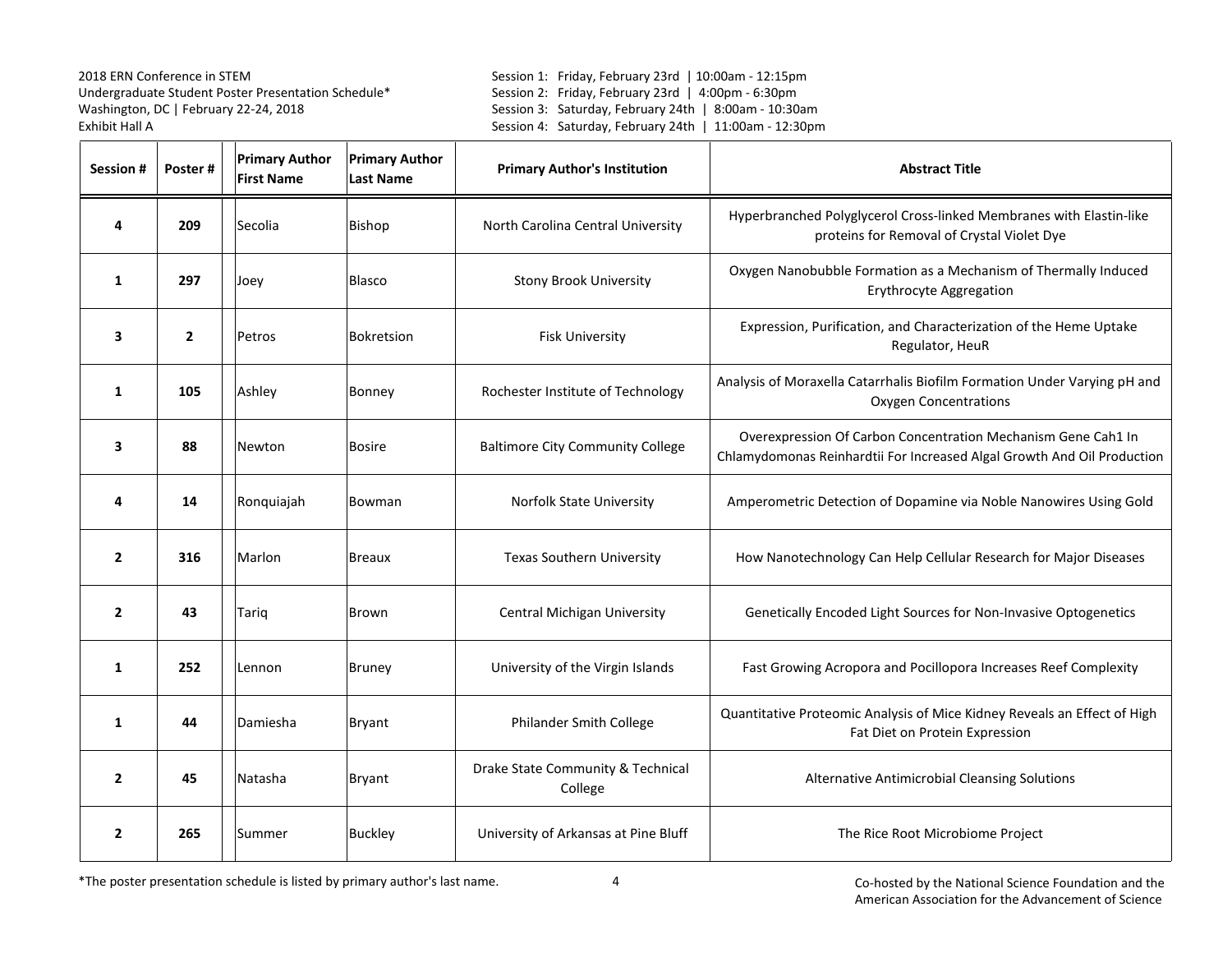Session 1: Friday, February 23rd | 10:00am - 12:15pm Session 2: Friday, February 23rd | 4:00pm - 6:30pm Session 3: Saturday, February 24th | 8:00am - 10:30am Session 4: Saturday, February 24th | 11:00am - 12:30pm

| <b>Session#</b> | Poster# | <b>Primary Author</b><br><b>First Name</b> | <b>Primary Author</b><br><b>Last Name</b> | <b>Primary Author's Institution</b>                                  | <b>Abstract Title</b>                                                                                                        |
|-----------------|---------|--------------------------------------------|-------------------------------------------|----------------------------------------------------------------------|------------------------------------------------------------------------------------------------------------------------------|
| $\overline{2}$  | 376     | Obeng                                      | Buo                                       | Rensselaer Polytechnic Institute                                     | Mutual Support for Environmental and Cultural Sustainability Through<br>Solar Ink Production in Ghana                        |
| $\overline{2}$  | 221     | Damien                                     | <b>Burks</b>                              | <b>Texas Southern University</b>                                     | Test-Bed for Detecting WSNs in Labview via Unmanned Vehicles                                                                 |
| 3               | 222     | Elise                                      | <b>Burton</b>                             | Harris-Stowe State University                                        | Big Data Genomics: Designing an Apache Spark-Based Distributed<br><b>Bioinformatics Pipeline</b>                             |
| 3               | 46      | Kamaria                                    | <b>Bush</b>                               | North Carolina Agricultural and<br><b>Technical State University</b> | Setting up a Bioinformatics Platform for Reproducible and Robust<br><b>Investigations of Microbial Mutations</b>             |
| $\mathbf{2}$    | 253     | Joseph                                     | Caine                                     | Harris-Stowe State University                                        | The Impact of a Community Garden Project                                                                                     |
| $\mathbf{2}$    | 272     | Demetris                                   | Calloway                                  | Fort Valley State University                                         | The Fate Of Atmospheric Mercury (Hg) In Ephemeral Wetlands                                                                   |
| 3               | 422     | Martin                                     | Carrasco-Munoz                            | Pennsylvania State University                                        | Hall Measurements of Topological Insulators Bismuth Selenide and<br><b>Bismuth Telluride</b>                                 |
| 1               | 136     | Javier                                     | Carrillo-Cortez                           | <b>Humboldt State University</b>                                     | Simplified Method of identification of Cuscuta Species Found in North-<br>Central Alabama using PCR-RFLP                     |
| $\overline{2}$  | 106     | Erin                                       | Cassin                                    | University of Nevada, Las Vegas                                      | Hunting for Holins in the Paenibacillus Larvae Phage Willow Genome                                                           |
| $\overline{2}$  | 47      | Diana                                      | Castaneda                                 | California State University, Los Angeles                             | Mitochondrial Dysfunction in Type 2 Diabetic Skeletal Muscle Cells                                                           |
| 3               | 176     | Jesus                                      | Cedillo                                   | Fort Valley State University                                         | Detection of Ethylene Glycol in Aqueous Solutions Through the Use of Gas<br>Chromatography                                   |
| $\mathbf{2}$    | 177     | Valorie                                    | Chasten                                   | North Carolina Agricultural and<br><b>Technical State University</b> | Quality Assurance of Polymer Composition in Footwear by Fourier<br>Transform Infrared Spectroscopy and Chemometrics Analysis |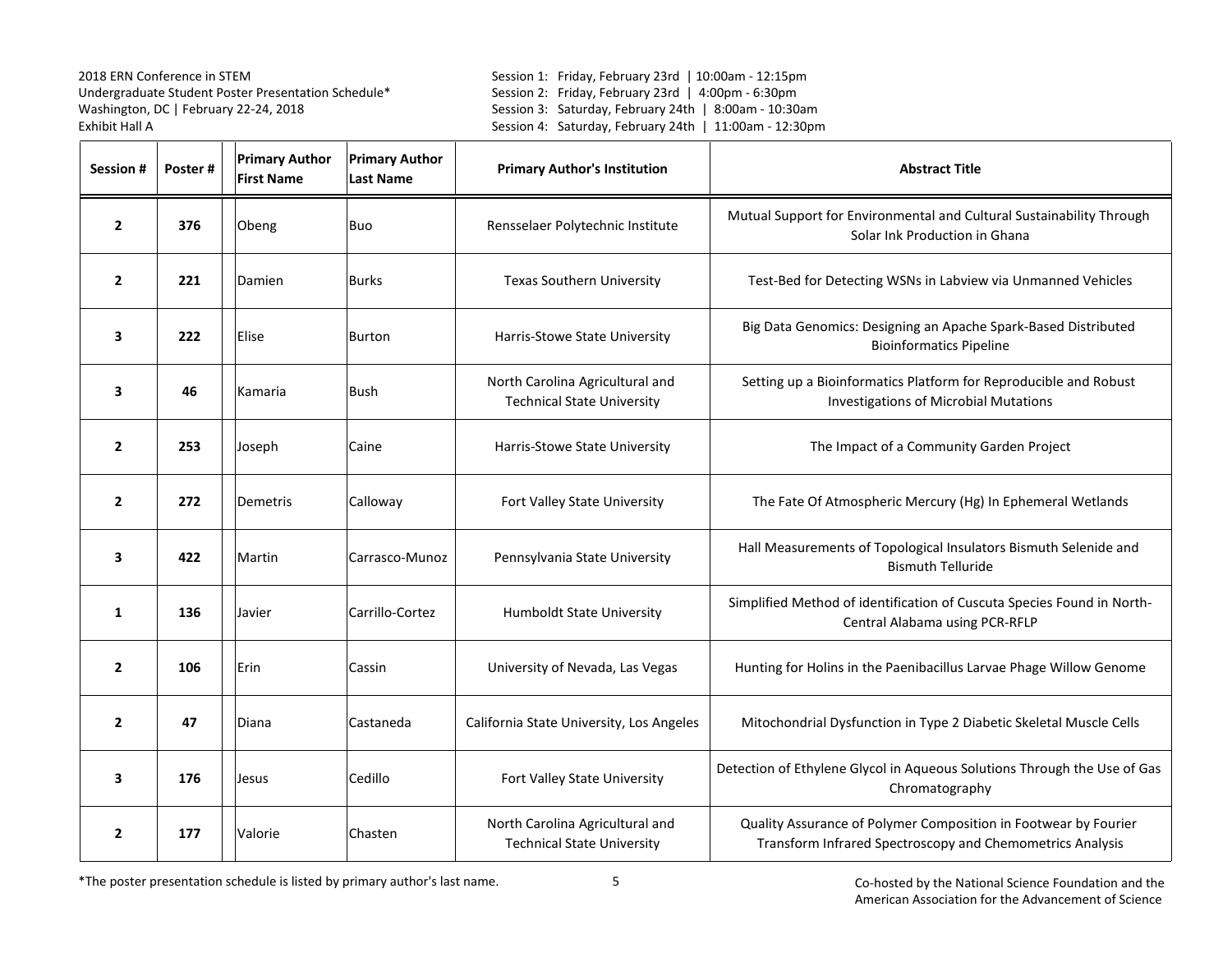Session 1: Friday, February 23rd | 10:00am - 12:15pm Session 2: Friday, February 23rd | 4:00pm - 6:30pm Session 3: Saturday, February 24th | 8:00am - 10:30am Session 4: Saturday, February 24th | 11:00am - 12:30pm

| <b>Session#</b> | Poster# | <b>Primary Author</b><br><b>First Name</b> | <b>Primary Author</b><br><b>Last Name</b> | <b>Primary Author's Institution</b>            | <b>Abstract Title</b>                                                                                              |
|-----------------|---------|--------------------------------------------|-------------------------------------------|------------------------------------------------|--------------------------------------------------------------------------------------------------------------------|
| 3               | 275     | Ruben                                      | Chavarin                                  | California State University of Monterey<br>Bay | A Comparison of Water Testing between IDEXX Colilert TM and Membrane<br>Filtration                                 |
| 3               | 178     | Shayla                                     | Chavis                                    | North Carolina Central University              | Grafting Responsive Polymer Brushes to Graphene's Surface to Increase<br>Solubility                                |
| 3               | 371     | Amber                                      | Childs-Santos                             | <b>Howard University</b>                       | Separation of Micro-scale Entities Using Dielectrophoresis                                                         |
| 3               | 340     | Angel                                      | Christopher                               | Hampton University                             | Geant4 simulation for Thick Gas Electron Multipliers (TH-GEM)                                                      |
| $\mathbf{2}$    | 373     | Nicohl                                     | Cintron<br>Rodriguez                      | Universidad Metropolitana Recinto de<br>Cupey  | CHF3/Ar Plasma Reactive Ion Etching of LTO Mask to Transfer 2D TMD onto<br><b>MEMS Device</b>                      |
| $\mathbf{1}$    | 377     | Khayree                                    | Clark                                     | Savannah State University                      | The Impacts of Electricity Generation Mix and Charging Stations on<br><b>Emission Reduction from Electric Cars</b> |
| $\overline{2}$  | 378     | Uthman                                     | Clark                                     | Tuskegee University                            | High-Order Numerical Simulation of High Speed Open Cavity Flow Field                                               |
| $\mathbf{1}$    | 48      | Deja                                       | Clay                                      | University of Nevada, Las Vegas                | A Comparison of Three Protocols: Optimal Method to Separate<br>Macrophages from Prostate Tumors                    |
| $\mathbf{1}$    | 350     | Bryan                                      | Clayborne                                 | Norfolk State University                       | Infusing Cybersecurity in Social Statistics: An Exploratory Study at Norfolk<br><b>State University</b>            |
| $\mathbf{1}$    | 248     | Ariel                                      | Coleman                                   | Virginia State University                      | Temperature and Moisture Effects on Carbon Cycling in Coastal Forested<br>Wetland, North Carolina                  |
| $\overline{2}$  | 95      | Ana                                        | <b>Collazo Martinez</b>                   | Iowa State University                          | RAS Guanyl Releasing Protein 4 Polymorphisms and Brain Outcomes Across<br>the Alzheimer's Spectrum                 |
| $\overline{2}$  | 351     | Jared                                      | Collina                                   | <b>Haverford College</b>                       | Collapsing Bounds and Across-Trial Variability in the Drift-Diffusion Model<br>of Decision-Making                  |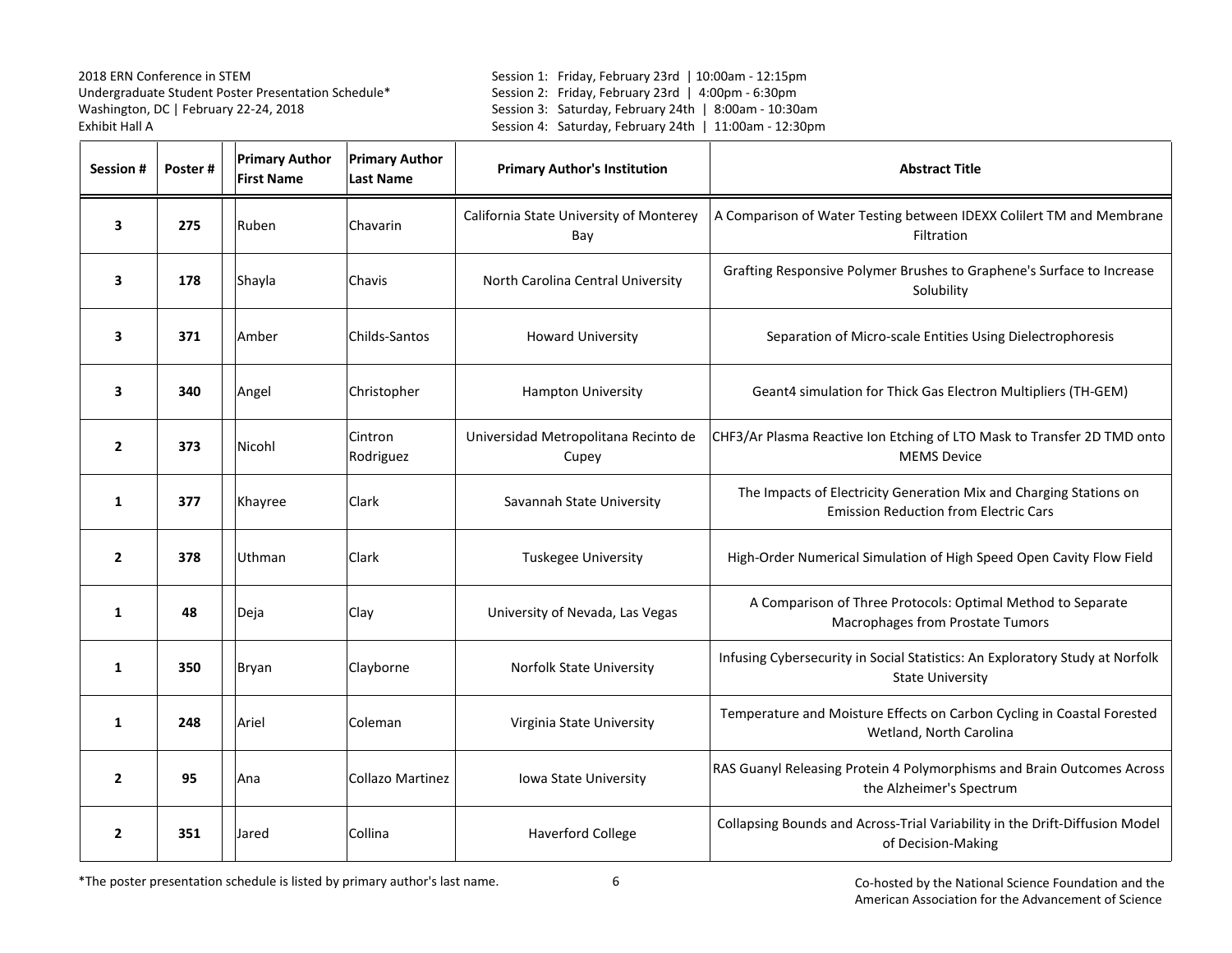Session 1: Friday, February 23rd | 10:00am - 12:15pm Session 2: Friday, February 23rd | 4:00pm - 6:30pm Session 3: Saturday, February 24th | 8:00am - 10:30am Session 4: Saturday, February 24th | 11:00am - 12:30pm

| Session #      | Poster# | <b>Primary Author</b><br><b>First Name</b> | <b>Primary Author</b><br><b>Last Name</b> | <b>Primary Author's Institution</b>       | <b>Abstract Title</b>                                                                                                    |
|----------------|---------|--------------------------------------------|-------------------------------------------|-------------------------------------------|--------------------------------------------------------------------------------------------------------------------------|
| 3              | 3       | Gabriel                                    | Conte Cortez<br><b>Martins</b>            | Miami Dade College                        | Three-Dimensional Structure Prediction for DNA Replication Initiator in<br>Clostridium Taeniosporum                      |
| $\overline{2}$ | 49      | Hannah                                     | Contreras                                 | Wellesley College/ MIT                    | Comparative Effects of Cholecalciferol vs. Calcifediol on Total and Free 25-<br>Hydroxyvitamin D and Parathyroid Hormone |
| 1              | 317     | Tiana                                      | Cooks                                     | Delaware State University                 | Dark-field Microscopic Study of the Interactions Between Metal Oxide<br>Nanoparticles and Giant Unilamellar Vesicles     |
| $\mathbf{1}$   | 107     | Jose Augusto                               | Cordero Pacheco                           | University of Puerto Rico                 | Development of Mouse Keratinocytes-based Engineered Skin Models for<br><b>Accelerating Wound Healing</b>                 |
| 4              | 22      | Melissa                                    | Costa                                     | University of Hawai'i at Hilo             | Antioxidant and Anti-cancer Effects of La'i (Cordyline Fruticosa) Extract on<br>Neuroblastoma Cells                      |
| $\overline{2}$ | 223     | Jahdiel                                    | Couchman                                  | University of North Carolina at Charlotte | Mining Software Repositories for Dynamic Information                                                                     |
| 3              | 305     | <b>Bennett</b>                             | Cromer                                    | Pennsylvania State University             | Transport Measurements of CVD grown W(S,Se)2 under Ionic Liquid Gating                                                   |
| 3              | 50      | Simone                                     | Cruz                                      | <b>Hampton University</b>                 | Do Chaceon Quinquedens Harbor Bacteria in the Hemolymph?                                                                 |
| $\overline{2}$ | 108     | Aliyah                                     | Curry                                     | Alabama State University                  | The In Vitro Effects of Alcohol on Exosome Biology                                                                       |
| $\overline{2}$ | 413     | Michael                                    | Curtice                                   | <b>Central State University</b>           | Automated Simulated Acquisition Project (ASAP)                                                                           |
| $\overline{2}$ | 318     | Aamina                                     | Dandy                                     | <b>Tuskegee University</b>                | Detection of Spherical Gold Nanoparticles in Hydrogels with HEp-2 Cells<br>Using Laser Induced Breakdown Spectroscopy    |
| $\overline{2}$ | 276     | Kameron                                    | Daniel                                    | New York City College of Technology       | Assessment of Lake Water Quality and Quantity Using Satellite Remote<br>Sensing                                          |

\*The poster presentation schedule is listed by primary author's last name.

7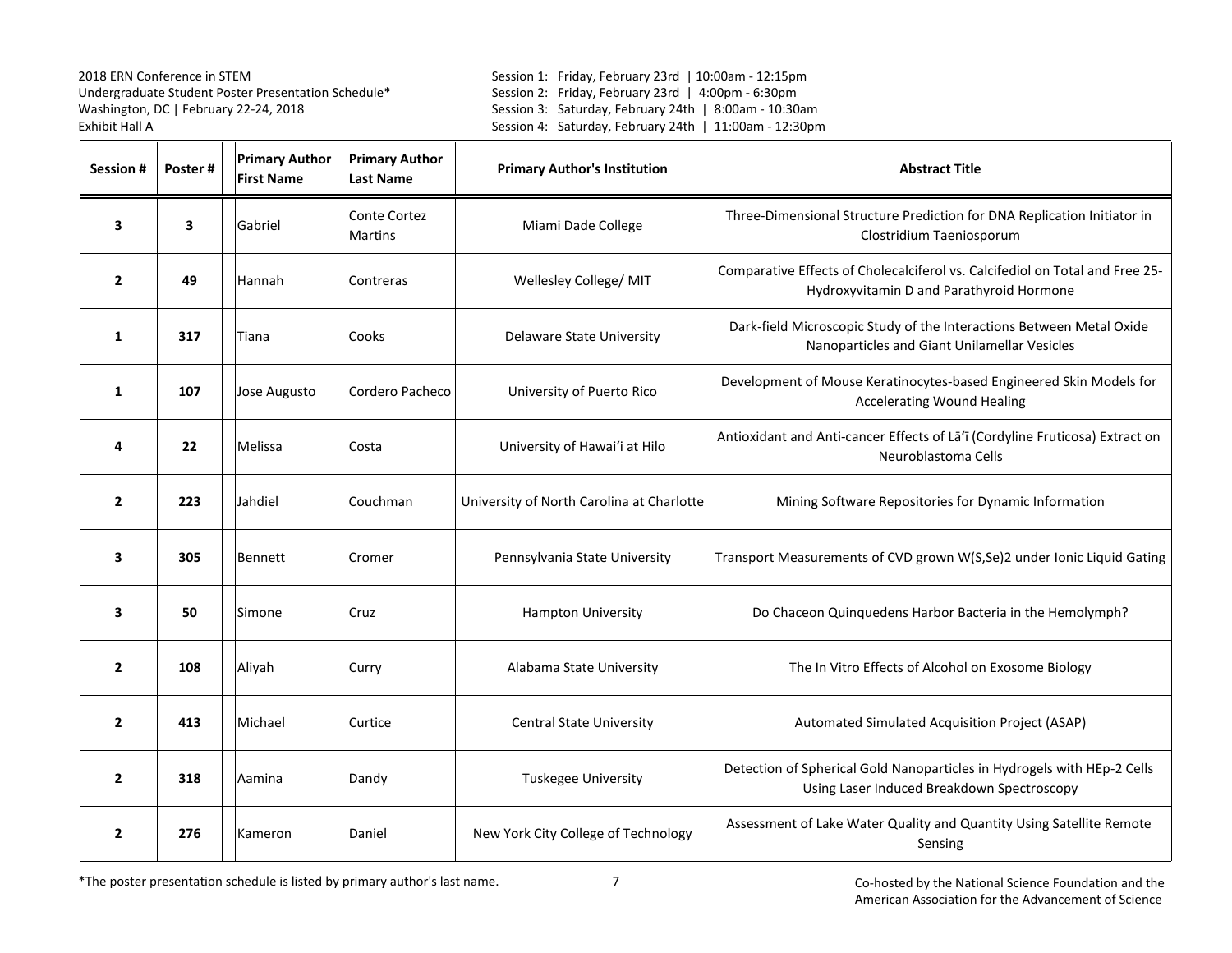Session 1: Friday, February 23rd | 10:00am - 12:15pm Session 2: Friday, February 23rd | 4:00pm - 6:30pm Session 3: Saturday, February 24th | 8:00am - 10:30am Session 4: Saturday, February 24th | 11:00am - 12:30pm

| <b>Session#</b> | Poster# | <b>Primary Author</b><br><b>First Name</b> | <b>Primary Author</b><br><b>Last Name</b> | <b>Primary Author's Institution</b> | <b>Abstract Title</b>                                                                                                      |
|-----------------|---------|--------------------------------------------|-------------------------------------------|-------------------------------------|----------------------------------------------------------------------------------------------------------------------------|
| $\overline{2}$  | 96      | Abraham                                    | DaSilvio                                  | Bethune-Cookman University          | Universal Stress Proteins Associated with Glycolysis in Bacteria                                                           |
| 3               | 224     | Yahkeef                                    | Davis                                     | <b>Onondaga Community College</b>   | On the Accuracy of Facial Recognition Software to Automate Tracking<br><b>Student Use of Program Resources</b>             |
| $\overline{2}$  | 97      | Joshua                                     | Dawson                                    | University of Washington            | Comparative Analysis of Smoking-Induced DNA Methylation in Blood<br>versus Lung                                            |
| 4               | 306     | Morgan                                     | Dean                                      | University of Alabama at Birmingham | The Effect of Tissue Scaffold Architecture and Composition of Cell Viability                                               |
| 4               | 308     | Parris                                     | Debrow                                    | Tuskegee University                 | Formulation and Characterization of Bioinks for 3-D printing                                                               |
| $\overline{2}$  | 51      | Carmen                                     | Del Real                                  | Dodge City Community College        | A Screen for Genetic Modifiers of Protein Phosphatase 1 in Drosophila<br><b>Collective Cell Migration</b>                  |
| 3               | 423     | Jennifer                                   | Delgado                                   | University of Chicago               | Effects of Varying Electrolytes in Dye-sensitized Solar Cells (DSSCs)                                                      |
| 1               | 131     | Katelyn                                    | Denton                                    | Mississippi Valley State University | Observation of How the Female Body Changes Through Intense Exercise                                                        |
| 1               | 244     | Elizabeth                                  | Diaz                                      | University of California of Davis   | Molecular Mechanisms and Biogeochemical Consequences of Decomposer<br>Species Interactions During Succession in Ecosystems |
| $\overline{2}$  | 137     | Rita                                       | Dill                                      | <b>Bowie State University</b>       | Analysis of Isoflavones in Soybeans using LC-MS and UV Spectral Analysis                                                   |
| 4               | 424     | Raji                                       | Dinka                                     | <b>Rutgers University</b>           | Mathematical and Experimental Study of Circadian Phase Period<br>Relationship                                              |
| 3               | 307     | Kevin                                      | Dominguez                                 | The City College of New York        | Zinc Sulfide Shell Growth on Cadmium Selenide Quantum Dots for<br>Potential Application in Solar Cells                     |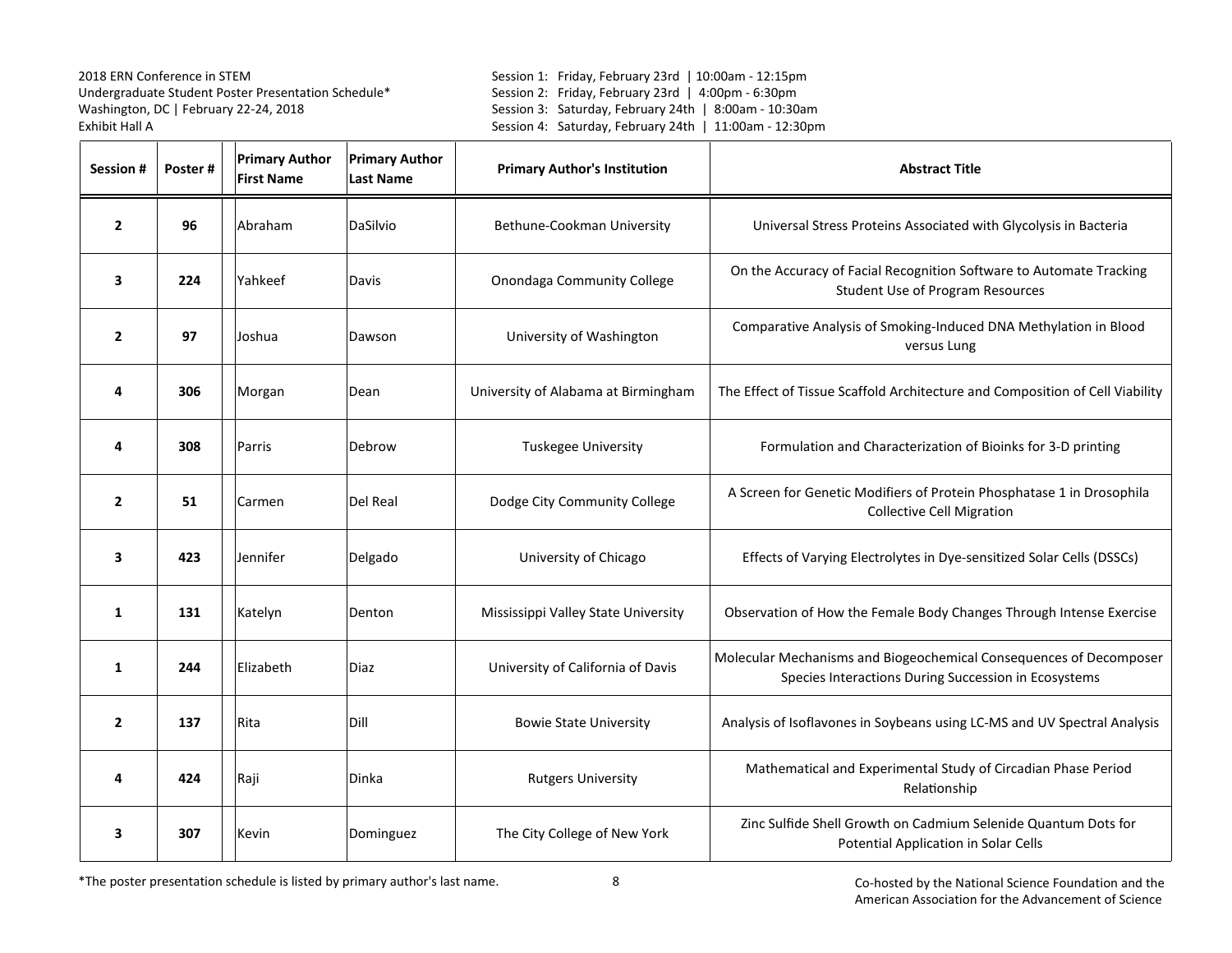Session 1: Friday, February 23rd | 10:00am - 12:15pm Session 2: Friday, February 23rd | 4:00pm - 6:30pm Session 3: Saturday, February 24th | 8:00am - 10:30am Session 4: Saturday, February 24th | 11:00am - 12:30pm

| Session #      | Poster# | <b>Primary Author</b><br><b>First Name</b> | <b>Primary Author</b><br><b>Last Name</b> | <b>Primary Author's Institution</b>                         | <b>Abstract Title</b>                                                                                                                               |
|----------------|---------|--------------------------------------------|-------------------------------------------|-------------------------------------------------------------|-----------------------------------------------------------------------------------------------------------------------------------------------------|
| 3              | 266     | Emmanuel                                   | Dorvil                                    | <b>Central State University</b>                             | Sugarcane Field Residue and Root Allelopathic Impact on Weed Seed<br>Germination                                                                    |
| $\mathbf{1}$   | 379     | Nicole                                     | Doughramaji                               | Kansas State University                                     | Track Based Climbing Robots Using Dry Adhesives and Variable Suspension                                                                             |
| $\overline{2}$ | 352     | Tasharra                                   | Dozier                                    | Virginia State University                                   | The Relationship between Fish Consumption and Cognitive Functioning                                                                                 |
| $\overline{2}$ | 337     | Eden                                       | Duncan-Smith                              | <b>Hampton University</b>                                   | Linear Absorption Spectrum of Tungsten Disulfide Atomic Layers                                                                                      |
| 3              | 23      | Torhera                                    | Durand                                    | University of the Virgin Islands                            | T Cell Immunoglobulin and Mucin Protein 3 Involvement in Galectin-9-<br>Induced Apoptosis of Exhausted T Cells                                      |
| 1              | 52      | Karen                                      | Ebenezer                                  | Hunter College at the City University of<br><b>New York</b> | Assessing the Presence of Functional Trypanosome Lytic Factors in Human<br><b>Breast Milk</b>                                                       |
| 3              | 284     | Omoikhefe                                  | Eboreime                                  | <b>Texas Southern University</b>                            | Walk-Through Metal Detectors and Stadium Contraband                                                                                                 |
| 3              | 402     | Katrina                                    | Eccles                                    | Tennessee Technological University                          | Probabilistic Analysis of Power System Stability Under Solar Power<br>Variability                                                                   |
| 4              | 179     | Taylor                                     | Edwards                                   | Alabama A&M University                                      | Preparation and Spectral Studies of Cyclopentadienyl Titanium (IV)Tris<br>Alkylenedithiophosphate Complex                                           |
| $\overline{2}$ | 219     | Tracy                                      | Edwards                                   | Hampton University                                          | Identification of Breast Cancer Predisposition DNA Repair Variants using<br>the Cancer Genome Atlas Database                                        |
| $\overline{2}$ | 380     | Ayoub                                      | El Fandalaoui                             | Valencia College                                            | 3D Designed and Printed Part For a Motorcycle                                                                                                       |
| $\overline{2}$ | 225     | Joy                                        | Elias                                     | Morgan State University                                     | Automatic Classification of Figures in Biomedical Literature Based on using<br>Machine Learning (SVM and Deep Learning) Towards Effective Retrieval |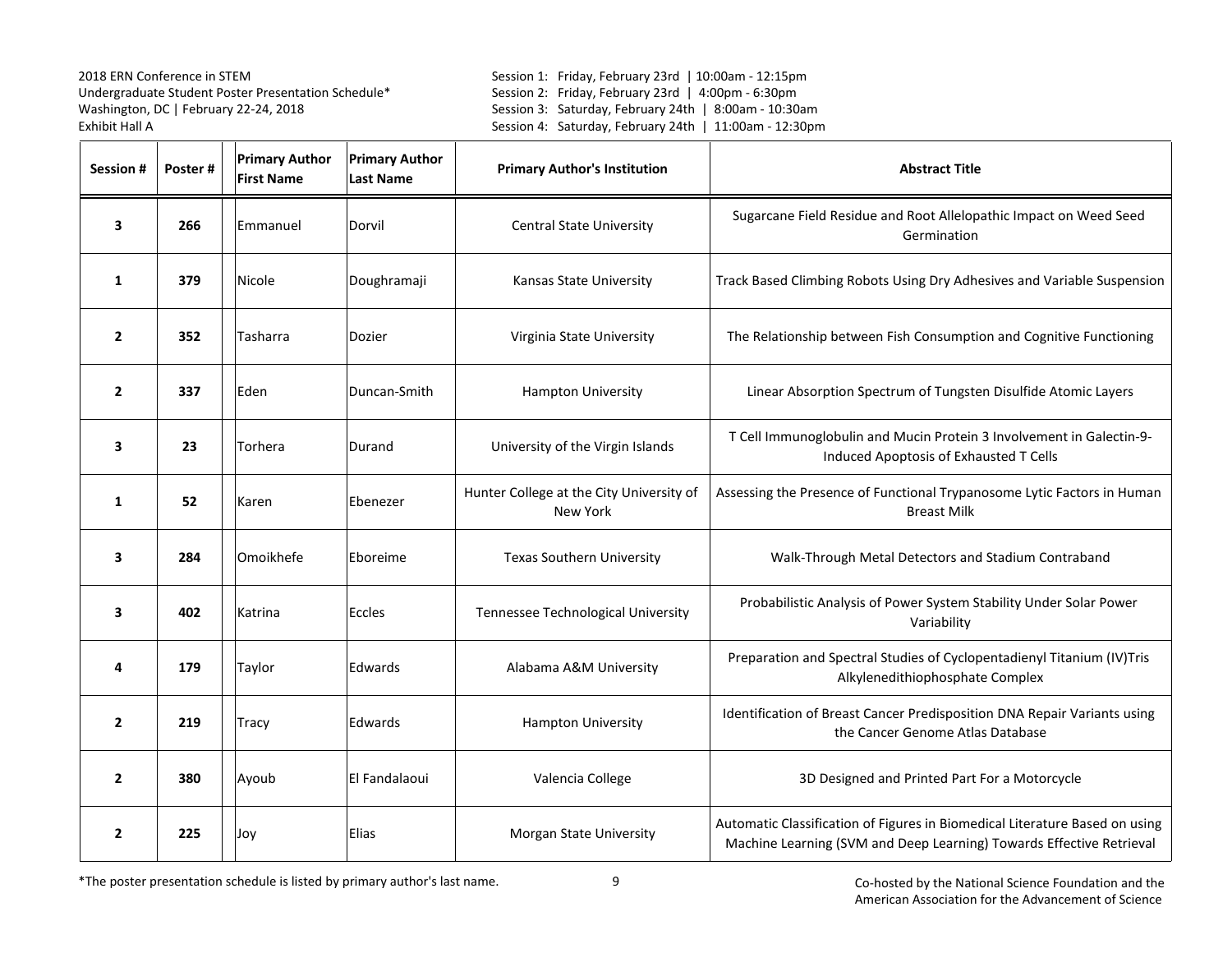Session 1: Friday, February 23rd | 10:00am - 12:15pm Session 2: Friday, February 23rd | 4:00pm - 6:30pm Session 3: Saturday, February 24th | 8:00am - 10:30am Session 4: Saturday, February 24th | 11:00am - 12:30pm

| Session #      | Poster# | <b>Primary Author</b><br><b>First Name</b> | <b>Primary Author</b><br><b>Last Name</b> | <b>Primary Author's Institution</b>     | <b>Abstract Title</b>                                                                                                        |
|----------------|---------|--------------------------------------------|-------------------------------------------|-----------------------------------------|------------------------------------------------------------------------------------------------------------------------------|
| $\overline{2}$ | 53      | Charity                                    | Ensor                                     | <b>Baltimore City Community College</b> | Carbonic Anhydrase Enzyme Overexpression to Increase Cell Growth in<br>Algae                                                 |
| 3              | 341     | Sergio                                     | Escalante                                 | Virginia Union University               | Comparison of Structure Functions F_2 of Nucleon/Symmetric Nuclei to<br>Protons                                              |
| 3              | 226     | Joel                                       | Evans                                     | Winston-Salem State University          | Dynamic Problem Support in a Course Gamification System                                                                      |
| 1              | 338     | Ananda                                     | Ewing-Boyd                                | <b>Hampton University</b>               | Heterostructure Atomic Layers for Biomedical Sensing                                                                         |
| 4              | 285     | Jonathan                                   | Fabish                                    | North Carolina A&T State University     | Supervised Principal Component Regression in High Dimensional Data                                                           |
| 1              | 180     | Jonalyn                                    | Fair                                      | Southern University and A&M College     | The Study of Electrochemical Durability of Carbon-Supported Pt Catalysts<br>For Fuel Cell Applications                       |
| $\overline{2}$ | 181     | D'Lauren                                   | Falkner                                   | Xavier University of Louisiana          | Efficient Dual-Site Carbon Monoxide Electro-Catalysts via Interfacial Nano-<br>Engineering                                   |
| 1              | 381     | Cyron                                      | Ferguson                                  | FAMU-FSU College of Engineering         | Improving the Drive System of Dexter 2.0 SCARA-Based Additive<br><b>Manufacturing System</b>                                 |
| 1              | 138     | Sarah                                      | Fernandes                                 | <b>Bowie State University</b>           | Analysis of Fatty Acid Methylesters (Fames) in Soybeans using Gas<br>Chromatography With Flame Ionization Detection (GC-FID) |
| $\overline{2}$ | 139     | Francisco                                  | Fernandez                                 | California State University San Marcos  | Functional Characterization of the Nitrate-induced Glutaredoxins in<br>Arabidopsis Thaliana                                  |
| 1              | 364     | Irma                                       | Fernandez                                 | University of California Irvine         | Improving trans-Cyclooctene Reactivity on Antibodies for Molecular<br>Imaging                                                |
| 3              | 54      | Anayah                                     | Ferris                                    | Univeristy of the Virgin Islands        | Making Blood Ex Vivo: Erythropoiesis from Human Embryonic Stem Cells                                                         |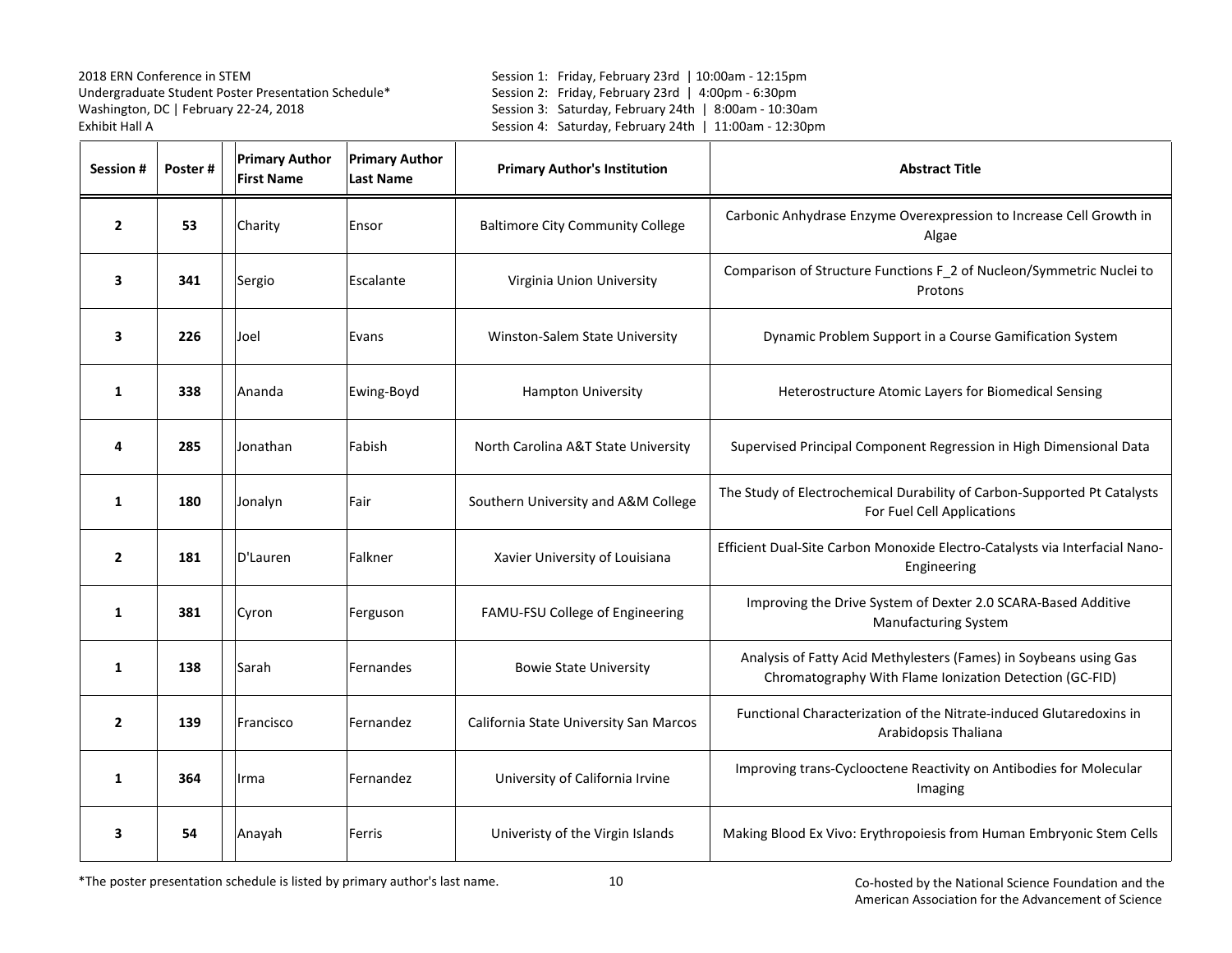Session 1: Friday, February 23rd | 10:00am - 12:15pm Session 2: Friday, February 23rd | 4:00pm - 6:30pm Session 3: Saturday, February 24th | 8:00am - 10:30am Session 4: Saturday, February 24th | 11:00am - 12:30pm

| Session #      | Poster# | <b>Primary Author</b><br><b>First Name</b> | <b>Primary Author</b><br><b>Last Name</b> | <b>Primary Author's Institution</b>      | <b>Abstract Title</b>                                                                                                                          |
|----------------|---------|--------------------------------------------|-------------------------------------------|------------------------------------------|------------------------------------------------------------------------------------------------------------------------------------------------|
| 3              | 55      | Shanice                                    | Fezeu                                     | <b>Benedict College</b>                  | Chimeric Construction and Gene Expression of Butelase (B1) and Viola<br>Uliginosa Plant (Vu)A                                                  |
| 3              | 182     | Tavia                                      | Fitzpatrick                               | <b>Texas Southern University</b>         | Computational Chemistry: Active Metal Catalysts for the Synthesis of Urea                                                                      |
| 1              | 109     | Emmanuel                                   | <b>Flores</b>                             | California State University, Fresno      | The Effect of Non-Potable Water on the Fecal Microbiota of Herbivores in<br>the African Adventure Exhibit at the Fresno Chaffee Zoo            |
| 4              | 217     | Alicia                                     | Fontenot                                  | <b>Texas Southern University</b>         | Health Risk of Oral and Inhalation Exposure to Toxic Chemicals                                                                                 |
| 3              | 282     | Mikol                                      | Forney                                    | North Carolina A&T State University      | Analyze Heavy Rainfall Ingredients Using Statistical Models on the Weather<br><b>Forecast Simulation Data</b>                                  |
| 3              | 277     | O'Neilia                                   | <b>Francis</b>                            | Kennesaw State University                | Effects of Wastewater and Combined Sewer Overflows on Water Quality in<br>the Peachtree Creek, Atlanta, Georgia, January 2015-December 2015    |
| 1              | 264     | Angel                                      | Franco Arzate                             | California State University, Bakersfield | Detection of Coccidioides spp. a Fungal Pathogen in Soils Collected Around<br>Twentynine Palms, CA                                             |
| 1              | 56      | Isnalvy                                    | <b>Fuentes</b>                            | Onondaga Community College               | Assessing Age-Specific Differences in Ethanol Sensitivity in Transgenic Lac-Z<br>Rats                                                          |
| 4              | 396     | Rody                                       | Fwamba                                    | Prairie View A&M University              | Personalized Detection of Air Pollution Using Smart Phone Paired Sensors                                                                       |
| $\overline{2}$ | 57      | Maya                                       | Gaines-Smith                              | <b>Hampton University</b>                | Identifying the Critical Amino Acids Within the Immunoglobulin Domain of<br>Human Peroxidasin Necessary for Crosslinking of Basement Membranes |
| $\mathbf{1}$   | 140     | Elizabeth                                  | Gamillo                                   | Alverno College                          | Arabidopsis Thaliana Genes, SPDS1, and PLC4 Have an Effect on the<br>Cadaverine Response Pathway                                               |
| $\overline{2}$ | 183     | <b>Mark Kevin</b>                          | Garcia                                    | University of Washington-Seattle         | The Effects of Silane Layers on the Dgradation Pathways of ZnO of Hybrid<br>Inorganic-Organic Perovskites                                      |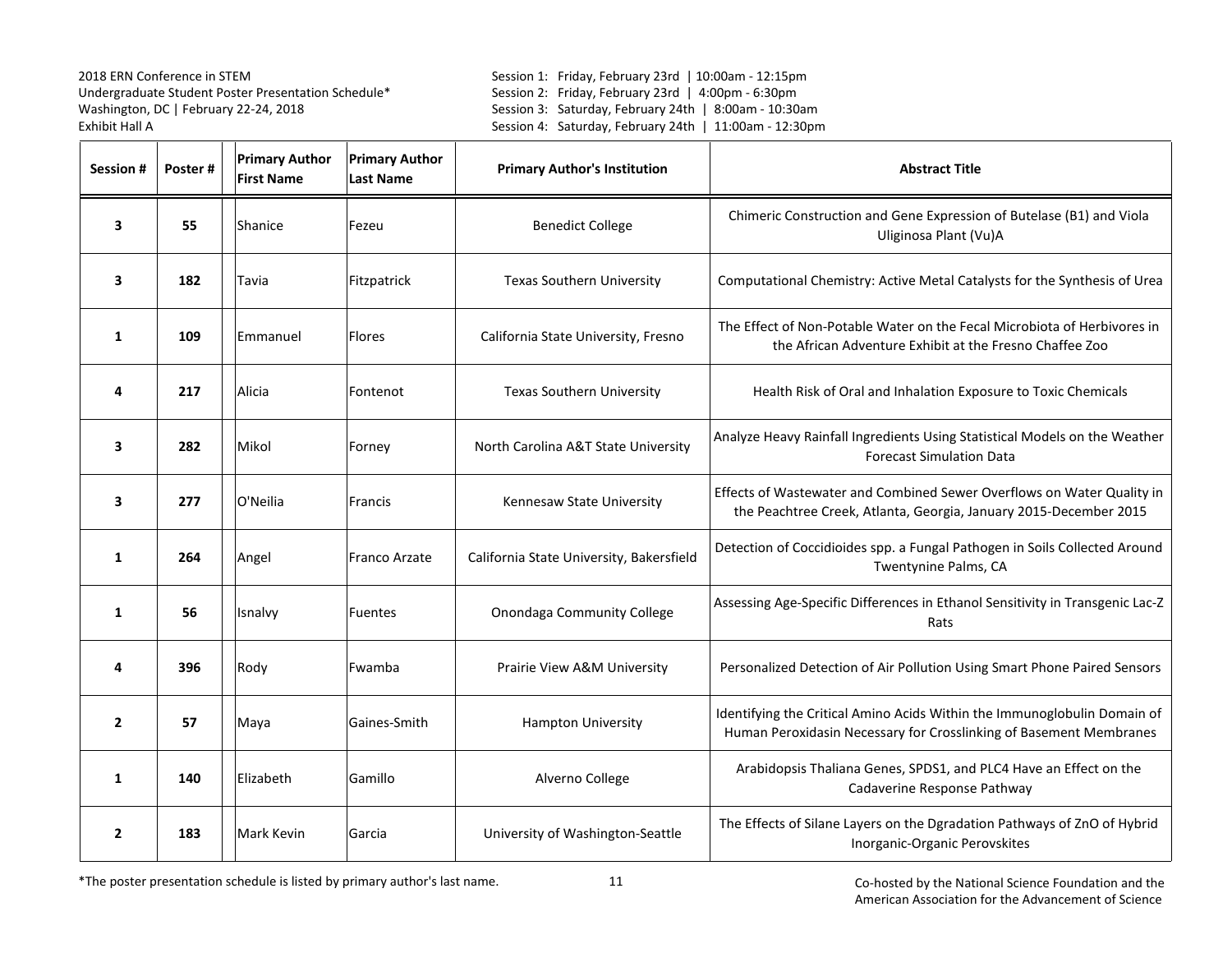Session 1: Friday, February 23rd | 10:00am - 12:15pm Session 2: Friday, February 23rd | 4:00pm - 6:30pm Session 3: Saturday, February 24th | 8:00am - 10:30am Session 4: Saturday, February 24th | 11:00am - 12:30pm

| Session #      | Poster# | <b>Primary Author</b><br><b>First Name</b> | <b>Primary Author</b><br><b>Last Name</b> | <b>Primary Author's Institution</b>                | <b>Abstract Title</b>                                                                                                                    |
|----------------|---------|--------------------------------------------|-------------------------------------------|----------------------------------------------------|------------------------------------------------------------------------------------------------------------------------------------------|
| $\mathbf{1}$   | 365     | Patricia                                   | Garcia                                    | Florida International University Honors<br>College | Designing And Characterizing Fibrin Microthread Composite Layers                                                                         |
| $\overline{2}$ | 382     | Yonatal                                    | Garcia                                    | <b>Garden City Community College</b>               | 3D Printed Interchangeable Portable Electrical Generator                                                                                 |
| 4              | 267     | Michelle                                   | Garcia-Mendoza                            | Valencia College                                   | <b>DNA Barcoding Plant Species</b>                                                                                                       |
| 1              | 383     | Joshua                                     | Gaston                                    | Tuskegee University                                | High-Resolution Computational Modeling of High-Speed Open Cavity Flow                                                                    |
| $\overline{2}$ | 141     | <b>Baraka</b>                              | Gathere                                   | <b>Bowie State University</b>                      | Metabolite Analysis and Comparative Study of Medicinal Plant Azadirachta<br>Indica (Neem) and Related Species Melia Azadirach from Kenya |
| 4              | 24      | Amina                                      | Gauff                                     | Delaware State University                          | Oxidative Stress in MCF-7 and MCF-7/CD44s Breast Cancer Cells                                                                            |
| 3              | 403     | Haregot                                    | Gebreyesus                                | <b>Benedict College</b>                            | Designing a Graphical User Interface for Fall Identification System                                                                      |
| $\overline{2}$ | 384     | Ahmed                                      | Gesalla                                   | Iowa State University                              | Micro Underwater Vehicles Propulsion Via H2O2 Decomposition by Using<br>Carbonized Wood Embossed with Pt Nano-Urchins as Catalyst        |
| 3              | 286     | Joel                                       | Goddot                                    | Virginia State University                          | Uniform Stabilization of a Nonlinear Fluid-structure Interaction Model to a<br>Non-trivial Equilibrium                                   |
| $\overline{2}$ | 227     | lan                                        | Goetting                                  | New Mexico State University                        | Examination of Software Simulators for Modeling the Operating System<br>Friendly Architecture                                            |
| 4              | 397     | Joseph                                     | Gonzalez                                  | UCI                                                | Light-Finding Behavior Implementation in Search and Rescue Robotics                                                                      |
| $\overline{2}$ | 249     | Leandra                                    | Gonzalez                                  | Florida International University                   | The Effects of Early Snow-melt on the Pollination and Seed Production of<br>Delphinium Nuttallianum                                      |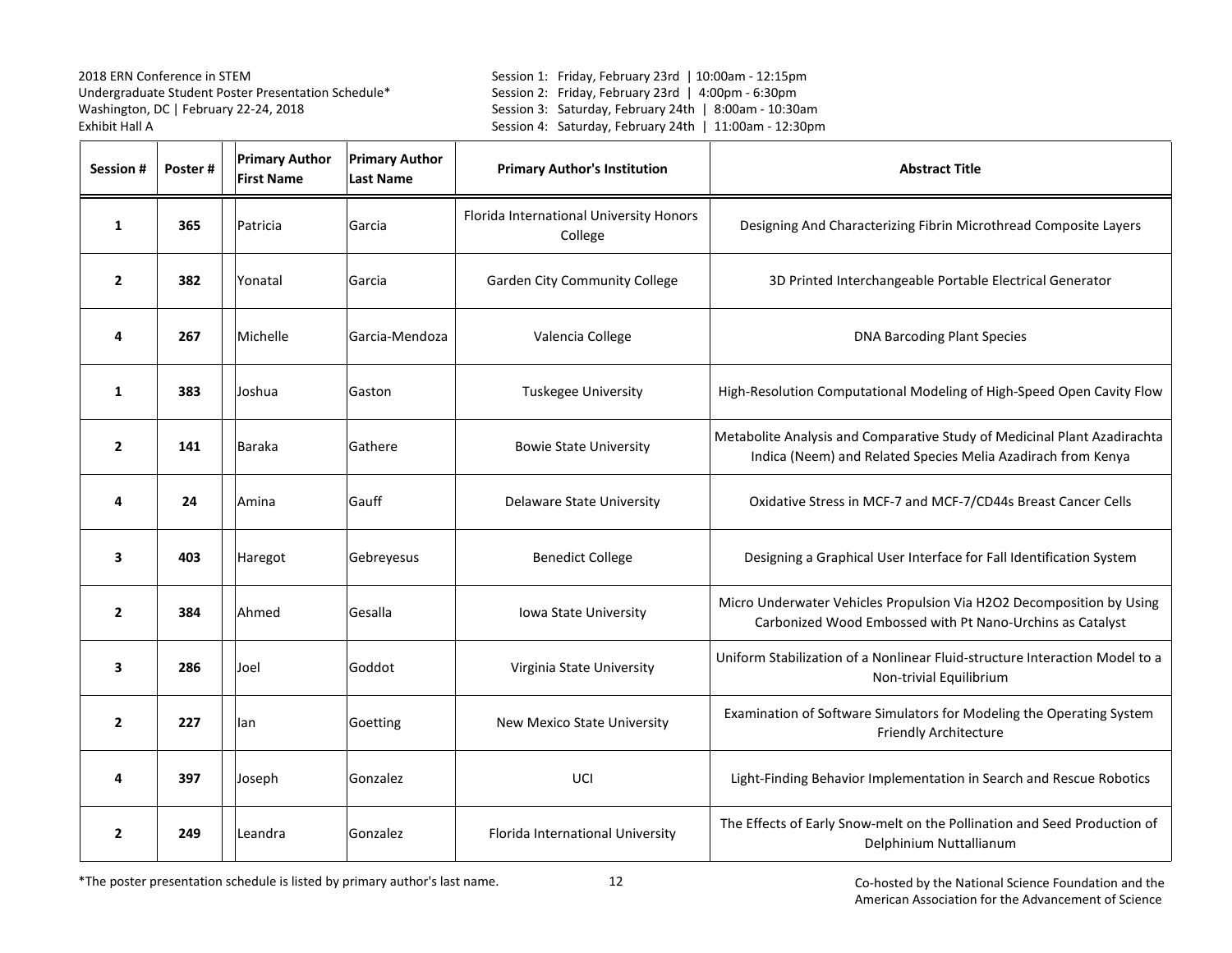Session 1: Friday, February 23rd | 10:00am - 12:15pm Session 2: Friday, February 23rd | 4:00pm - 6:30pm Session 3: Saturday, February 24th | 8:00am - 10:30am Session 4: Saturday, February 24th | 11:00am - 12:30pm

| <b>Session#</b> | Poster# | <b>Primary Author</b><br><b>First Name</b> | <b>Primary Author</b><br><b>Last Name</b> | <b>Primary Author's Institution</b>            | <b>Abstract Title</b>                                                                                                                      |
|-----------------|---------|--------------------------------------------|-------------------------------------------|------------------------------------------------|--------------------------------------------------------------------------------------------------------------------------------------------|
| 3               | 184     | Amanee                                     | Gordon                                    | <b>Tuskegee University</b>                     | A Facile Method for the Conversion of Microcellulose to Nanocellulose for<br>use in Fabrication of Cellulose-based Nanocomposite Materials |
| $\mathbf{2}$    | 185     | Tione                                      | Grant                                     | University of the Virgin Islands               | Identification of Polycyclic Aromatic Hydrocarbons in Particle-Phase<br><b>Vehicular Emissions</b>                                         |
| 3               | 186     | <b>Briana</b>                              | Graves                                    | Winston-Salem State University                 | A Rapid Entry into Thioflavanones via Conjugate Additions of<br>Diarylcuprates to Thiochromones                                            |
| 1               | 142     | Tierra                                     | Green                                     | <b>Dillard University</b>                      | The Contribution of Catalase System of the Pathogenicity of Pseudomonas<br>Syringae, the Causative Agent of Tomato Bacteria Leaf Speck     |
| 4               | 287     | Faith                                      | Grice                                     | <b>Texas Southern University</b>               | On the Solutions of x_(n+1)= $f(x_n)/x_n$ (n-1) and y_(n+1)= $F(y_n) - y_n$ (n-1)<br>Where f and F are Max Functions                       |
| 3               | 228     | Erika                                      | Gutierrez                                 | California State University, San<br>Bernardino | A Low Cost Agile Robot for Outdoor Collectives                                                                                             |
| $\overline{2}$  | 328     | Amanda                                     | Guy                                       | Virginia Union University                      | Deployment of the Vaisala AWS 310 PWD 22 to determine air quality at<br>Virginia Union University                                          |
| $\mathbf{1}$    | 132     | Petra                                      | Guzman                                    | California State University, Los Angeles       | Impairment of Angiotensin-II Signaling Pathway Leads to Decrease of HIF-<br>1a in Type 2 Diabetes                                          |
| $\overline{2}$  | 229     | Hana                                       | Hailu                                     | <b>Benedict College</b>                        | Designing a Game System to Embed Educational Questions and Measure<br>Self-efficacy                                                        |
| 3               | 288     | Harmonie                                   | Hanley                                    | University of the Virgin Islands               | The White Plague: A Glimpse Into the Future                                                                                                |
| $\overline{2}$  | 98      | Nadia                                      | Harerimana                                | College of the Atlantic                        | Investigation of Causes of Meiotic Arrest in the Sertoli Cell-Specific<br>Androgen Receptor Knockout Testes                                |
| 3               | 187     | Akeena                                     | Harper                                    | Voorhees College                               | Developing a Method for Arsenic Analysis in Sulfidic Waters using Liquid<br>Chromatography and Mass Spectrometry                           |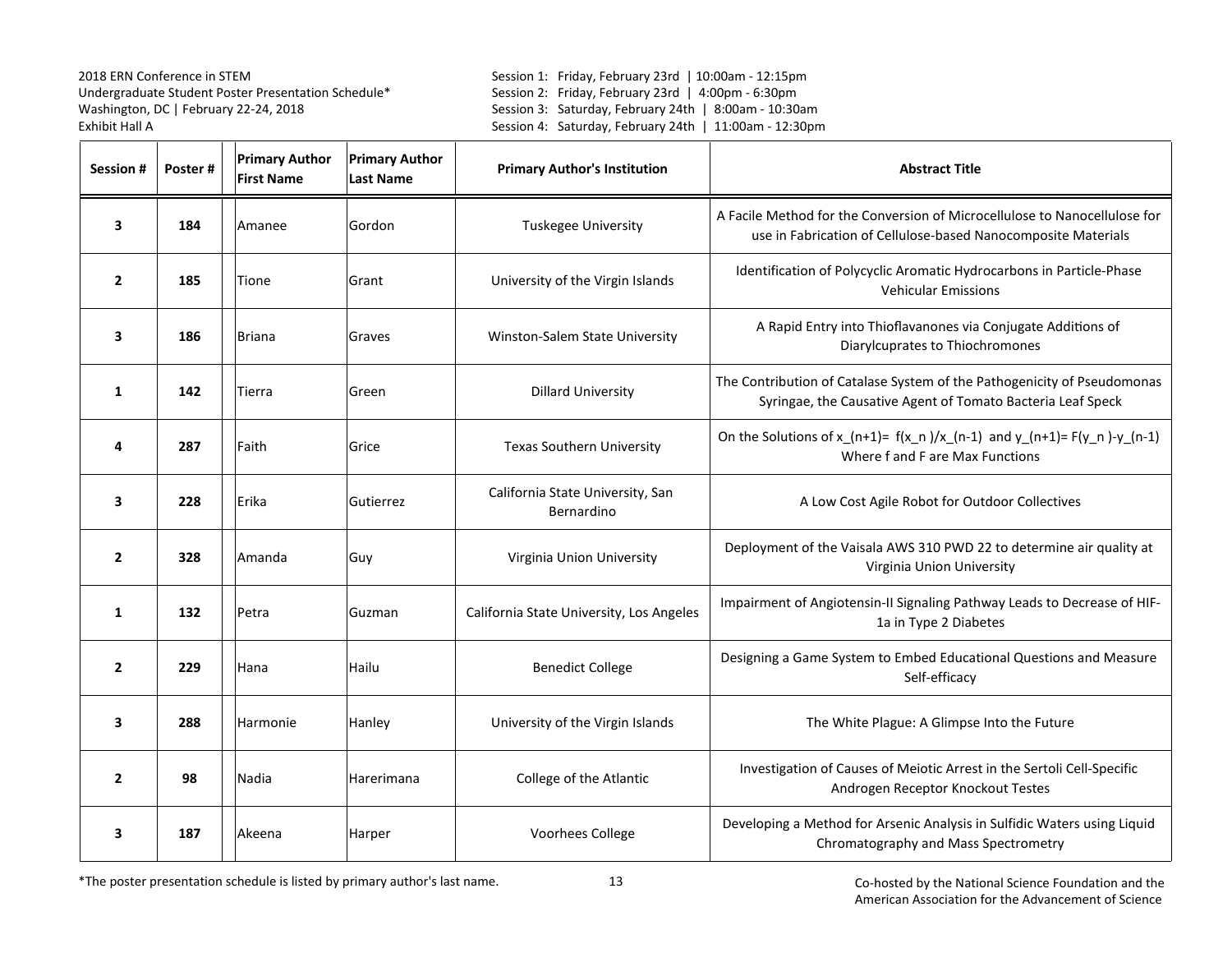Session 1: Friday, February 23rd | 10:00am - 12:15pm Session 2: Friday, February 23rd | 4:00pm - 6:30pm Session 3: Saturday, February 24th | 8:00am - 10:30am Session 4: Saturday, February 24th | 11:00am - 12:30pm

| <b>Session#</b> | Poster# | <b>Primary Author</b><br><b>First Name</b> | <b>Primary Author</b><br><b>Last Name</b> | <b>Primary Author's Institution</b>                 | <b>Abstract Title</b>                                                                                                                                                     |
|-----------------|---------|--------------------------------------------|-------------------------------------------|-----------------------------------------------------|---------------------------------------------------------------------------------------------------------------------------------------------------------------------------|
| 3               | 25      | Cayla                                      | Harris                                    | Jackson State University                            | The Synergistic Effects of Veronia Amygladina and Cisplatin on HELA E6/E7<br>Protein Cells                                                                                |
| $\overline{2}$  | 268     | Keyonna                                    | <b>Harris</b>                             | Harris-Stowe State University                       | Acarodomatia on Missouri Grape Species (Vitis, Vitaceae)                                                                                                                  |
| $\overline{2}$  | 110     | Justin                                     | Harrison                                  | Alabama State University                            | Liposomal Encapsulation of an Anti-cancer Drug                                                                                                                            |
| 3               | 4       | Nena                                       | <b>Hawkins</b>                            | University of Mississippi                           | Comparison of Two Commercially Available DNA Extraction Kits to<br>Mitochondrial DNA from Modern Teeth                                                                    |
| $\mathbf{1}$    | 319     | Wagneci                                    | Hawley                                    | Norfolk State University                            | Adhesion Study of SnO2 Nanorods on rGO-Covered Stainless Steel<br>Substrates as Anode Electrodes for Optimized Charge-Discharge Cycling<br>Life Stability in Li Batteries |
| 4               | 259     | Alisha                                     | Helm                                      | <b>Central State University</b>                     | Hydraulic Fracturing: Ohio Appalachian Shale Production and Its<br><b>Environmental Impacts</b>                                                                           |
| 3               | 89      | leasha                                     | Henderson                                 | Harris-Stowe State University                       | Leaf Shape Analysis of Closely Related Species in Passiflora Subgenus<br>Decaloba (Passifloraceae)                                                                        |
| 4               | 398     | Kiana                                      | <b>Hermes</b>                             | <b>Texas Southern University</b>                    | The Epidemic Cyber-Attacks: Understanding How Security Against Works                                                                                                      |
| 1               | 331     | Juan                                       | Hernandez                                 | Kansas State University                             | Can the End-of-Chapter Questions in College Physics Textbooks Tell Us if<br>Students Can do Physics?                                                                      |
| $\overline{2}$  | 99      | Vanessa                                    | Hernandez                                 | Dodge Community College                             | Using CRISPR/Cas9 Genome Editing to Study MicroRNA Strand Selection                                                                                                       |
| 3               | 58      | Taylor                                     | Hill                                      | University of Arkansas at Pine Bluff                | Plant Cell Secreted Growth Factors Targeted to Ex Vivo Production of Red<br>Blood Cells from Hematopoietic Stem Cells                                                     |
| 1               | 385     | Christina                                  | Hoffman                                   | University of Maryland - Baltimore<br>County (UMBC) | Additive Manufacturing of Mini Wind Turbine Smart Blades for Low-Power<br>Applications                                                                                    |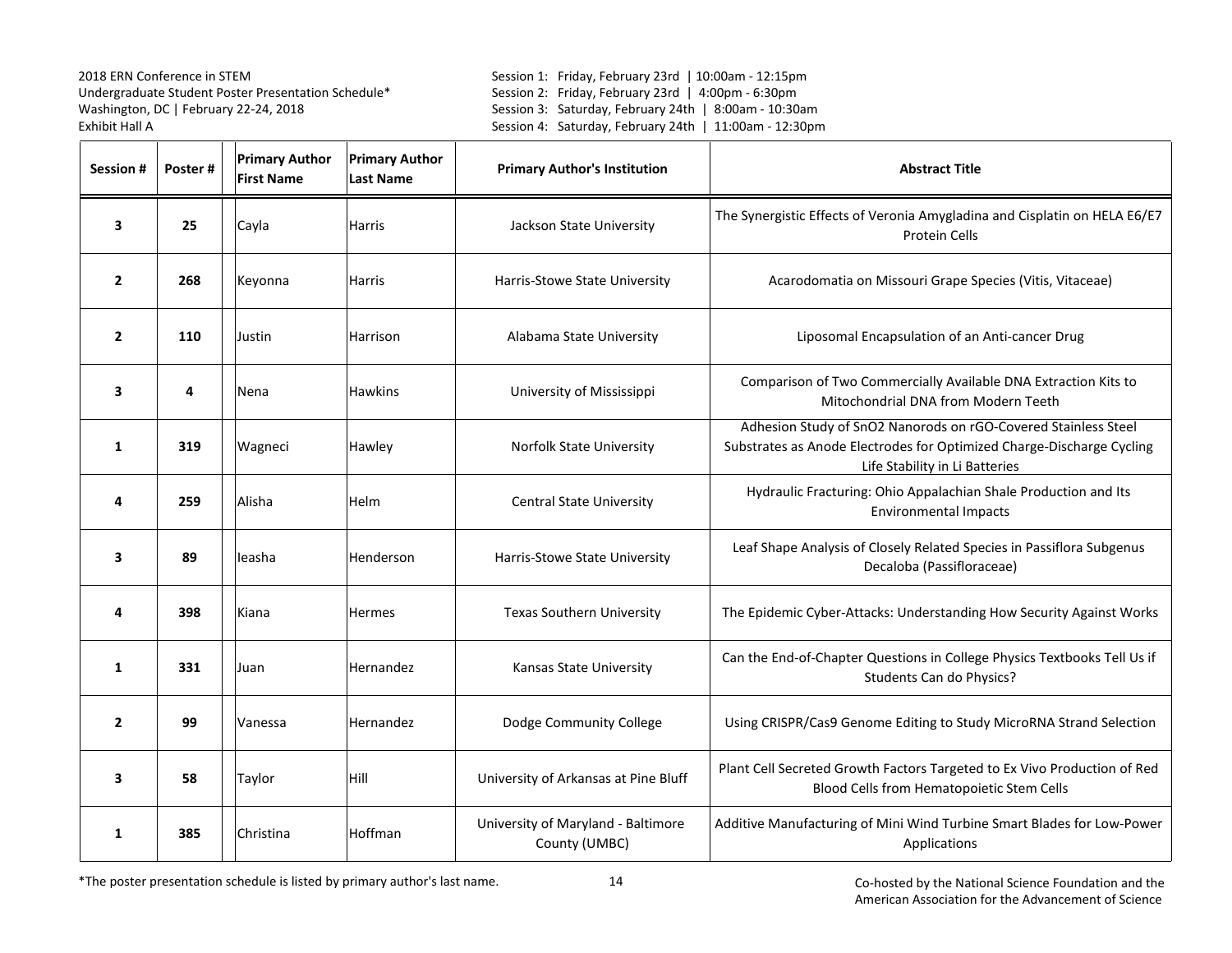Session 1: Friday, February 23rd | 10:00am - 12:15pm Session 2: Friday, February 23rd | 4:00pm - 6:30pm Session 3: Saturday, February 24th | 8:00am - 10:30am Session 4: Saturday, February 24th | 11:00am - 12:30pm

| Session #      | Poster# | <b>Primary Author</b><br><b>First Name</b> | <b>Primary Author</b><br><b>Last Name</b> | <b>Primary Author's Institution</b>   | <b>Abstract Title</b>                                                                                                                            |
|----------------|---------|--------------------------------------------|-------------------------------------------|---------------------------------------|--------------------------------------------------------------------------------------------------------------------------------------------------|
| $\overline{2}$ | 143     | Tiffany                                    | Hopkins                                   | Harris-Stowe State University         | Photosynthetic Pigments in Drought Stressed vs Non-stressed Oryza Sativa                                                                         |
| 3              | 426     | Javis                                      | Howard                                    | Tuskegee University                   | Temporal Flow Characteristics of a Resonance Enhanced Microactuator<br>Nozzle                                                                    |
| $\mathbf{1}$   | 111     | Sarah                                      | Hsieh                                     | Johns Hopkins University              | Innate Immune Effector Source of Efficacy of an Antibody that Targets the<br>Gram-Negative Bacteria Acinetobacter Baumannii                      |
| 3              | 283     | Jiehao                                     | Huang                                     | New York City College of Technology   | Using Multiple Metrics to Analyze Trends and Sensitivity of Climate<br>Variability in New York City                                              |
| 4              | 278     | Gina                                       | Humphreys                                 | Savannah State University             | Determining Gulf Stream Variability using a Comparison of in Situ Mid-<br>water Temperature and Satellite-derived Sea Surface Temperature        |
| 3              | 59      | Joshua                                     | Hurssey                                   | Mississippi Valley State University   | Evaluation of Bone Marrow and Subcutaneous Fat in Ovariectomized Rats<br>Following Sustained Delivery of Estrogen or NPY - 1 Receptor Antagonist |
| 3              | 230     | Zaire                                      | Husband                                   | University of Arkansas at Little Rock | Inventory Management with Snipe-It                                                                                                               |
| $\mathbf{1}$   | 60      | Onyinye                                    | <b>Ihearahu</b>                           | <b>Bowie State University</b>         | Using DNA Barcoding Technique to Authenticate Yam Flours Imported to<br>the United States from Other Countries                                   |
| 3              | 26      | Katelyn                                    | <b>Irons</b>                              | Jackson State University              | The Therapeutic Effects of Veronia Amgdalinia on the Inhibition of Growth<br>of Cervical Cancer(HELA)Cells                                       |
| $\mathbf{1}$   | 144     | Jordan                                     | <b>Iverson</b>                            | University of Arkansas at Pine Bluff  | Phenomics Study of Arabidopsis Lines Over-expressing Genes in the Myo-<br>Inositol Pathway to Ascorbate under Water Deficit Stress               |
| 1              | 188     | Andre                                      | Jackson                                   | University of West Georgia            | Electrochemistry of Phenolic Antioxidants                                                                                                        |
| $\overline{2}$ | 231     | Antoinette                                 | Jackson                                   | Alabama A&M University                | The Democratization of Machine Learning in the Cloud                                                                                             |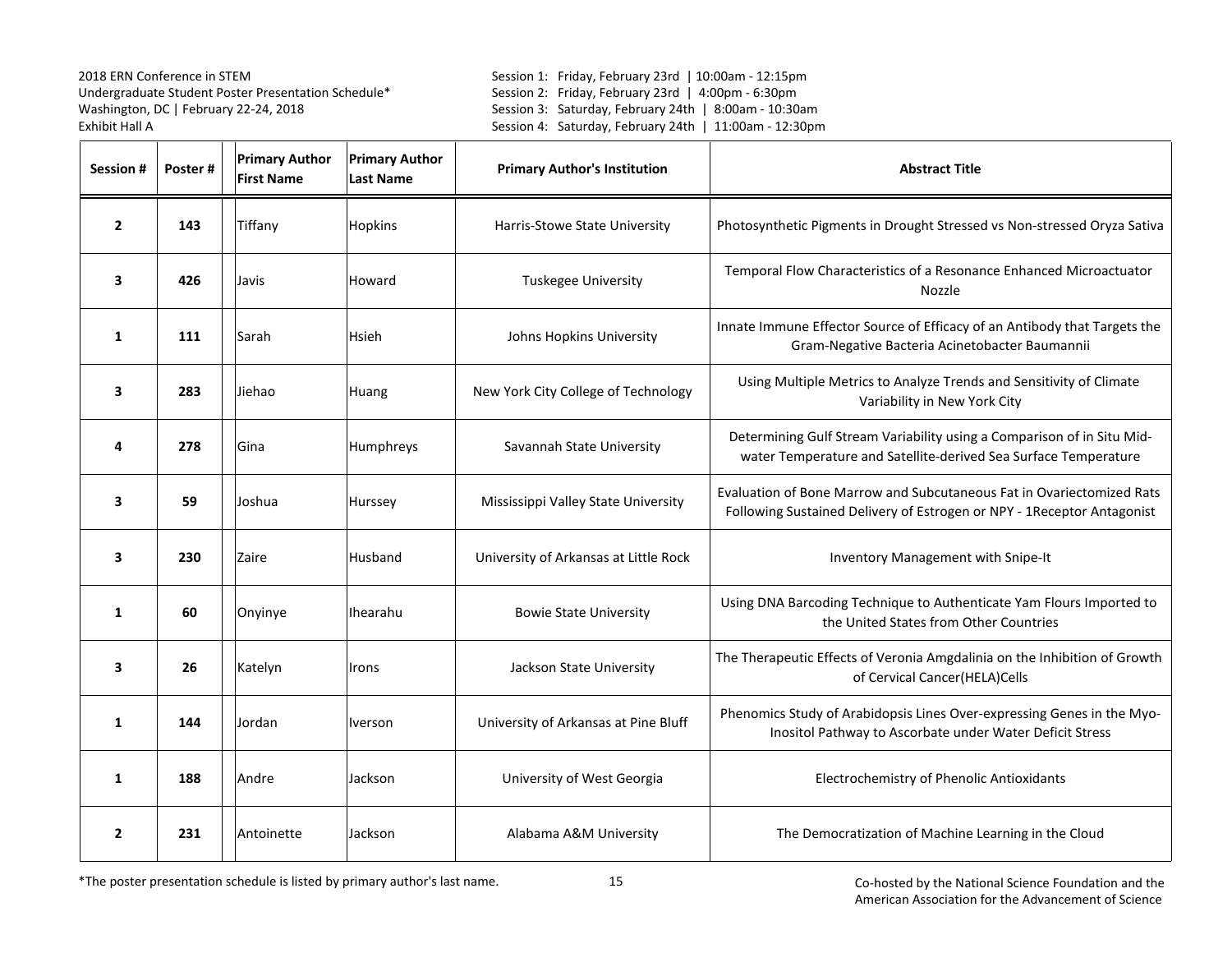Session 1: Friday, February 23rd | 10:00am - 12:15pm Session 2: Friday, February 23rd | 4:00pm - 6:30pm Session 3: Saturday, February 24th | 8:00am - 10:30am Session 4: Saturday, February 24th | 11:00am - 12:30pm

| <b>Session#</b>         | Poster# | <b>Primary Author</b><br><b>First Name</b> | <b>Primary Author</b><br><b>Last Name</b> | <b>Primary Author's Institution</b>     | <b>Abstract Title</b>                                                                                                                              |
|-------------------------|---------|--------------------------------------------|-------------------------------------------|-----------------------------------------|----------------------------------------------------------------------------------------------------------------------------------------------------|
| 3                       | 27      | Aswad                                      | Jackson                                   | <b>Tougaloo College</b>                 | Lipopolysaccharide (LPS)-induced Upregulation of Pro-inflammatory<br>Interleukin 1 Beta (IL-1ß) is Abrogated by Flavonoids in Mouse<br>Macrophages |
| $\overline{2}$          | 353     | Katrina                                    | Jackson                                   | Virginia State University               | The Effects of Dental Amalgam Fillings on Cognitive Functioning                                                                                    |
| 1                       | 354     | Latia                                      | Jackson                                   | Virginia State University               | Community Participatory Research: Diversity in Environmental Stewardship                                                                           |
| $\overline{2}$          | 145     | Lian                                       | Jackson                                   | University of Maryland Baltimore County | Overexpression of Calvin Cycle Enzyme Fructose-Bisphosphate Aldolase to<br>Increase Algal Growth Rate                                              |
| $\overline{2}$          | 386     | Malcolm                                    | Jackson                                   | Prairie View A&M University             | Using Student-Generated Screencasts in Freshman Mechanical Engineering<br>Class                                                                    |
| 1                       | 166     | Symone                                     | Jackson                                   | <b>Fisk University</b>                  | Biophysical Studies of the RAGE Antagonist Peptide                                                                                                 |
| $\overline{2}$          | 241     | l'ran                                      | James                                     | Elizabeth City State University         | Hunting for SNPs: The Genomic Distribution of False Positive and Negative<br><b>Variant Calls</b>                                                  |
| $\overline{\mathbf{3}}$ | 269     | Myra                                       | James                                     | Iowa State University                   | Comparing the Effects of Restricting Irrigation on Diascia and Lobelia<br>Growth and Development                                                   |
| 4                       | 289     | Mackendy                                   | Jean Charles                              | North Carolina A&T University           | Sentiment Analysis of Political Opinion Using Healthcare Tweets                                                                                    |
| 1                       | 146     | Jeremiah                                   | <b>Jeffers</b>                            | University of Arkansas at Pine Bluff    | Producing and Studying Stilbenoids                                                                                                                 |
| $\overline{2}$          | 189     | Malcolm                                    | <b>Jeffries</b>                           | Winston-Salem State University          | Synthesis of Thiochromanone via Conjugate Addition of Thiochromone and<br>Additional Synthetic Applications of 1,4-Adducts                         |
| 3                       | 279     | Jericho                                    | Johnson                                   | <b>Texas Southern University</b>        | Monitoring and Mapping the Nutrient and Metal Concentrations in the<br>Greens Bayou Watershed, TX                                                  |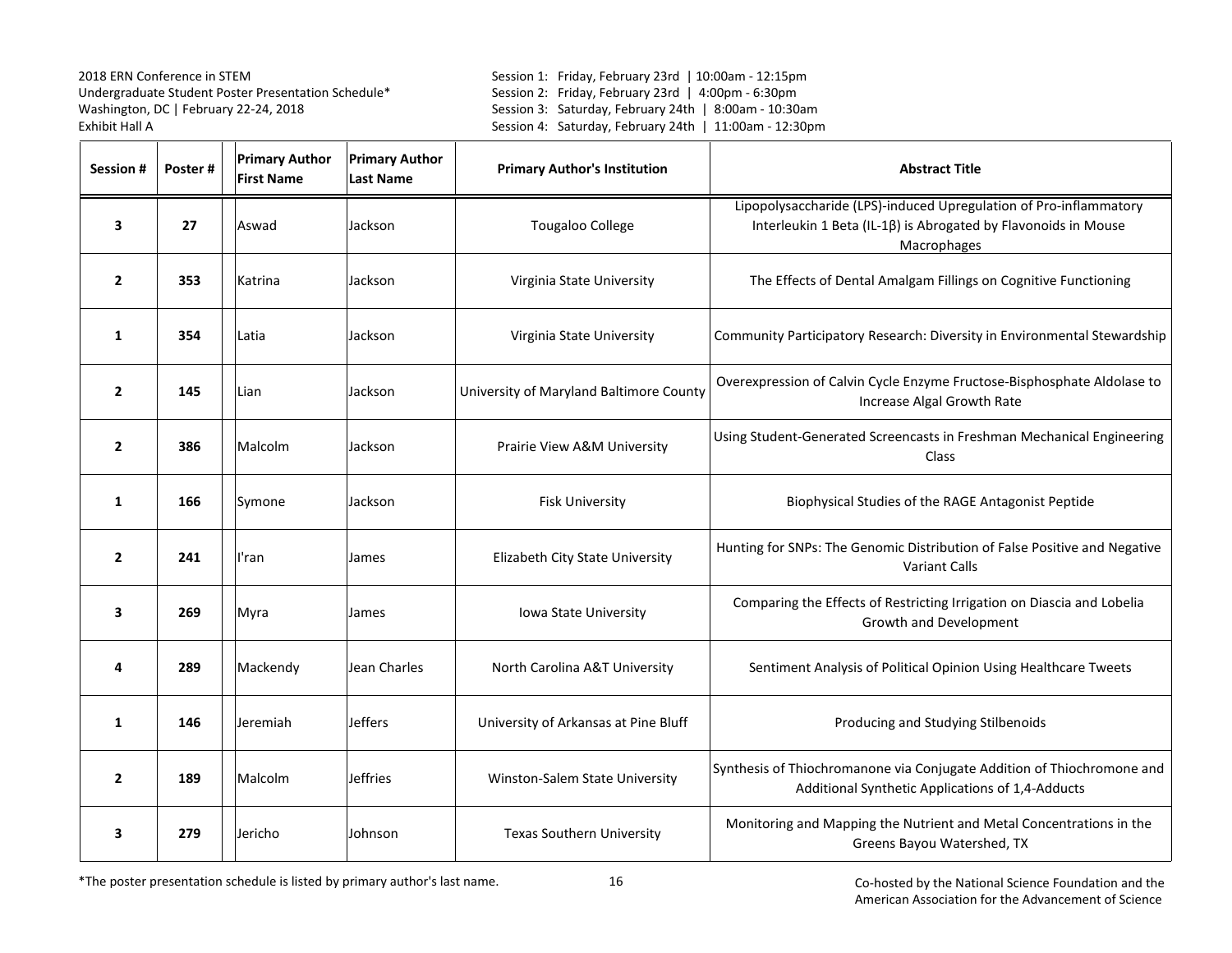Session 1: Friday, February 23rd | 10:00am - 12:15pm Session 2: Friday, February 23rd | 4:00pm - 6:30pm Session 3: Saturday, February 24th | 8:00am - 10:30am Session 4: Saturday, February 24th | 11:00am - 12:30pm

| Session #      | Poster# | <b>Primary Author</b><br><b>First Name</b> | <b>Primary Author</b><br><b>Last Name</b> | <b>Primary Author's Institution</b>  | <b>Abstract Title</b>                                                                                                                     |
|----------------|---------|--------------------------------------------|-------------------------------------------|--------------------------------------|-------------------------------------------------------------------------------------------------------------------------------------------|
| 1              | 93      | Me'Shae                                    | Johnson                                   | University of Georgia                | Metacognitive Regulation in Undergraduate Biology Students                                                                                |
| $\overline{2}$ | 61      | Shontiara                                  | Johnson                                   | University of Arkansas at Pine Bluff | Neuronal Differentiation For Transplantation Therapy: Role of Matrix<br>Components                                                        |
| $\overline{2}$ | 147     | D'Amber                                    | Jones                                     | Fort Valley State University         | The Role of Sugars and Acids in Solanum Lycopersicum: Soluble Solids and<br>Aroma Compounds in Relation to Flavor                         |
| 3              | 232     | Miasia                                     | Jones                                     | <b>Benedict College</b>              | Modeling Building Energy Consumption Using Computational Intelligence                                                                     |
| $\mathbf{2}$   | 320     | Belinda                                    | Joseph                                    | Valencia College                     | Hybrid Surface for Contaminant Removal                                                                                                    |
| $\overline{2}$ | 329     | Quianah                                    | Joyce                                     | University of the Virgin Islands     | To Be or Not to Be: Identifying an Ultra-long Gamma Ray Burst During Early<br><b>Instrument Observation</b>                               |
| $\overline{2}$ | 112     | Sang Wun (Erick) Jung                      |                                           | University of Southern California    | The First Immune System Encoded in the Human Mitochondrial Genome:<br>MOTS-c as an Antimicrobial Peptide                                  |
| $\overline{2}$ | 233     | Benjamin                                   | Kassman                                   | Lewis and Clark College              | Errors in Automatic Speech Recognition                                                                                                    |
| 3              | 342     | Kalifa                                     | Kelly                                     | <b>Texas Southern University</b>     | Dose Measurements of Stray Radiation inside the First Optical Enclosure of<br>Beamline 8-ID-A at the National Synchrotron Light Source-II |
| 3              | 254     | Diamond                                    | Kemp                                      | Virginia State University            | GIS Study on Bird Population Diversity and Density in the Vicinity of<br>Raleigh, North Carolina                                          |
| 3              | 309     | Lauren                                     | Kerstetter                                | Pennsylvania State University        | Fabrication and Characterization of Field-Effect Transistors from Large-Area<br>2D WSe2 Films                                             |
| 3              | 158     | Phillicia                                  | Killebrew                                 | <b>Norfolk State University</b>      | An Analysis of Factors Contributing to Toxicity of Ammonium Nitrate in<br><b>Aquatic Organisms</b>                                        |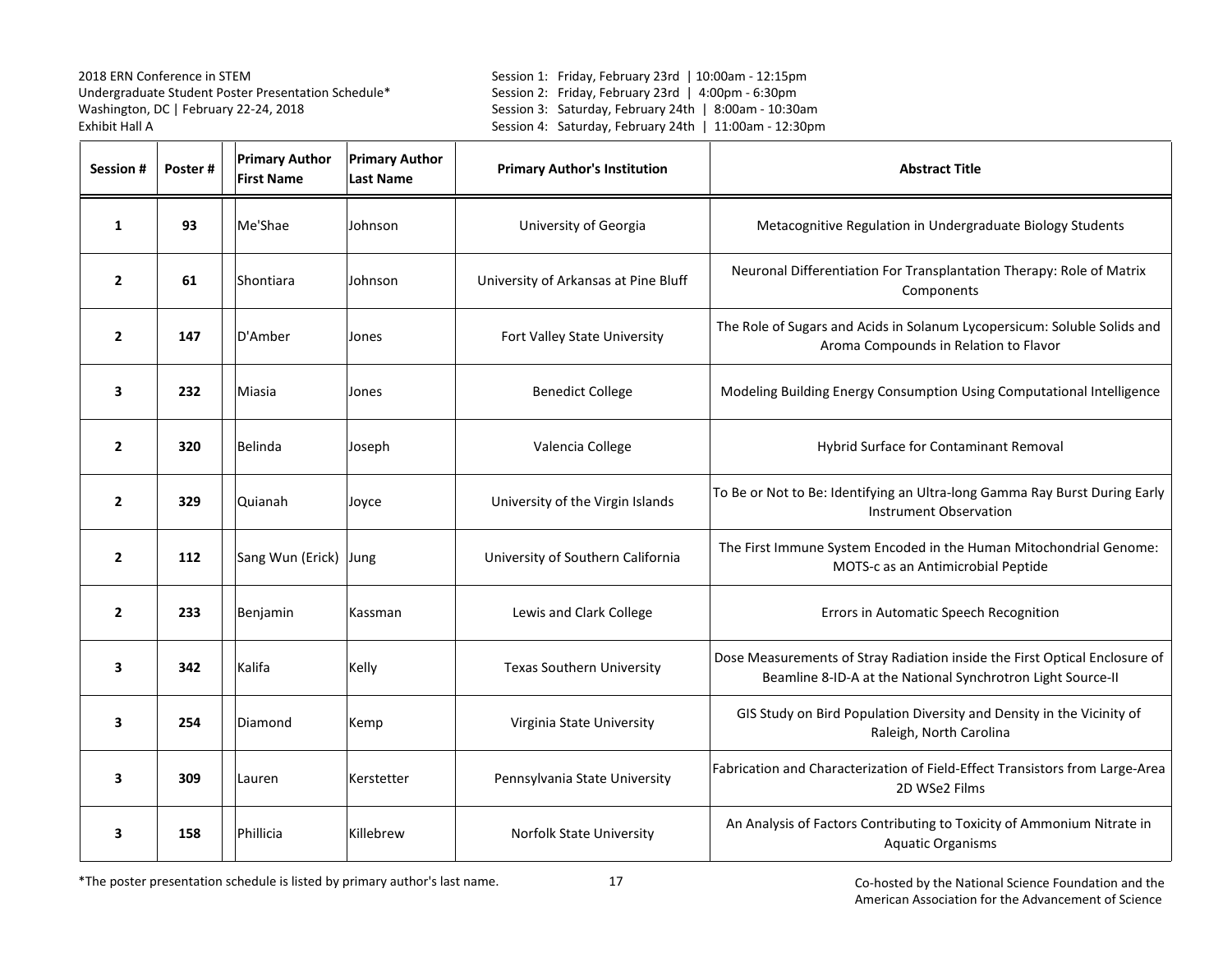Session 1: Friday, February 23rd | 10:00am - 12:15pm Session 2: Friday, February 23rd | 4:00pm - 6:30pm Session 3: Saturday, February 24th | 8:00am - 10:30am Session 4: Saturday, February 24th | 11:00am - 12:30pm

| Session #      | Poster# | <b>Primary Author</b><br><b>First Name</b> | <b>Primary Author</b><br><b>Last Name</b> | <b>Primary Author's Institution</b>                   | <b>Abstract Title</b>                                                                                  |
|----------------|---------|--------------------------------------------|-------------------------------------------|-------------------------------------------------------|--------------------------------------------------------------------------------------------------------|
| 3              | 262     | Ashley                                     | King                                      | University of Connecticut                             | Methyl Halides in the Water and Air of Galveston Bay                                                   |
| $\overline{2}$ | 355     | Jasmine                                    | King                                      | Jackson State University                              | African American Emotional Responses to Police Violence                                                |
| 4              | 263     | Malmi                                      | Kiriwandalage                             | <b>Suffolk County Community College</b>               | Mapping Ancient Periglacial Landscapes on Mars                                                         |
| $\mathbf{1}$   | 387     | Nigel                                      | Knights                                   | <b>Howard University</b>                              | Proposal for Analysis and Mitigation of Erosion in Sloping Soils in Dar es<br>Salaam, Tanzania         |
| 1              | 210     | Gabrielle                                  | Kral                                      | New Mexico State University                           | <b>Building a Wind Erosion Testing Device</b>                                                          |
| 4              | 310     | Dion                                       | Lassiter                                  | Norfolk State University                              | Mesoscale Metallic Network Based Transparent Conducting Electrodes                                     |
| $\mathbf{1}$   | 167     | Jatauria                                   | Lathan                                    | <b>Dillard University</b>                             | The Role of Parkinsonism Associated Protein HsDJ-1 in Deglycation Activity                             |
| $\mathbf{1}$   | 113     | Christian                                  | Laurent                                   | University of Georgia                                 | Prenatal Exposure to EDCs and High Fat Diet in Adulthood Affects Organs<br>Gender-specifically in Rats |
| 3              | 311     | Chavez                                     | Lawrence                                  | Pennsylvania State University                         | Ti/Au Contacts to Chemical Vapor Deposition Grown SnS2                                                 |
| 3              | 234     | Pedro                                      | Ledesma                                   | California State University Dominguez<br><b>Hills</b> | Energy Efficient Virtual Machine Communication in Fat Tree Based SDN<br>Cloud Data Center              |
| $\overline{2}$ | 114     | Deja                                       | Lee                                       | Alabama State University                              | The Resistance of Nanomaterials in Streptococcus Pneumoniae                                            |
| 1              | 366     | Frederick                                  | Lee                                       | Diné College                                          | Exponentially Embedded Family to Detect High-Frequency Oscillations in<br>Human Tripolar Laplacian EEG |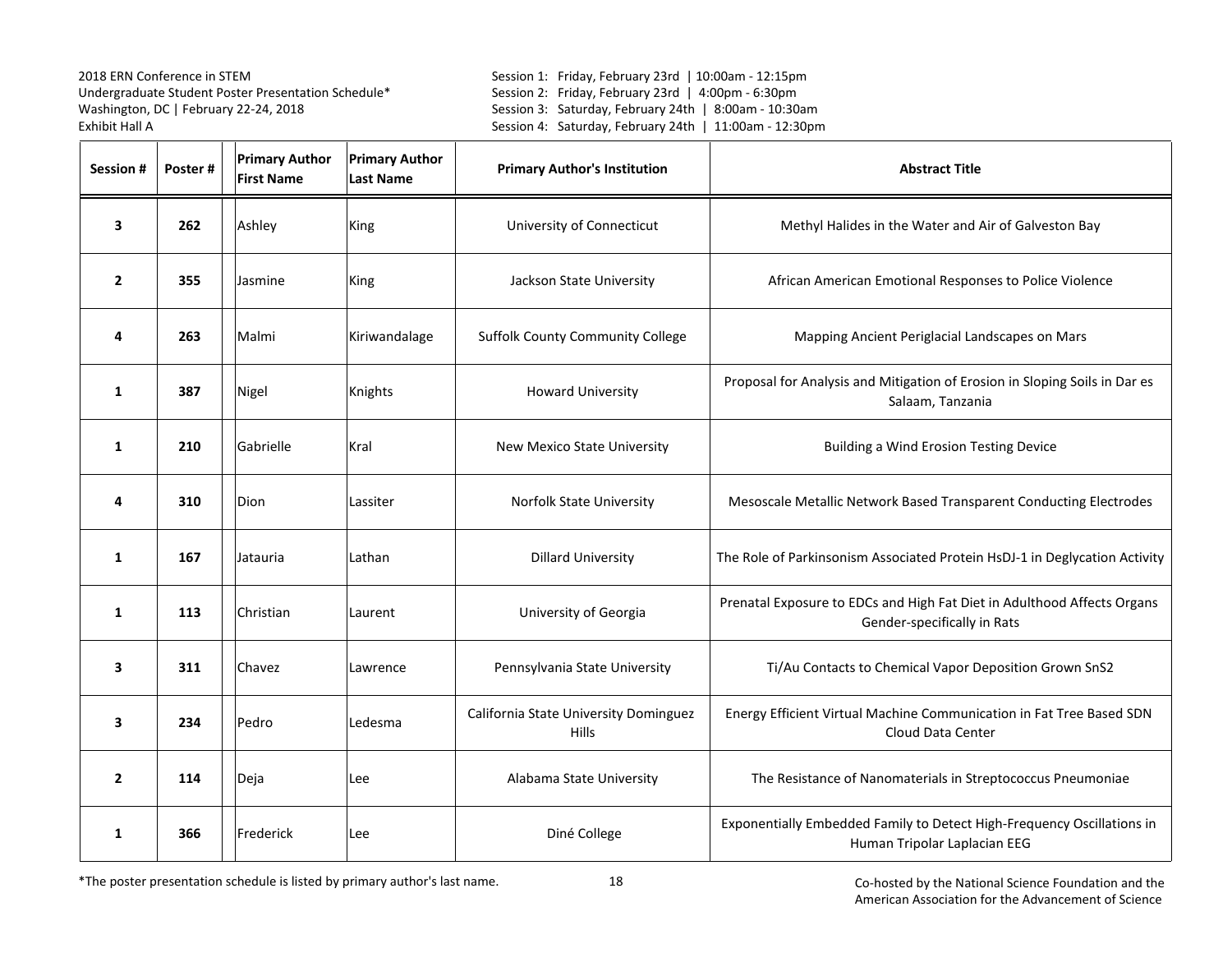Session 1: Friday, February 23rd | 10:00am - 12:15pm Session 2: Friday, February 23rd | 4:00pm - 6:30pm Session 3: Saturday, February 24th | 8:00am - 10:30am Session 4: Saturday, February 24th | 11:00am - 12:30pm

| Session #      | Poster# | <b>Primary Author</b><br><b>First Name</b> | <b>Primary Author</b><br><b>Last Name</b> | <b>Primary Author's Institution</b>                | <b>Abstract Title</b>                                                                                                               |
|----------------|---------|--------------------------------------------|-------------------------------------------|----------------------------------------------------|-------------------------------------------------------------------------------------------------------------------------------------|
| 3              | 62      | Courtney                                   | Lester                                    | Fort Valley State University                       | Towards the Functional Analysis of the AtDOF1.3 Transcription Factor in<br>Tomato                                                   |
| 4              | 28      | Fayola                                     | Levine                                    | The City University of New York, Hunter<br>College | Generating New shBECN1 C3 Lentiviral Plasmids                                                                                       |
| 3              | 427     | Leavohn                                    | Lewis                                     | Tuskegee University                                | Supersonic Mixing Characteristics of REM nozzles                                                                                    |
| 4              | 247     | Chi Yan                                    | Li                                        | CUNY New York City College of<br>Technology        | Assessing Spatiotemporal Variability in NO2 and O3 Along the Korean<br>Peninsula Using Remote Sensing and Ground-Based Observations |
| 1              | 356     | Samuel                                     | Liburd                                    | University of the Virgin Islands                   | Modeling How Humans Assign Emotions to Facial Expressions by Maximum<br>a Posteriori Inference                                      |
| $\overline{2}$ | 211     | <b>Brandon</b>                             | Liu                                       | California State University, Los Angeles           | PEGylation of Metal-Organic Frameworks as Drug Carriers                                                                             |
| 3              | 63      | Solana                                     | Liu                                       | <b>Emory University</b>                            | D2 Receptor Agonist Treatment Effects on Microglia Polarization Following<br>Cerebral Ischemia in Mice                              |
| 4              | 399     | James                                      | Livingston                                | Savannah State University                          | <b>Drop Test Simulation Using SolidWorks</b>                                                                                        |
| 3              | 29      | Ranisha                                    | Logan                                     | Jarvis Christian College                           | Cytotoxic Effects of Silver Nano-particles on MCF-7 Human<br>Adenocarcinoma Cells                                                   |
| 4              | 30      | Mashunda                                   | Longmire                                  | Alabama State University                           | Endosomal Escape of Bacteriophage in MDA-MB 231                                                                                     |
| 3              | 343     | Erica                                      | Lopez                                     | University of Florida                              | Probing Ferromagnetism in 2D Materials                                                                                              |
| 3              | 290     | Gabriel                                    | Lopez                                     | California State University San<br>Bernardino      | The n-Enclosing Voderberg Tile's Cavity Neighborhoods                                                                               |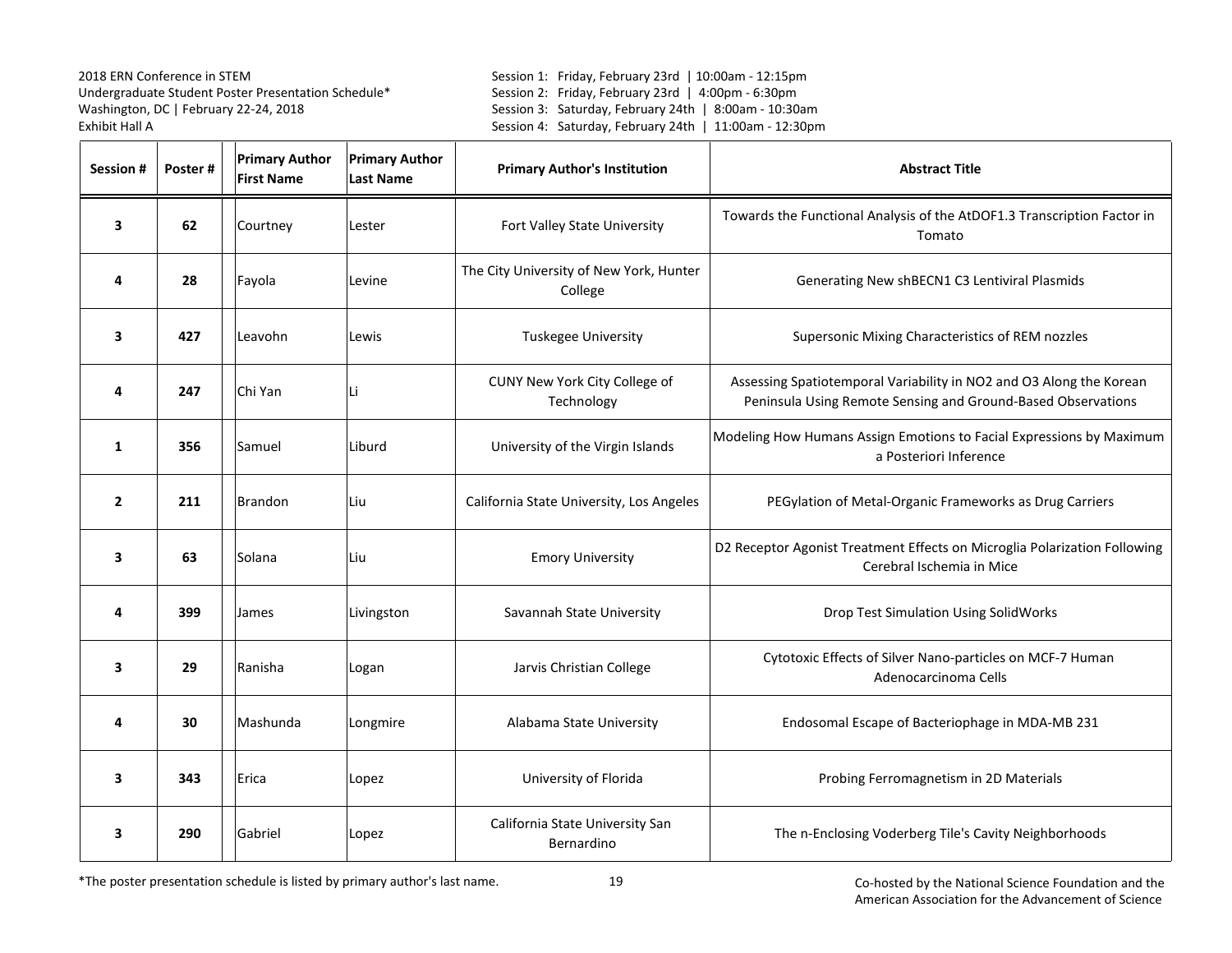Session 1: Friday, February 23rd | 10:00am - 12:15pm Session 2: Friday, February 23rd | 4:00pm - 6:30pm Session 3: Saturday, February 24th | 8:00am - 10:30am Session 4: Saturday, February 24th | 11:00am - 12:30pm

| Session #      | Poster# | <b>Primary Author</b><br><b>First Name</b> | <b>Primary Author</b><br><b>Last Name</b> | <b>Primary Author's Institution</b>               | <b>Abstract Title</b>                                                                                                                                                              |
|----------------|---------|--------------------------------------------|-------------------------------------------|---------------------------------------------------|------------------------------------------------------------------------------------------------------------------------------------------------------------------------------------|
| $\overline{2}$ | 300     | Cristina                                   | Lorenzo-<br>Velazquez                     | University of Puerto Rico, Mayaguez<br>Campus     | Mortar Designs with Fly Ash and Nano-silica for Structural Patchments                                                                                                              |
| 1              | 321     | DeJohn                                     | Louder                                    | <b>Tuskegee University</b>                        | Pullout Computational Simulations to Study the Impact of Varying Degree<br>Carbon Nanotube Functionalization on Crosslinking and Interfacial<br>Properties of Epoxy Nanocomposites |
| 4              | 301     | Kamali                                     | Lowe                                      | <b>Hampton University</b>                         | Image Processing in Nanotechnology                                                                                                                                                 |
| 3              | 333     | Binh                                       | Ly                                        | University of Illinois at Chicago                 | Surface Energy Prediction Models for Catalytic Gold                                                                                                                                |
| $\overline{2}$ | 100     | Janae                                      | Lyttle                                    | Spelman College                                   | Gene Inventory Analysis of Cytoskeletal Genes Support the Relationship of<br>Two Major Eukaryotic Supergroups: Amoebozoa and Opisthokonta                                          |
| 4              | 216     | Maat                                       | Mack                                      | <b>Howard University</b>                          | Phytochemical Screening and Antioxidant Activity of Ganoderma Species in<br>the Central Region of Ghana                                                                            |
| 4              | 372     | Camille                                    | Marrero                                   | University of Puerto Rico- Mayaguez<br>Campus     | Making Biological Sense of Important Genes in Breast Cancer and Their<br>Coordinated Behavior: Preliminary Results                                                                 |
| 4              | 291     | Hilary                                     | Marrero-Garcia                            | University of Puerto Rico at Mayaguez             | Modeling Vaccination Strategies of Full and Reduced Doses for a Yellow<br>Fever Epidemic in Angola                                                                                 |
| 1              | 64      | Janna                                      | Marshall                                  | Alabama A&M University                            | The Effects of Vaporized E-Liquids on Human Oral Microflora                                                                                                                        |
| 3              | 159     | Raveen                                     | Martin                                    | Alabama Agricultural and Mechanical<br>University | <b>Genotoxicity of Select Pesticides</b>                                                                                                                                           |
| 3              | 292     | Erika                                      | Martinez                                  | <b>Texas Southern University</b>                  | Dynamics of Feedback Loops With and Without Extra Interactions                                                                                                                     |
| 4              | 334     | Luis                                       | Martinez                                  | California State University San<br>Bernardino     | Characterization of Paramagnetic & Piezoelectric Organometallic Material                                                                                                           |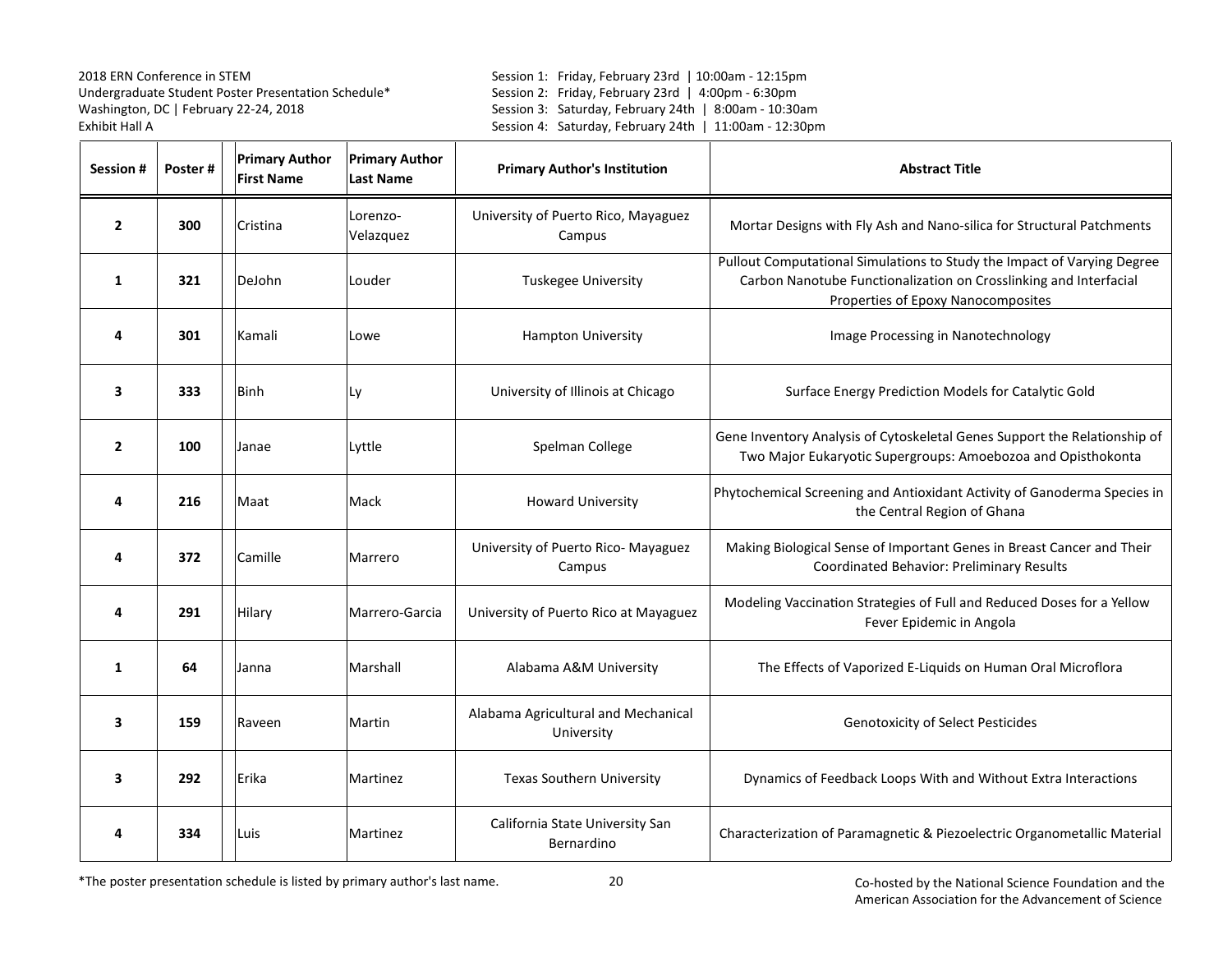Session 1: Friday, February 23rd | 10:00am - 12:15pm Session 2: Friday, February 23rd | 4:00pm - 6:30pm Session 3: Saturday, February 24th | 8:00am - 10:30am Session 4: Saturday, February 24th | 11:00am - 12:30pm

| <b>Session #</b> | Poster# | <b>Primary Author</b><br><b>First Name</b> | <b>Primary Author</b><br><b>Last Name</b> | <b>Primary Author's Institution</b>                | <b>Abstract Title</b>                                                                                        |
|------------------|---------|--------------------------------------------|-------------------------------------------|----------------------------------------------------|--------------------------------------------------------------------------------------------------------------|
| $\overline{2}$   | 357     | Cristian Eduardo                           | Martinez-<br>Medina                       | University of Puerto Rico, Rio Piedras<br>Campus   | Puerto Rican Remittances: Understanding Internal Economic Links                                              |
| $\overline{2}$   | 235     | George                                     | Mathis                                    | Winston-Salem State University                     | Lyrics-based Music Mood Classification using the Apache Spark Platform                                       |
| $\mathbf{1}$     | 115     | Marie                                      | Mazzeo                                    | Hunter College, The City University of<br>New York | Gene Essentiality in Mycobacterium Smegmatis: Identifying a Potential<br><b>Drug Target for Tuberculosis</b> |
| 3                | 404     | Larine                                     | Mbabit-Tebit                              | Delaware State University                          | Optical Properties Of Germanium-Silicon-Tin-Oxide Thin Films                                                 |
| 3                | 298     | Demetrius                                  | McAtee                                    | University of Louisiana Lafayette                  | Application of Phage Display to Identify Chemotherapeutic Treated Colon<br>Cancer                            |
| $\overline{2}$   | 339     | Leah                                       | McCabe                                    | Kapiolani Community College                        | Temperature Gradient Monitor for the ProtoDUNE                                                               |
| $\overline{2}$   | 414     | Jameese                                    | McCray                                    | Southern University and AM College                 | Kinetic Study of Fluoride Removal from Water Using Laterite-Alumina<br>Adsorbent                             |
| $\overline{2}$   | 65      | Sacha                                      | McElligott                                | New York University                                | Secernin-1 is a Novel Protein Found in the Pathological Hallmarks of<br>Alzheimer's Disease                  |
| $\overline{2}$   | 388     | Dequante                                   | Mckoy                                     | Saint Augustine's University                       | Non-Invasive Sensing Technologies for Infrastructure Assessment and<br><b>Health Monitoring</b>              |
| 1                | 358     | Nika                                       | Mclean                                    | Virginia State University                          | The Effects of Gender on Body Image                                                                          |
| 3                | 190     | Macy                                       | McNeil                                    | Xavier University of Louisiana                     | Superoxide-derived Selective Reduction of CO2 to CO at Low<br>Overpotentials in Ionic Liquid                 |
| 1                | 212     | Sam                                        | Merlus                                    | Tuskegee University                                | Nanotoxicity Evaluation Of Doped Silicon Nanocrystals                                                        |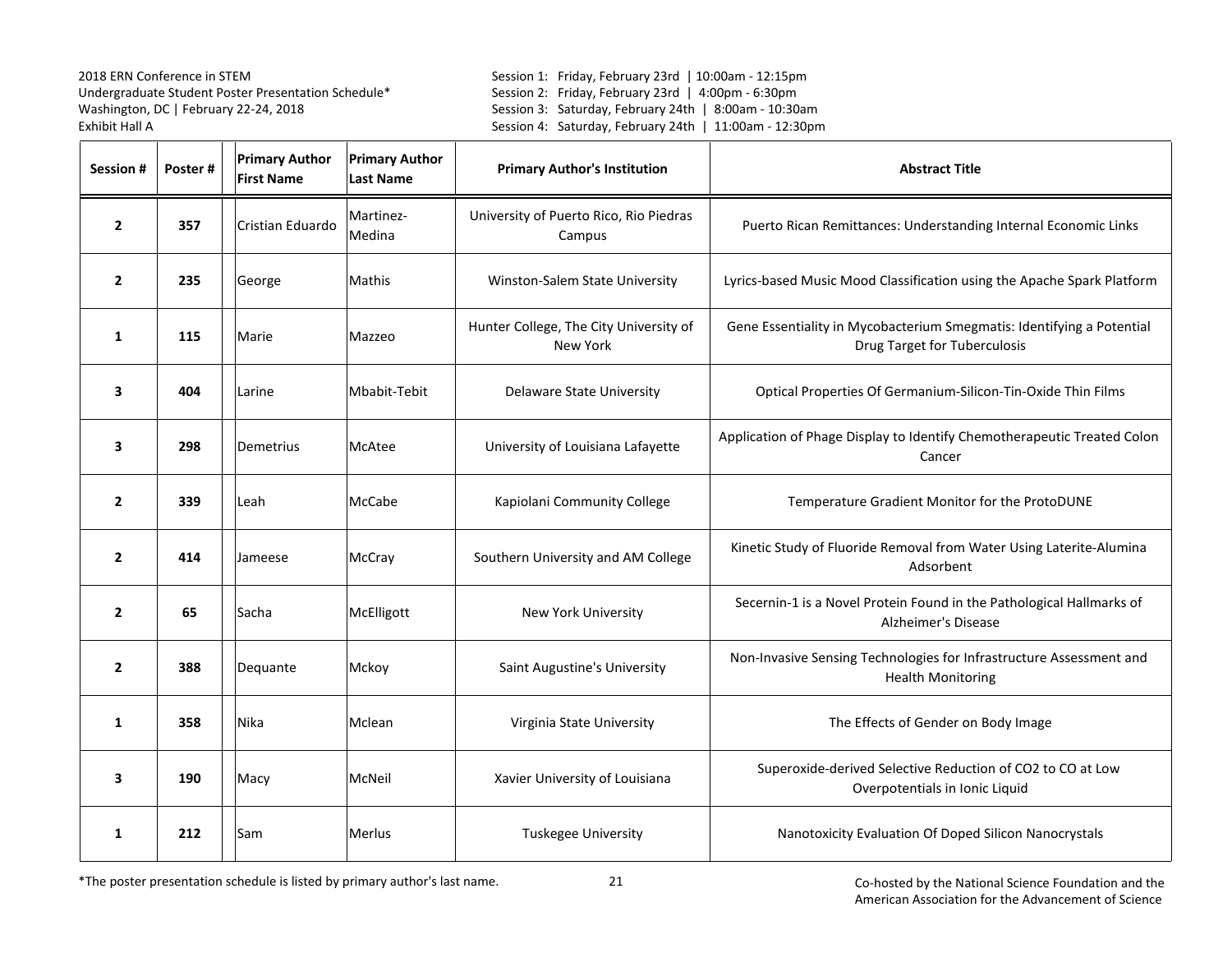Session 1: Friday, February 23rd | 10:00am - 12:15pm Session 2: Friday, February 23rd | 4:00pm - 6:30pm Session 3: Saturday, February 24th | 8:00am - 10:30am Session 4: Saturday, February 24th | 11:00am - 12:30pm

| Session #      | Poster# | <b>Primary Author</b><br><b>First Name</b> | <b>Primary Author</b><br><b>Last Name</b> | <b>Primary Author's Institution</b>           | <b>Abstract Title</b>                                                                                                                            |
|----------------|---------|--------------------------------------------|-------------------------------------------|-----------------------------------------------|--------------------------------------------------------------------------------------------------------------------------------------------------|
| $\overline{2}$ | 359     | Kendra                                     | Mills                                     | <b>Bennett College</b>                        | The Impact of Student Achievement on Their Usage of Academic Support<br><b>Services</b>                                                          |
| 4              | 15      | Monai                                      | Mitchell                                  | Claflin University                            | An Innovative Method to Generate New Antibiotics against Multiple Drug<br><b>Resistant Microbes</b>                                              |
| $\overline{2}$ | 191     | Dazcha                                     | Mitchell-Davis                            | Alabama A&M University                        | Reactions of Phenyltin(IV) Trichloride with O,O-and<br>Alkylenedithiophosphoric Acids                                                            |
| 1              | 389     | Momen                                      | Mohammad                                  | Elizabeth City State University               | Structural Design Optimization: Analytical and Simulation Approaches                                                                             |
| 3              | 335     | John                                       | Montano                                   | California State University San<br>Bernardino | A New Functional Organometallic Material                                                                                                         |
| $\mathbf{1}$   | 192     | Josiah                                     | Moore                                     | <b>Tougaloo College</b>                       | Using the AMES Spot Test to Determine the Mutagenicity of Novel Breast<br>Cancer Drug Candidates Based on the Alkylation of Substituted Anilines |
| $\overline{2}$ | 193     | Maria                                      | <b>Morales</b>                            | University of Puerto Rico at Cayey            | Pt-Catalyzed Site Selective C-H Oxidation of Amines                                                                                              |
| $\mathbf{1}$   | 148     | Alex                                       | Moreno                                    | California State University, Los Angeles      | A Comparative Study of the Effect of Leaf Cuticle Variation on Water<br>Retention Among Five Costa Rican Rainforest Species in the Rubiaceae     |
| $\overline{2}$ | 149     | Nwerebuaku                                 | Mpi                                       | <b>Howard University</b>                      | The Characterization of Hawaiian Rumex Reproductive Systems                                                                                      |
| 3              | 293     | Marshall                                   | <b>Mullins</b>                            | <b>Central State University</b>               | A One-Dimensional Simulation of Glacier                                                                                                          |
| $\overline{2}$ | 101     | Diana                                      | Munguia                                   | Alverno College                               | Analysis of Argonaute Gene Alg-2 and Alg-5 in Spermatogenesis in C.<br>Elegans                                                                   |
| 3              | 405     | Jazmin                                     | Munoz                                     | University of Texas at El Paso                | Fabrication of Virtual Frisch-Grid Detectors for Large Area CdZnTe Arrays                                                                        |

\*The poster presentation schedule is listed by primary author's last name.

22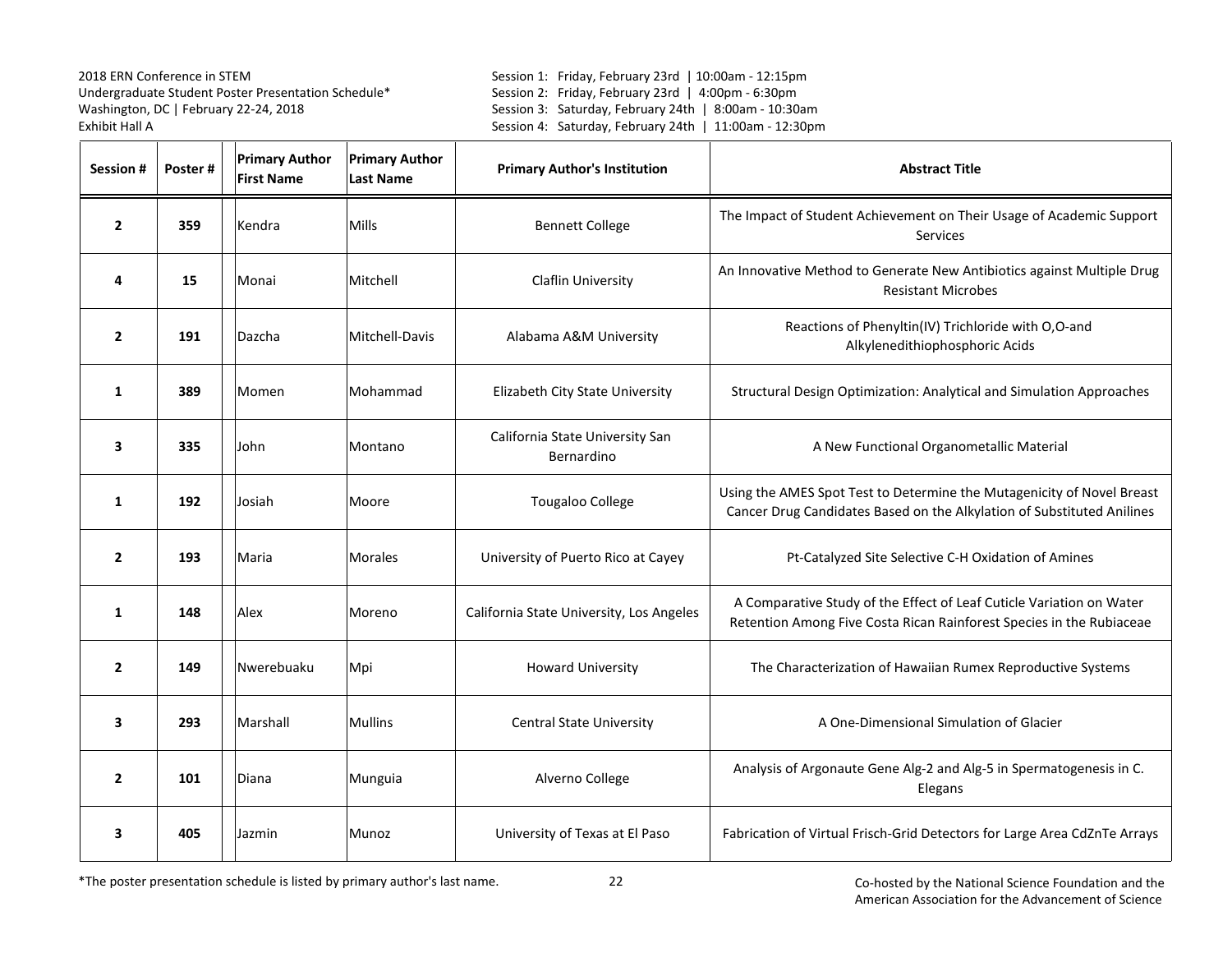Session 1: Friday, February 23rd | 10:00am - 12:15pm Session 2: Friday, February 23rd | 4:00pm - 6:30pm Session 3: Saturday, February 24th | 8:00am - 10:30am Session 4: Saturday, February 24th | 11:00am - 12:30pm

| Session #      | Poster# | <b>Primary Author</b><br><b>First Name</b> | <b>Primary Author</b><br><b>Last Name</b> | <b>Primary Author's Institution</b>       | <b>Abstract Title</b>                                                                                         |
|----------------|---------|--------------------------------------------|-------------------------------------------|-------------------------------------------|---------------------------------------------------------------------------------------------------------------|
| 3              | 66      | Diana                                      | Najera                                    | Seward County Community College           | The Role of Endocytosis in Iron Uptake by Insect Cells                                                        |
| $\overline{2}$ | 116     | Shanaliz                                   | Natta                                     | University of the Virgin Islands          | Common E-cigarette Flavorings Activate the Nrf2 Antioxidant Pathway in<br>Airway Epithelial Cells             |
| 1              | 127     | Nicole                                     | Nazario Bayon                             | <b>Norfolk State University</b>           | Synthesis, Characterization, and Biocompatibility of Nanocellulose                                            |
| 1              | 215     | Kanieka                                    | Neal                                      | University of Maryland Eastern Shore      | Dye-sensitized and Innovative Perovskite Solar Cells                                                          |
| 4              | 302     | Whitney                                    | <b>Nelson</b>                             | <b>Hampton University</b>                 | SecureNano API: A Framework to Secure Healthcare Nanorobotic<br>Applications                                  |
| $\mathbf{1}$   | 133     | Rajendra                                   | Neupane                                   | <b>Benedict College</b>                   | Comparison of Toxicity in Human Breast Cancer Cells Following Exposure to<br>Polycyclic Aromatic Hydrocarbons |
| $\mathbf{1}$   | 367     | Marisa                                     | Ngbemeneh                                 | Columbia University                       | Therapeutic Variability of Bevacizumab in Non-Small Cell Lung<br>Adenocarcinoma                               |
| 3              | 5       | Amy                                        | Nguyen                                    | University of Washington-Seattle          | Ion Channel's Impact on Pain Sensing Mechanisms in Class IV Sensory<br>Neurons of Drosophila Larval           |
| $\overline{2}$ | 245     | Hanh                                       | Nguyen                                    | University of California, San Diego       | The Diet of California Sea Lions (Zalophus californianus) Prior to Recent<br><b>Unusual Mortality Events</b>  |
| 4              | 67      | Nhu                                        | Nguyen                                    | University of Washington                  | Analysis of the Genetic Relation Between CONSTANS and EARLY<br>FLOWERING 3 in Arabidopsis Thaliana            |
| 1              | 360     | Nyalok                                     | <b>Nhial</b>                              | California State University, Monterey Bay | Examining Correlates of Service Use by Race of Homeless Youth                                                 |
| 3              | 194     | Genique                                    | Nicholas                                  | University of the Virign Islands          | Promoting Transition Metal Hydride Formation with Visible Light                                               |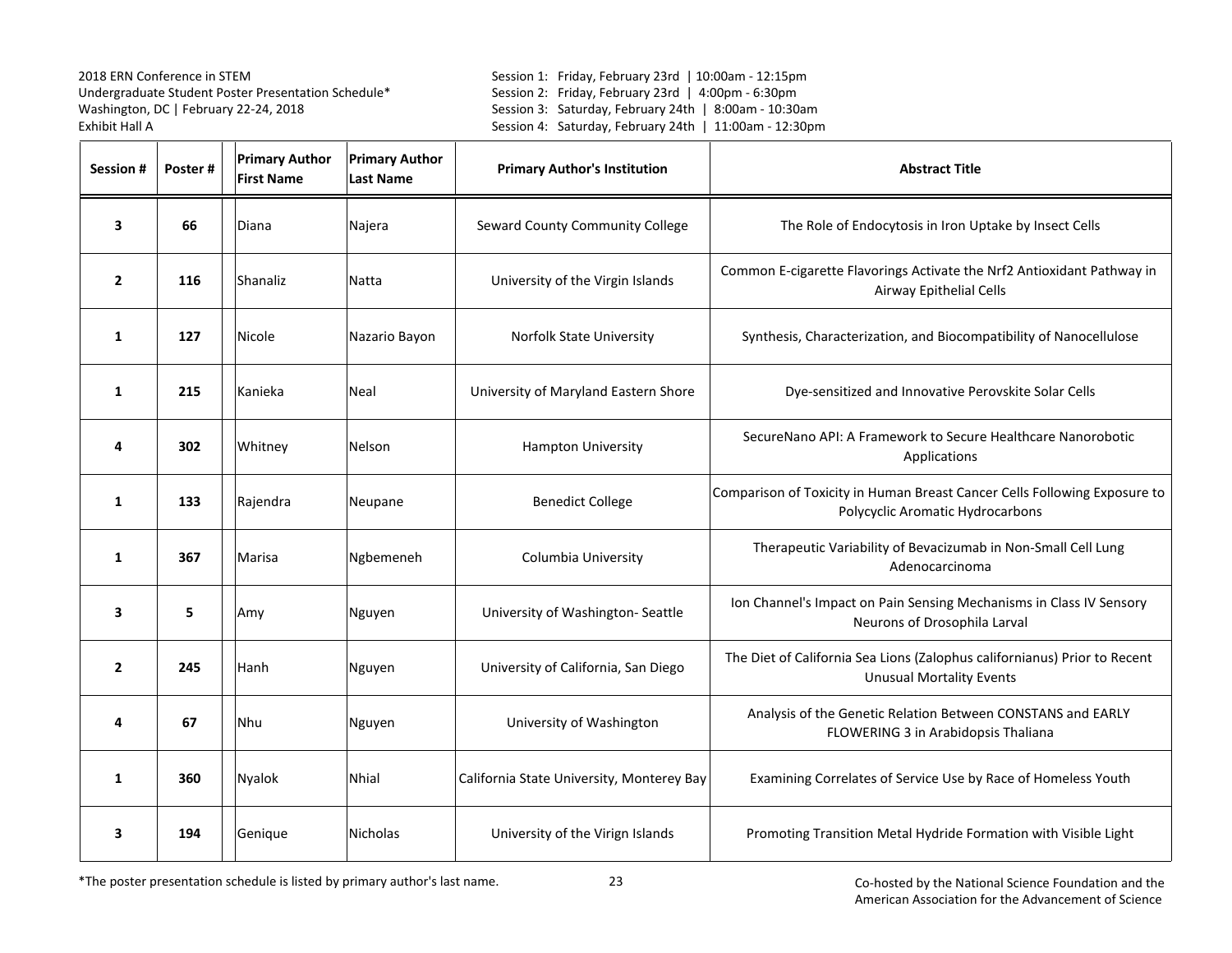Session 1: Friday, February 23rd | 10:00am - 12:15pm Session 2: Friday, February 23rd | 4:00pm - 6:30pm Session 3: Saturday, February 24th | 8:00am - 10:30am Session 4: Saturday, February 24th | 11:00am - 12:30pm

| Session #      | Poster# | <b>Primary Author</b><br><b>First Name</b> | <b>Primary Author</b><br><b>Last Name</b> | <b>Primary Author's Institution</b>                  | <b>Abstract Title</b>                                                                                                  |
|----------------|---------|--------------------------------------------|-------------------------------------------|------------------------------------------------------|------------------------------------------------------------------------------------------------------------------------|
| 3              | 344     | Malcolm                                    | <b>Nicholas</b>                           | North Carolina Central University                    | Atomistic Study Mixture at the Silver-Carbon Plasma Interface at Uniform<br><b>High Temperatures</b>                   |
| $\overline{2}$ | 270     | Staffon                                    | <b>Nicholas</b>                           | <b>Delaware State University</b>                     | Analysis of Gene Expression of Switchgrass (Panicum virgatum) Inoculated<br>with Anthracnose (Collectotrichum navitas) |
| 3              | 406     | Dilnesa                                    | Nukuro                                    | University of the District of Columbia               | Design of a Safety Control System to Prevent Injury in Industrial Settings                                             |
| $\mathbf{1}$   | 117     | Celia                                      | Ochoa                                     | Indiana University-Purdue University<br>Indianapolis | UV Nucleotide Binding Site Photocrosslinking of Antibodies at Various Light<br><b>Intensities</b>                      |
| $\overline{2}$ | 118     | Vanessa                                    | Ochs                                      | Alverno College                                      | Bioinformatics Research on Microbes/CRISPRs in Oxygen Minimum Zones<br>in the Pacific Ocean                            |
| 3              | 345     | Rebecca                                    | Oehler                                    | <b>Washington State University</b>                   | Photomechanical Effect of Multi-colored Dye Doped Polymers                                                             |
| 4              | 255     | Ajibola                                    | Opakunle                                  | Saint Olaf College                                   | Host Plants Interact with Temperature to Determine Climate-induced<br>Developmental Changes in Butterfly Wing Patterns |
| 3              | 273     | Okeoghene                                  | Osevwe                                    | <b>Howard University</b>                             | Removal of Fluoroquinolone Antibiotic by Photodegradation on<br><b>Titaniferous Sands</b>                              |
| $\overline{2}$ | 322     | Habilou                                    | Ouro-Koura                                | University of Maryland Eastern Shore                 | Benchtop Photolithography and High Resolution Photomask Design                                                         |
| 1              | 150     | Arlese                                     | Owens                                     | Fort Valley State University                         | Deleting a Fungal Nitrate Transcription Factor Gene in Fusarium<br>Verticillioides using OSCAR Gene Deletion Mechanism |
| 4              | 312     | Antwan                                     | Parker                                    | University of Alabama                                | 3-D Nanocomposite Articular Cartilage Scaffolds                                                                        |
| $\mathbf{1}$   | 256     | Granville                                  | Parker                                    | The City College of New York                         | An Investigation of Spatially-Varying Aerosol Intensity In and Near NYC and<br>the Related Impact on Local Rain Events |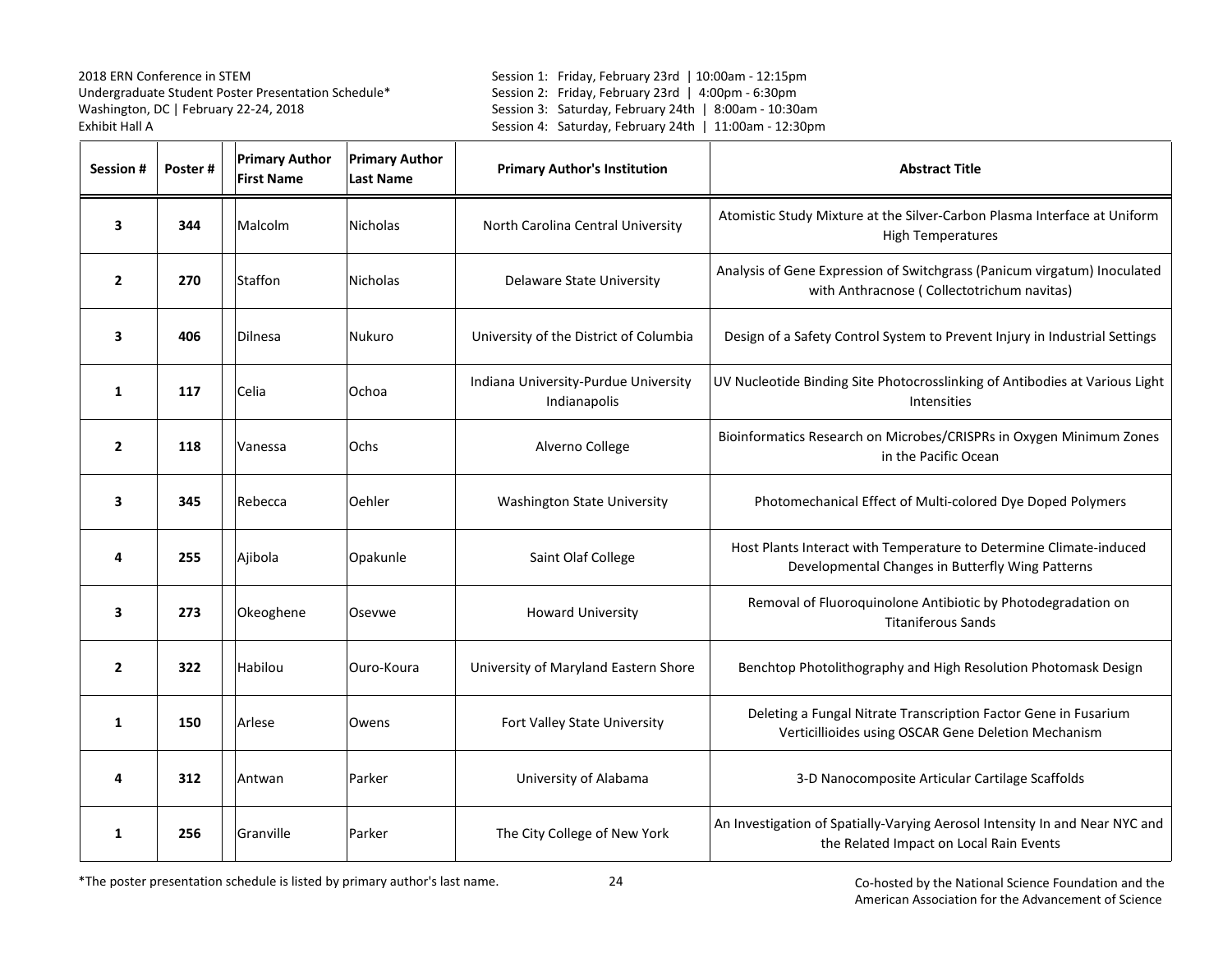Session 1: Friday, February 23rd | 10:00am - 12:15pm Session 2: Friday, February 23rd | 4:00pm - 6:30pm Session 3: Saturday, February 24th | 8:00am - 10:30am Session 4: Saturday, February 24th | 11:00am - 12:30pm

| Session #      | Poster# | <b>Primary Author</b><br><b>First Name</b> | <b>Primary Author</b><br><b>Last Name</b> | <b>Primary Author's Institution</b>                | <b>Abstract Title</b>                                                                                                                          |
|----------------|---------|--------------------------------------------|-------------------------------------------|----------------------------------------------------|------------------------------------------------------------------------------------------------------------------------------------------------|
| $\overline{2}$ | 361     | Marqus                                     | Parker                                    | Central Piedmont Community College                 | Epidemic2Viral: A Social Media and Epidemiology Game                                                                                           |
| 1              | 119     | Talisha                                    | Parker                                    | Louisiana State University                         | Phycocyanin Production in Model Cyanobacteria                                                                                                  |
| 3              | 236     | Jaydevsinh                                 | Parmar                                    | North Carolina State University                    | Lane Detection using Neural Networks                                                                                                           |
| $\mathbf{2}$   | 274     | Kimberly                                   | Patterson-Little                          | <b>Benedict College</b>                            | Optimization of the Anaerobic Co-digestion of Food Waste and Used<br>Cooking Oil                                                               |
| $\mathbf{2}$   | 151     | Tyler                                      | Peacock                                   | Harris-Stowe State University                      | Pollen Diversity of the Lamiaceae Family                                                                                                       |
| 3              | 313     | Marvin                                     | Pelzer                                    | Norfolk State University                           | Optically Tunable Doped Quantum Dots by One-Pot Microwave Synthesis                                                                            |
| 1              | 323     | Kristi                                     | Pepa                                      | City College of the City University of New<br>York | Electronic Structure Analysis Through Ligation and DFT Calculations of<br><b>Ultrasmall CdSe Quantum Dots</b>                                  |
| 4              | 195     | Lester                                     | Piri                                      | Alabama A&M University                             | Synthesis and Characterization of Chlorodialkyldithiophosphate of Tin(IV)<br><b>Phthalocyanine Complexes</b>                                   |
| $\overline{2}$ | 102     | Marciay                                    | Pitchford                                 | Harris-Stowe State University                      | Deciphering the Regulatory Roles of the Transcription Factors Midline and<br>Extramacrochaetae in Embryonic Central Nervous System Development |
| 3              | 220     | Alex                                       | Plumber                                   | <b>Texas Southern University</b>                   | Sidewalk Development and Research                                                                                                              |
| 1              | 280     | Donae'                                     | Poindexter                                | University of Arkansas at Pine Bluff               | Water Quality Assessment at the Grand Prairie Farming & Water Company<br><b>Irrigation System</b>                                              |
| 1              | 196     | Nia                                        | Pollard                                   | <b>Howard University</b>                           | Production of a New Mineralizer for Cement Manufacturing                                                                                       |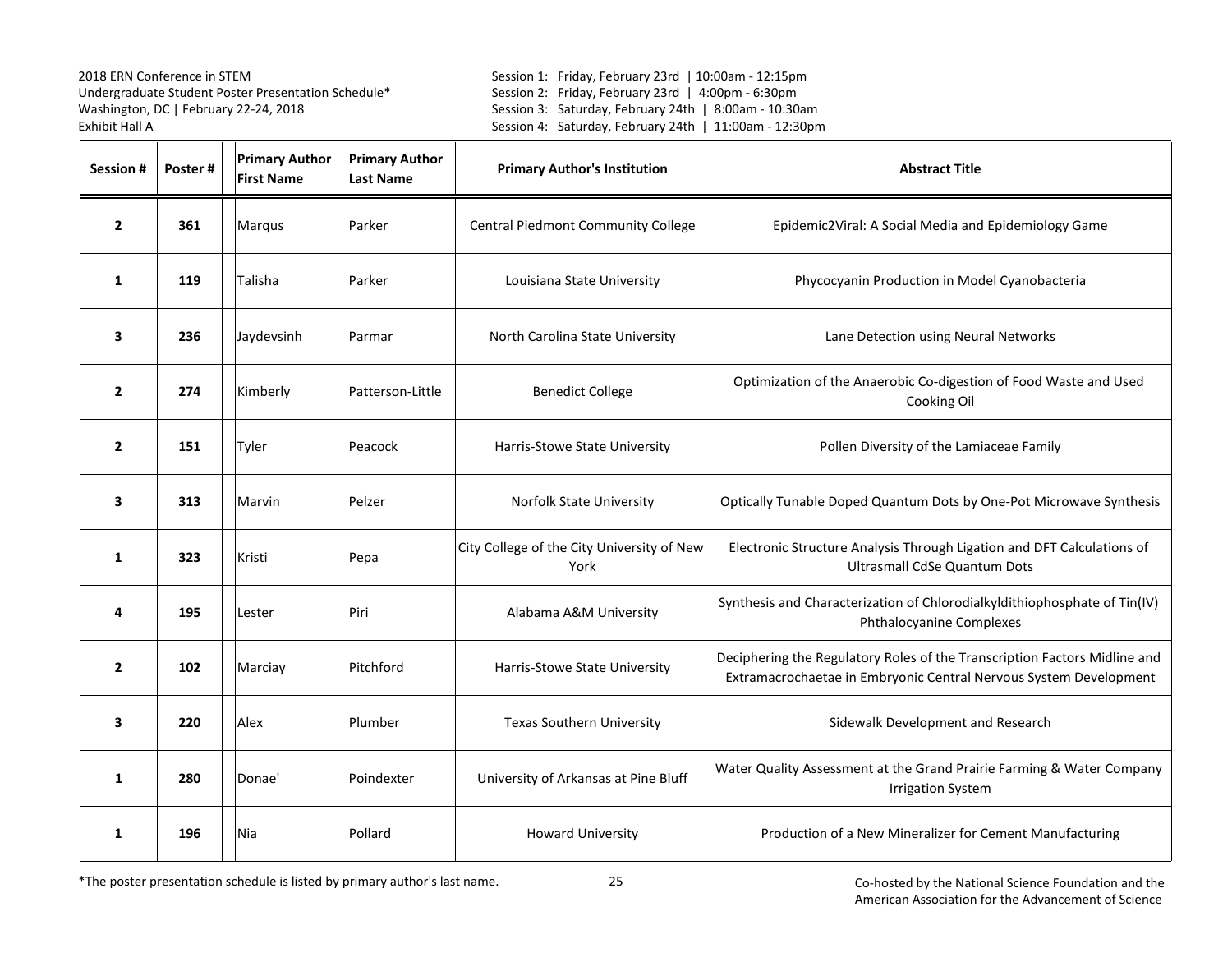Session 1: Friday, February 23rd | 10:00am - 12:15pm Session 2: Friday, February 23rd | 4:00pm - 6:30pm Session 3: Saturday, February 24th | 8:00am - 10:30am Session 4: Saturday, February 24th | 11:00am - 12:30pm

| Session #      | Poster# | <b>Primary Author</b><br><b>First Name</b> | <b>Primary Author</b><br><b>Last Name</b> | <b>Primary Author's Institution</b> | <b>Abstract Title</b>                                                                                                                                 |
|----------------|---------|--------------------------------------------|-------------------------------------------|-------------------------------------|-------------------------------------------------------------------------------------------------------------------------------------------------------|
| 3              | 160     | Ashleigh                                   | Porter                                    | Fort Valley State University        | Effects of Vehicle Exhaust on Mucous in the Developing Rat Lung                                                                                       |
| $\overline{2}$ | 257     | Stephanie                                  | Powdar                                    | Virginia State University           | A Correlation between Urban Canopy Cover and Water Quality in James<br><b>River Watershed</b>                                                         |
| 1              | 134     | Dynesha                                    | Powell                                    | Harris-Stowe State University       | The Effect of Highly Saturated Fats on Drosophila Behaviors and Viability                                                                             |
| 3              | 170     | Zari                                       | Preyer                                    | Savannah State University           | The Synthesis and UV-Visible Spectral Characterization of Meso-Tetrakis (5-<br>Bromo-2-Hydroxy-3-Methodoxy) Porphyrin:<br>A Potential Anticancer Drug |
| 1              | 68      | Jayde                                      | Price                                     | Alabama State University            | The Effects of Nicotine on Exosome Composition                                                                                                        |
| $\overline{2}$ | 69      | Ciara                                      | Prothro                                   | Onondaga Community College          | Effect of Manipulating Dopamine Neuron Activity on Activity Levels in Mice                                                                            |
| $\overline{2}$ | 120     | Elizabeth                                  | Quaye                                     | University at Buffalo               | Curcumin Loaded Silver Nanoparticle as a Novel Anti HIV-1 Therapeutic                                                                                 |
| $\overline{2}$ | 237     | Osniel                                     | Quintana                                  | University of South Florida         | Plenoptic Camera Depth Estimation: Determining the Distance to an Object<br><b>Based on Monocular Images</b>                                          |
| $\overline{2}$ | 197     | Sidrat                                     | Rahman                                    | <b>Onondaga Community College</b>   | Greener Synthesis: Characterizing Palladium and Platinum Nanoparticles<br>Using Quercetin Monophosphate                                               |
| 4              | 70      | Alleyah                                    | Ransom                                    | <b>Claflin University</b>           | Role of Benzyl Salicylate in the Development of Autism                                                                                                |
| 4              | 208     | Erlin                                      | Ravariere                                 | University of the Virgin Islands    | Moisture Content and Antioxidant Activities in Algae                                                                                                  |
| 3              | 31      | Sarea                                      | <b>Recalde Phillips</b>                   | Pennsylvania State University       | Combined Effects of TTFields and Microtubule-Disrupting Drugs in<br>Inhibiting Glioblastoma Proliferation                                             |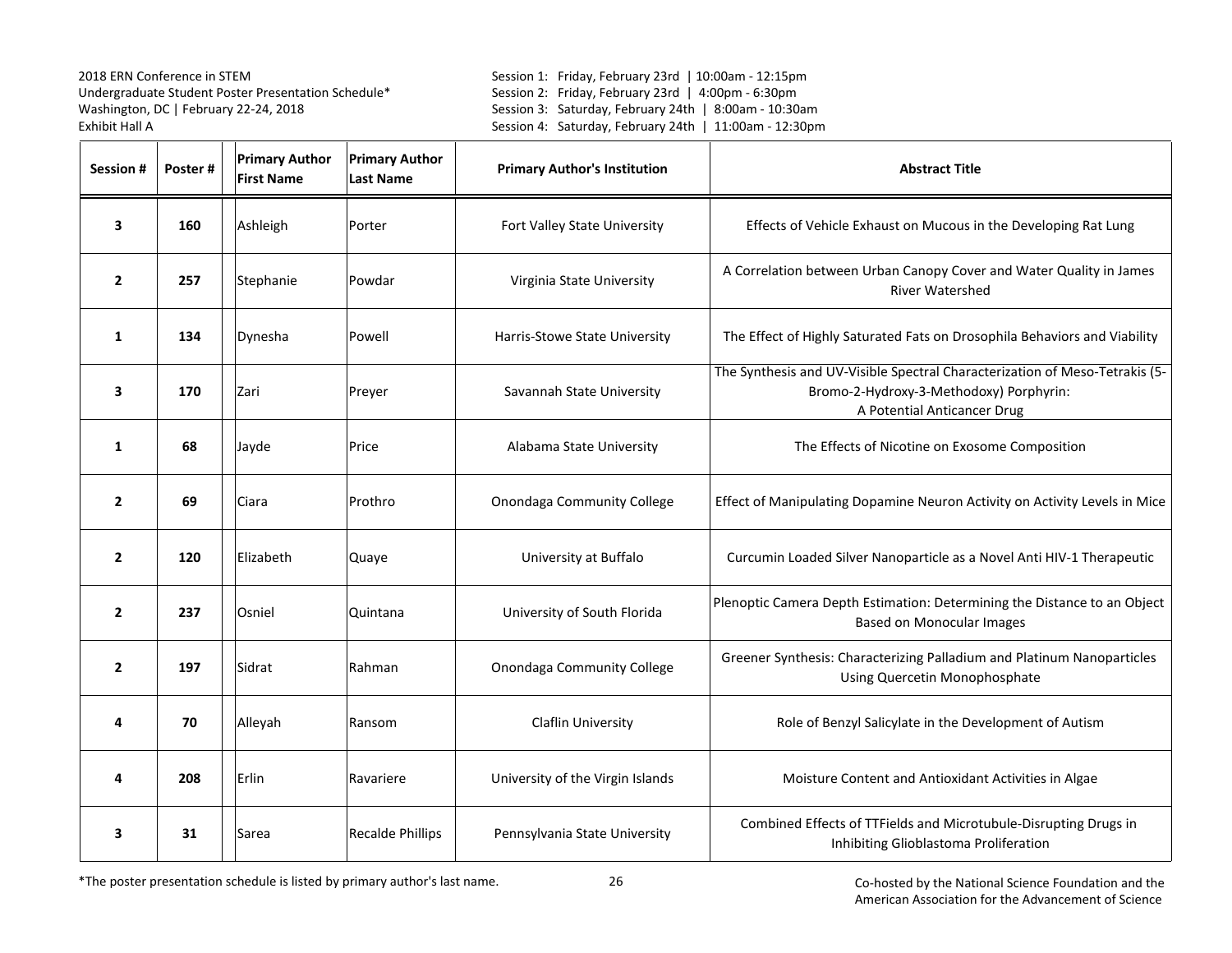Session 1: Friday, February 23rd | 10:00am - 12:15pm Session 2: Friday, February 23rd | 4:00pm - 6:30pm Session 3: Saturday, February 24th | 8:00am - 10:30am Session 4: Saturday, February 24th | 11:00am - 12:30pm

| Session #      | Poster# | <b>Primary Author</b><br><b>First Name</b> | <b>Primary Author</b><br><b>Last Name</b> | <b>Primary Author's Institution</b>           | <b>Abstract Title</b>                                                                                               |
|----------------|---------|--------------------------------------------|-------------------------------------------|-----------------------------------------------|---------------------------------------------------------------------------------------------------------------------|
| 4              | 71      | Morgan                                     | Reese                                     | Claflin University                            | Effects of Diethyl Phthalate on Developing Fetal Brain Neuronal Cells Lines                                         |
| $\overline{2}$ | 390     | Summer                                     | Reid                                      | Virginia State University                     | Digital Thread in Design and Manufacturing of Impellers                                                             |
| 3              | 238     | Anaiya                                     | Reliford                                  | <b>Howard University</b>                      | Wireless Network Security: The Use of Spread Spectrum Techniques to<br>Detect and Prevent Intrusion                 |
| 4              | 32      | Jocelyn                                    | Ricard                                    | University of Minnesota - Twin Cities         | The Effect of Candidate Gene CTNNB1 on Hepatoblastoma                                                               |
| 1              | 72      | Nia                                        | Riggins                                   | <b>Bryn Mawr College</b>                      | A Study of Glycoconjugates on Perkinsus Marinus                                                                     |
| 1              | 121     | Adriana                                    | Rodriguez                                 | <b>Texas Southern University</b>              | Evaluation of the Soil and Water Quality of Halls Bayou and its Cytotoxic<br>Effects on Human and Ecological Health |
| 3              | 198     | Sarah                                      | Rodriguez                                 | California State University San<br>Bernardino | Method for Screening New Charge Transfer Organic Ferroelectric Systems                                              |
| $\overline{2}$ | 425     | Victor                                     | Rodriguez                                 | University of Central Florida                 | A Look at NanoMedicine Clinical Trials                                                                              |
| 1              | 368     | Yanitza                                    | Rodriguez                                 | University of Puerto Rico at Mayaguez         | Studying the Cellular Mechanisms of Epilepsy: Characterization of Cerebral<br>Organoids with PCDH19 Mutation        |
| 3              | 407     | Louis                                      | Romero                                    | <b>Hartnell College</b>                       | Controlling Contact Properties of a Monolayer MoS2 Transistor by<br><b>Electrostatic Doping</b>                     |
| 4              | 314     | Patrick                                    | Rondomanski                               | Pennsylvania State University                 | Synthesis of Thin Film Tin Dichalcogenides by Powder Vaporization                                                   |
| $\mathbf{1}$   | 168     | Jose                                       | Rosales                                   | University of Texas at El Paso                | Inorganic Biochemical Aspect on Amyloid-β Peptides                                                                  |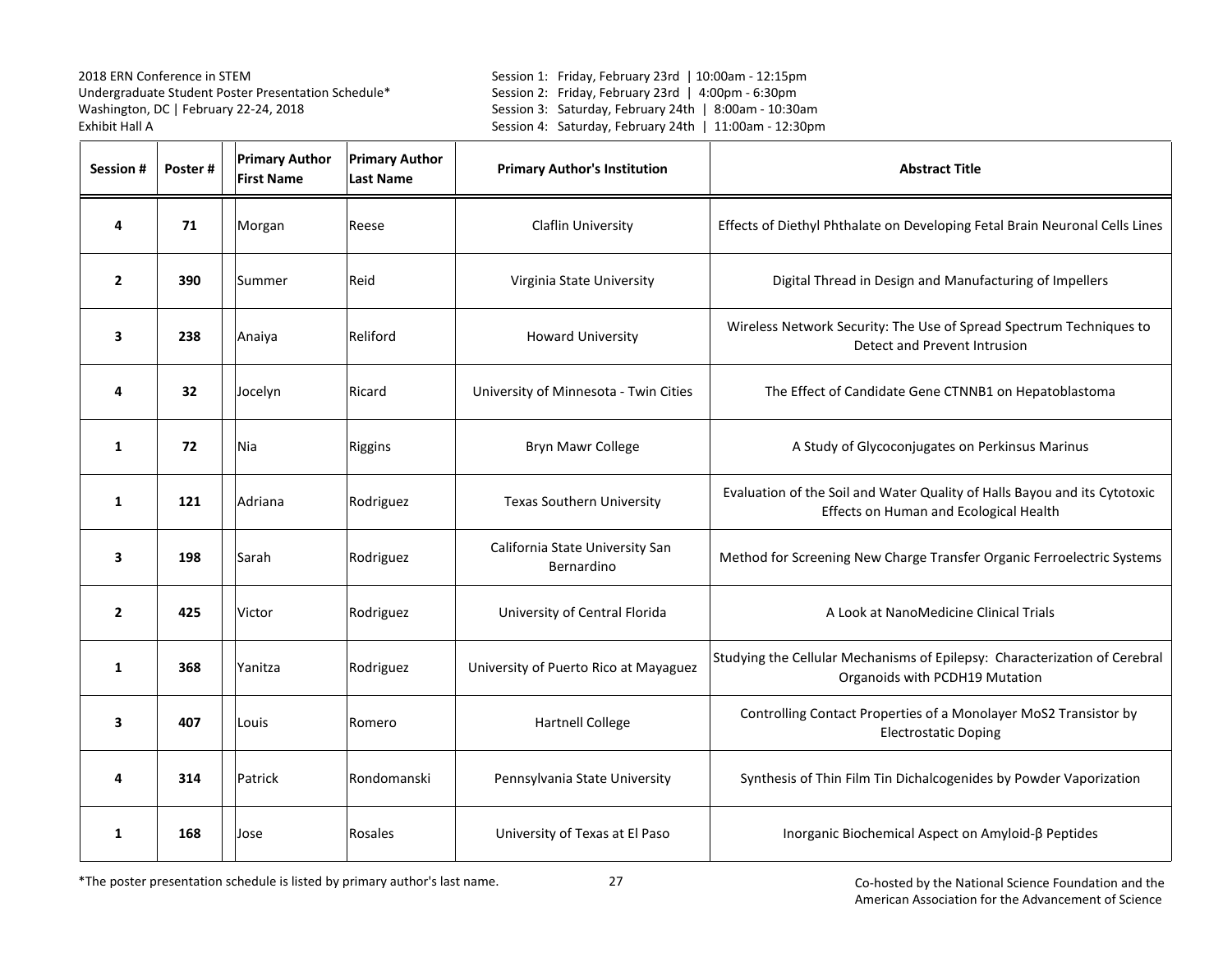Session 1: Friday, February 23rd | 10:00am - 12:15pm Session 2: Friday, February 23rd | 4:00pm - 6:30pm Session 3: Saturday, February 24th | 8:00am - 10:30am Session 4: Saturday, February 24th | 11:00am - 12:30pm

| Session #      | Poster# | <b>Primary Author</b><br><b>First Name</b> | <b>Primary Author</b><br><b>Last Name</b> | <b>Primary Author's Institution</b>               | <b>Abstract Title</b>                                                                                       |
|----------------|---------|--------------------------------------------|-------------------------------------------|---------------------------------------------------|-------------------------------------------------------------------------------------------------------------|
| 3              | 33      | Derick                                     | Rosario                                   | University of Puerto Rico, Rio Piedras<br>Campus  | Assessing the Role of Calcium Signaling in Epithelial-Mesenchymal<br>Transition (EMT)                       |
| 4              | 199     | Abraham                                    | Rotich                                    | <b>Claflin University</b>                         | Mechanistic Studies of Flavin Dependent Thymidylate Synthase (FDTS)                                         |
| 1              | 152     | Cybrena                                    | Sablon                                    | <b>Bowie State University</b>                     | Comparative Metabolite Analysis of Azadirachta Indica and Closely Related<br>Species Melia Azedarach        |
| $\overline{2}$ | 122     | Fazalath                                   | Sadiq Batcha                              | California State University Bakersfield           | Public Health Concerns and Seasonal Detection of Coccidioides spp, in<br>Joshua Tree National Park, CA      |
| 1              | 123     | Dulce                                      | Saenz                                     | <b>Beloit College</b>                             | Carbon Cycling in Managed Turf and Restored Ecosystems                                                      |
| 4              | 207     | Paloma                                     | Salazar                                   | University of Arkansas at Little Rock             | Copper-Based Nanocatalyst for Hydrogen Production                                                           |
| 3              | 242     | Khayyam                                    | Saleem                                    | Stevens Institute of Technology                   | A Novel Deep Learning Approach for Abnormal Control Chart Pattern<br>Recognition and Classification         |
| $\overline{2}$ | 415     | Rudy                                       | Salomon                                   | Texas A&M University-Corpus Christi               | Simulation & Experimental Study of Windfarm Layout Optimization                                             |
| 4              | 73      | Nayeli                                     | Sanchez                                   | Eastern Michigan University                       | Impact of Microcystin on Pre-Existing Liver Disease                                                         |
| 1              | 391     | Rachel                                     | Sanders                                   | Alabama Agricultural and Mechanical<br>Univeristy | Real-Time Monitoring of the Rate of Hydration of Cement Paste                                               |
| 1              | 369     | Anna                                       | Schoonen                                  | University of Delaware                            | Interaction of Osteoblast-Like Cells with the Micro/Nano-Structure of 3-D<br><b>Printed Stainless Steel</b> |
| 3              | 74      | <b>Brianna</b>                             | Scotland                                  | University of the Virgin Islands                  | Protein Expression of a Novel, Orphan Transporter: Monocarboxylate<br>Transporter 6 (MCT6)                  |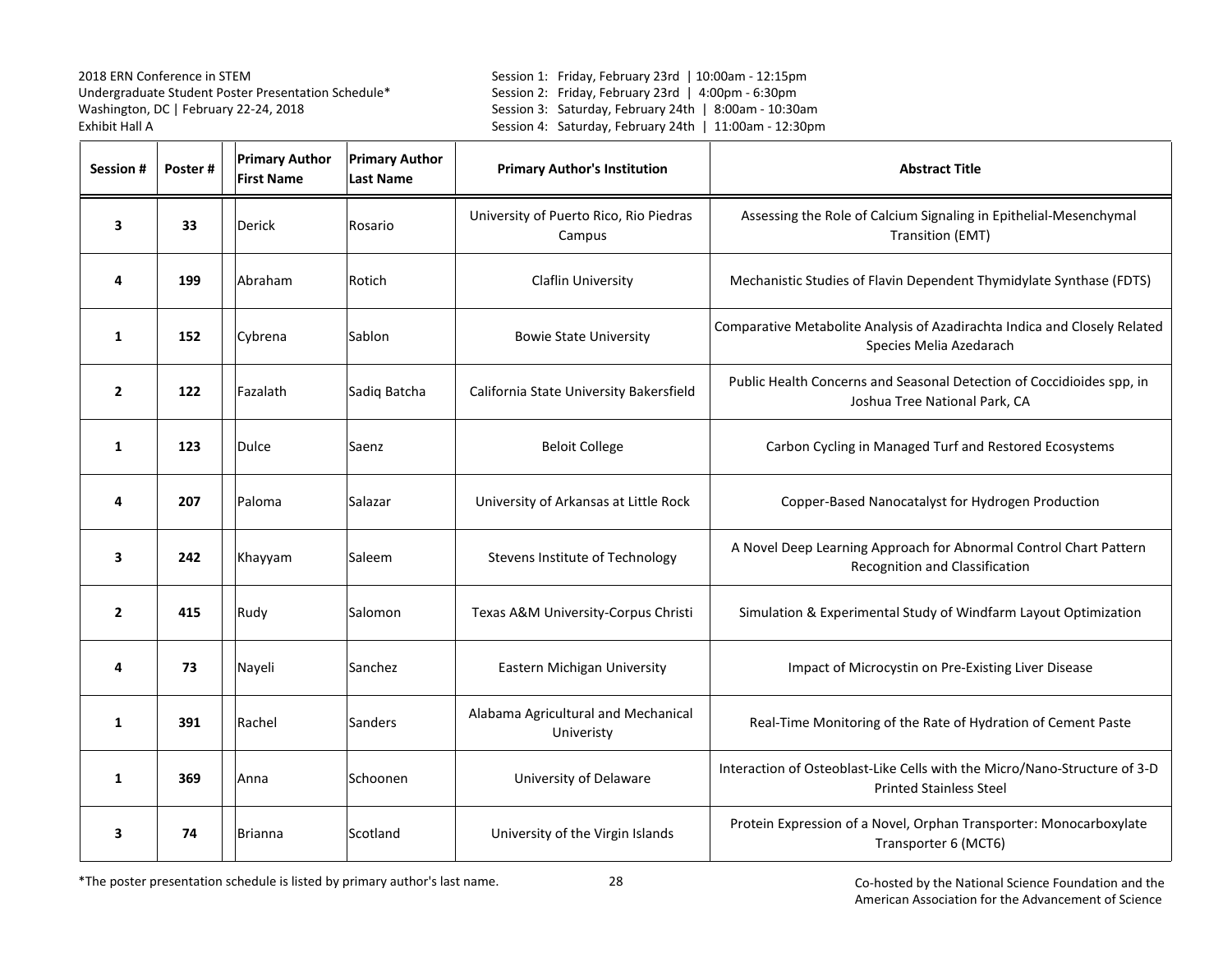Session 1: Friday, February 23rd | 10:00am - 12:15pm Session 2: Friday, February 23rd | 4:00pm - 6:30pm Session 3: Saturday, February 24th | 8:00am - 10:30am Session 4: Saturday, February 24th | 11:00am - 12:30pm

| <b>Session#</b> | Poster# | <b>Primary Author</b><br><b>First Name</b> | <b>Primary Author</b><br><b>Last Name</b> | <b>Primary Author's Institution</b>                       | <b>Abstract Title</b>                                                                                                                                                                    |
|-----------------|---------|--------------------------------------------|-------------------------------------------|-----------------------------------------------------------|------------------------------------------------------------------------------------------------------------------------------------------------------------------------------------------|
| $\overline{2}$  | 430     | Jaylen                                     | Scott                                     | Southern University                                       | Design and Testing of Laterite Bio-Sand Fluoride Removal Column for<br><b>Water Purification</b>                                                                                         |
| $\mathbf{2}$    | 416     | Cedric                                     | Selph                                     | <b>Delaware Technical Community College</b>               | Electrochemical Gas Sensors Integrated with Autonomous Aerial Vehicles<br>for Wide Geographical Area Sensor Networks                                                                     |
| 4               | 75      | Jordy                                      | Sepulveda                                 | Hunter College, The City University of<br><b>New York</b> | Diazoxide as a Protective Therapeutic Against the Neurotoxic Effects of<br>Neuroinflammation Induced by the Cyclooxygenase Product Prostaglandin<br>J2: Relevance to Alzheimer's Disease |
| 3               | 6       | Justin                                     | Sharp                                     | Jarvis Christian College                                  | Effects of Benzofuran-2-Carboxylic Acid Derivatives on UV-Radiation<br>Treated Human Lymphoblastoid Tk6 Cells                                                                            |
| 1               | 76      | Ryan                                       | Shaw                                      | University of the Virgin Islands                          | Identifying the Tissue Specific Role for SHP in Preventing Cholestasis                                                                                                                   |
| 4               | 34      | Trentyn                                    | Shaw                                      | Alabama State University                                  | Resveratrol-loaded Nanodiamonds (RDNDs): A Candidate for Cancer<br>Therapy                                                                                                               |
| 3               | 408     | Ayanna                                     | Shorter                                   | <b>Norfolk State University</b>                           | Temperature and Pressure Dependent Structural and Optical Epitaxial VO2<br>Thin Films Grown by Pulsed Laser Deposition                                                                   |
| 3               | 35      | Swikriti                                   | Shrestha                                  | Claflin University                                        | Inhibitors of the RAD52 DNA Repair Protein                                                                                                                                               |
| $\overline{2}$  | 124     | Bryan                                      | Sierra-Rivera                             | California State University, Monterey Bay                 | The Role of Antibiotics in Modulating Secondary Metabolite Production of<br>Streptomyces Grown in Co-Culture                                                                             |
| 3               | 409     | Robert                                     | Sifuentes                                 | University of Texas at El Paso                            | Detector Development and Performance Evaluation of Cadmium Zinc<br><b>Telluride Detectors</b>                                                                                            |
| $\mathbf{1}$    | 200     | Taylor                                     | Simmons                                   | Alabama A&M University                                    | The Synthesis, Characterization, and Anti-bacterial Activity of Gold (III)tis<br>dialkyl and Alkylene Dithiophosphate Complexes                                                          |
| 3               | 346     | David                                      | Simpson                                   | Alabama A&M University                                    | Remote Detection of Concealed Nitrates Using Raman Spectroscopy                                                                                                                          |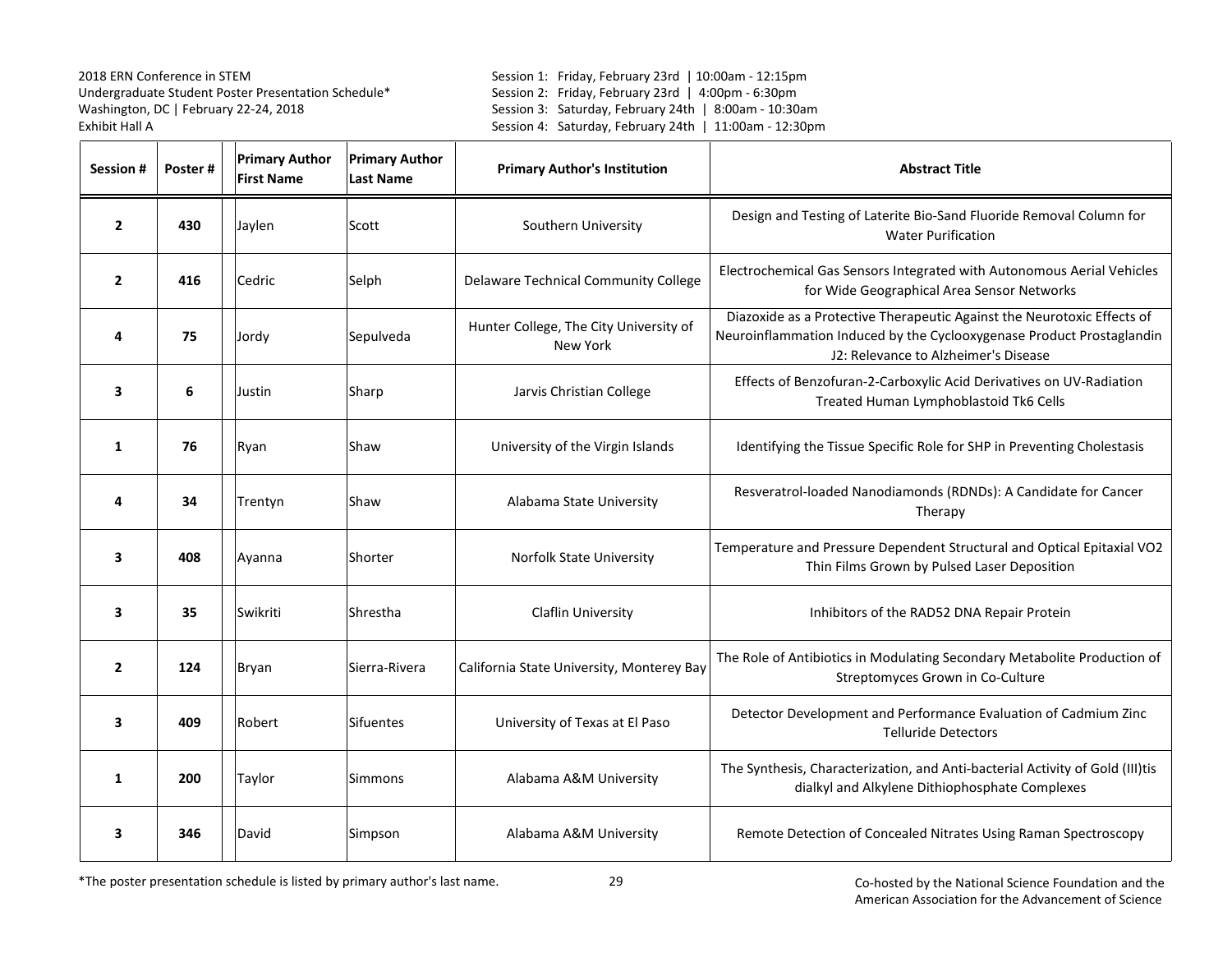Session 1: Friday, February 23rd | 10:00am - 12:15pm Session 2: Friday, February 23rd | 4:00pm - 6:30pm Session 3: Saturday, February 24th | 8:00am - 10:30am Session 4: Saturday, February 24th | 11:00am - 12:30pm

| <b>Session #</b> | Poster# | <b>Primary Author</b><br><b>First Name</b> | <b>Primary Author</b><br><b>Last Name</b> | <b>Primary Author's Institution</b>           | <b>Abstract Title</b>                                                                                                                       |
|------------------|---------|--------------------------------------------|-------------------------------------------|-----------------------------------------------|---------------------------------------------------------------------------------------------------------------------------------------------|
| 4                | 218     | Shaquwana                                  | Simpson                                   | North Carolina Central University             | Removal of Congo Red Dye Enabled by a Thermal Responsive Membrane                                                                           |
| $\overline{2}$   | 77      | Christina                                  | Sisliyan                                  | University of Southern California             | The Crucial Role of the 20S Proteasome Beta 5 Subunit in the Sexually<br>Divergent Adaptive Response to Oxidative Stress in D. Melanogaster |
| $\overline{2}$   | 201     | Courtney                                   | Small                                     | Fort Valley State University                  | Discovering a Structure Activity Relationship of New Psychoactive<br><b>Substances Using Machine Learning</b>                               |
| 3                | 281     | Cassia                                     | Smith                                     | University of the Virgin Islands              | What Is Driving the Observed Changes in Flooding in the Turkey River in<br>lowa?                                                            |
| 1                | 163     | Demmetri                                   | Smith                                     | Virginia State University                     | Preparation of Video on Racial Justice on Water and Environmental Issue in<br>Milwaukee, Wisconsin                                          |
| 3                | 250     | Elizabeth                                  | Smith                                     | Spelman College                               | A Novel Method for Analysis of Dissolved Inorganic Carbon Concentration<br>and 613C by Cavity Ring-down Spectroscopy                        |
| 3                | 202     | Hillary                                    | Smith                                     | Harris-Stowe State University                 | Fat Content in a Typical Meat Serving                                                                                                       |
| 1                | 362     | Wynton                                     | Smith                                     | Virginia State University                     | A Model of Academic Achievement in African American Students                                                                                |
| 3                | 294     | Kenean                                     | Solomon                                   | <b>Benedict College</b>                       | Investigation of the Tacoma Narrows Bridge Incident                                                                                         |
| 3                | 90      | James                                      | Sossou                                    | Norfolk State University                      | Color Preference in Food Selection of Rotifers: Implications for Harmful<br>Algae Blooms                                                    |
| 3                | 36      | Joshua                                     | Soto-Ocana                                | University of Puerto Rico- Mayaguez<br>Campus | The Role of Interleukin-13 in Soft Tissue Sarcoma                                                                                           |
| 3                | 91      | Luisángely                                 | Soto-Torres                               | University of Puerto Rico-Rio Piedras         | Influence of Patch Size and Isolation Distance on Bumblebee Residence                                                                       |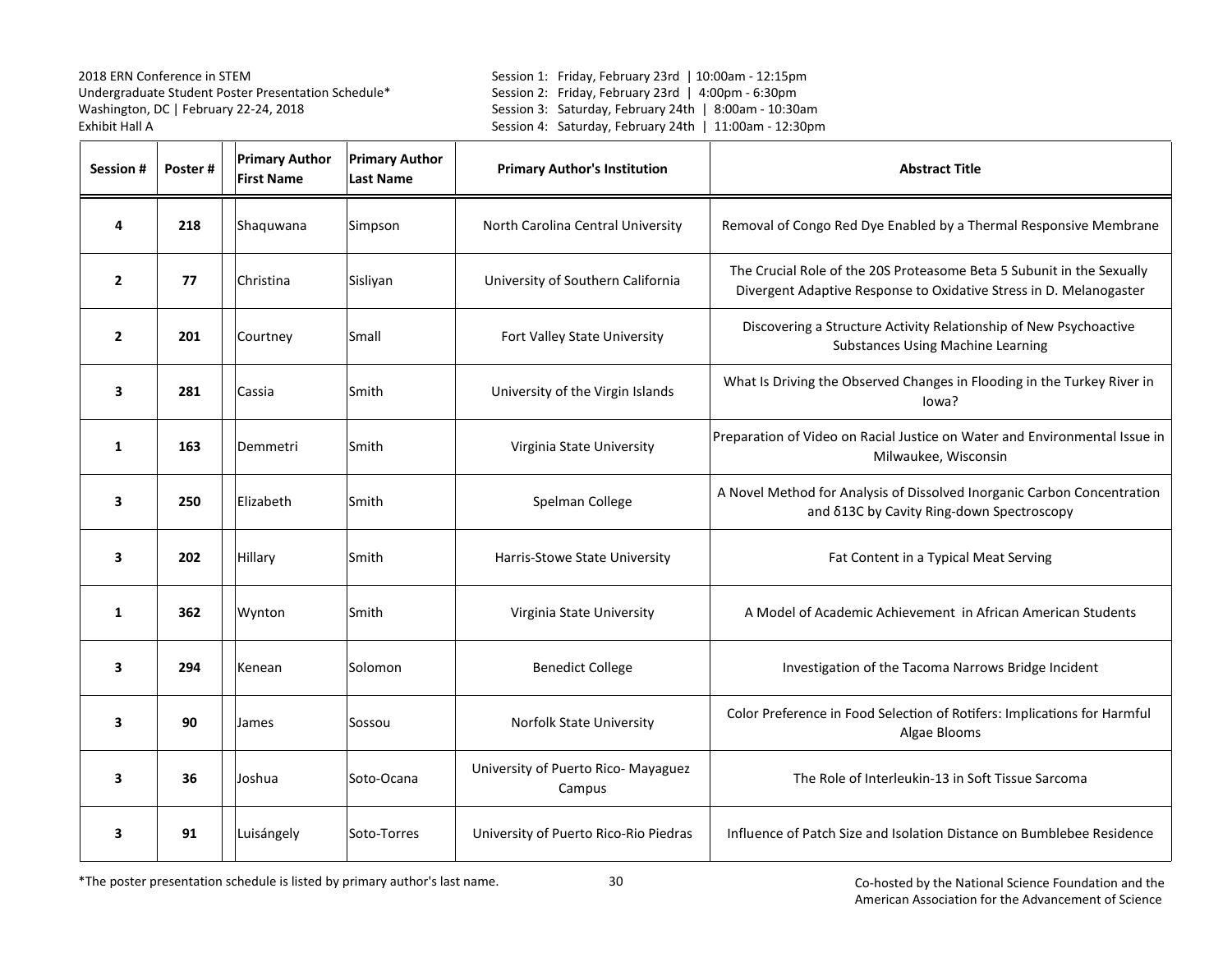Session 1: Friday, February 23rd | 10:00am - 12:15pm Session 2: Friday, February 23rd | 4:00pm - 6:30pm Session 3: Saturday, February 24th | 8:00am - 10:30am Session 4: Saturday, February 24th | 11:00am - 12:30pm

| <b>Session #</b> | Poster#        | <b>Primary Author</b><br><b>First Name</b> | <b>Primary Author</b><br><b>Last Name</b> | <b>Primary Author's Institution</b> | <b>Abstract Title</b>                                                                                                      |
|------------------|----------------|--------------------------------------------|-------------------------------------------|-------------------------------------|----------------------------------------------------------------------------------------------------------------------------|
| 3                | 78             | K'Lynn                                     | Spivey                                    | <b>Benedict College</b>             | Expression of Apolipophorin III During Flight Histolysis in the House Cricket,<br>Acheta Domesticus                        |
| 4                | 79             | Jacob                                      | Spriester                                 | <b>CSU Bakersfield</b>              | L-asparagine Stimulated Toxin Production in the Model Diatom<br>Phaeodactylum Tricornutum                                  |
| 4                | 251            | Alyssa                                     | Suarez                                    | Humboldt State University           | Assessing the Impact of Sea Level Rise on Infrastructure Along the<br>Humboldt Bay                                         |
| 4                | 16             | Mary                                       | Swadener                                  | University of Washington            | Exploring the Possible Function of miRNA Gene Promoters in Protein<br><b>Coding Gene Distal Regulation</b>                 |
| 4                | 203            | Aaron                                      | Taylor                                    | <b>Texas Southern University</b>    | Computation Investigation of Carbonyl and Ammine Gases for the<br>Production of Solid Urea Via 5d Metal Complex            |
| $\overline{2}$   | 153            | James                                      | Taylor                                    | Fort Valley State University        | Expression, Purification, and Biophysical Characterization of a Secreted<br>Anthrax Decoy Fusion Protein in Walnut Embryos |
| $\overline{2}$   | 324            | Megan                                      | Taylor                                    | Tuskegee University                 | Gram Scale Surface Functionalization of Nanodiamond                                                                        |
| 3                | $\overline{7}$ | Paris                                      | Taylor                                    | Louisiana State University          | Development of a Tool for Screening Human 15-LOX-2 for Drug Leads                                                          |
| 3                | 8              | Skyler                                     | Taylor                                    | Xavier University of Louisiana      | Affect of Lead on LINE 1 Endonuclease Activity                                                                             |
| $\mathbf{1}$     | 80             | Tyrese                                     | Taylor                                    | Bethune-Cookman University          | Placental Expression Levels of Non-Clustered Cell Adhesion Protocadherins                                                  |
| $\overline{2}$   | 81             | Xavia                                      | Taylor                                    | Fort Valley State University        | An In Vitro Investigation of Cas1 and Cas2 Proteins of the Streptococcus<br>thermophilus CRISPR-Cas Immune System          |
| $\overline{2}$   | 417            | Diarra                                     | Thomas                                    | University of South Florida         | The Efficiency of Passive Nitrogen Reduction Systems on the Removal of<br><b>Fecal Indicator Bacteria</b>                  |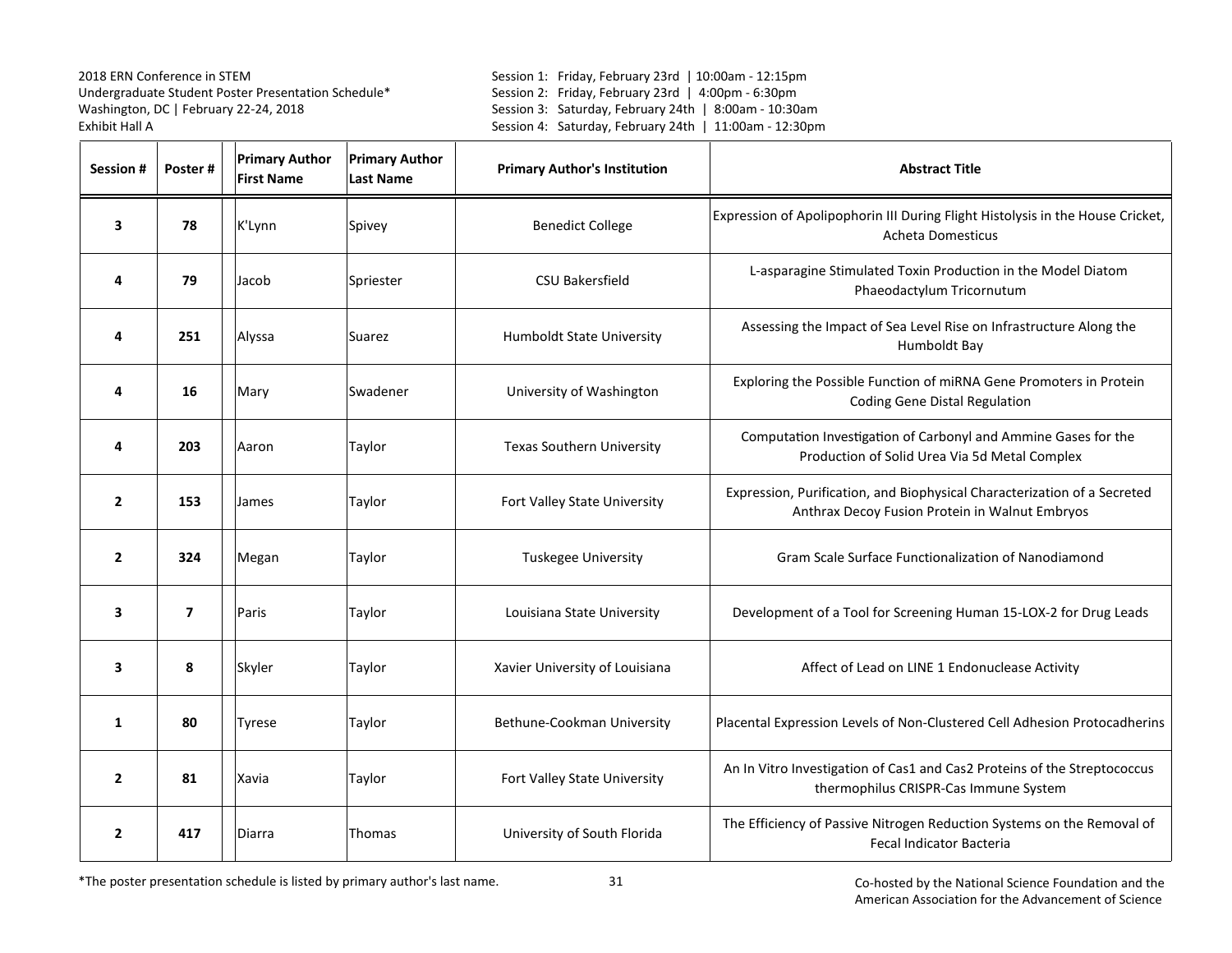Session 1: Friday, February 23rd | 10:00am - 12:15pm Session 2: Friday, February 23rd | 4:00pm - 6:30pm Session 3: Saturday, February 24th | 8:00am - 10:30am Session 4: Saturday, February 24th | 11:00am - 12:30pm

| <b>Session #</b> | Poster# | <b>Primary Author</b><br><b>First Name</b> | <b>Primary Author</b><br><b>Last Name</b> | <b>Primary Author's Institution</b>             | <b>Abstract Title</b>                                                                                                                   |
|------------------|---------|--------------------------------------------|-------------------------------------------|-------------------------------------------------|-----------------------------------------------------------------------------------------------------------------------------------------|
| $\overline{2}$   | 154     | Deshawn                                    | Toliver                                   | Fort Valley State University                    | Is the Ethylene Precursor 1-aminocyclopropane-1-carboxylic Acid Involved<br>in Maize Primary Root Growth Regulation under Water Stress? |
| 3                | 239     | Angus                                      | Tomlinson                                 | Montana State University                        | Representing Musical Structure with Simplicial Complexes                                                                                |
| 3                | 37      | <b>Bruce</b>                               | <b>Torres Fischer</b>                     | University of Hawaii at Hilo                    | Comparative Extractions of 'Ōlena (Curcurma Domestica)                                                                                  |
| 1                | 260     | <b>Kim</b>                                 | Tran                                      | University of Washington                        | Simultaneous Nitrogen and Phosphorus Removal from Wastewater by<br>Integrating Anammox, NDAMO and dPAOs in a Combined System            |
| $\overline{2}$   | 418     | Jose                                       | Trejo                                     | Wichita State University                        | Anaerobic Membrane Bioreactor for Sustainable Wastewater Treatment<br>(AnMBR)                                                           |
| $\overline{2}$   | 363     | <b>Kelis</b>                               | Tulloch                                   | Florida A&M University                          | Amygdala Lesions Leading to Psychopathic Elements                                                                                       |
| $\overline{2}$   | 164     | Catherine                                  | Ubri                                      | City University of New York - Hunter<br>College | Peer Intervention Remediates Social Behavior and Stress Physiology<br>Following Early-life Adversity                                    |
| $\overline{2}$   | 103     | Elizabeth                                  | Umanah                                    | University of Georgia                           | Expression and Purification of Recombinant Campylobacter Jejuni Proteins<br>in an E. Coli Expression System                             |
| $\overline{2}$   | 155     | Delecia                                    | Utley                                     | <b>Howard University</b>                        | Sex Determination in Dioecious Rumex Acetosa                                                                                            |
| 4                | 17      | Virginia                                   | Vaenuku                                   | University Of Washington                        | Aminoglycoside Toxicity Testing Using A 3D Human Kidney Proximal Tubule<br>Microphysiological System                                    |
| 1                | 204     | Sofia                                      | <b>Valiente Suarez</b>                    | University of Puerto Rico- Mayaguez<br>Campus   | Cobalt-Catalyzed Dehydrohalogenation of Secondary Alkyl Tosylates                                                                       |
| 1                | 135     | Gabriele                                   | Van Genderen                              | Fort Valley State University                    | Neurotoxicity of Sleep Deprivation Associated Cognitive Decline                                                                         |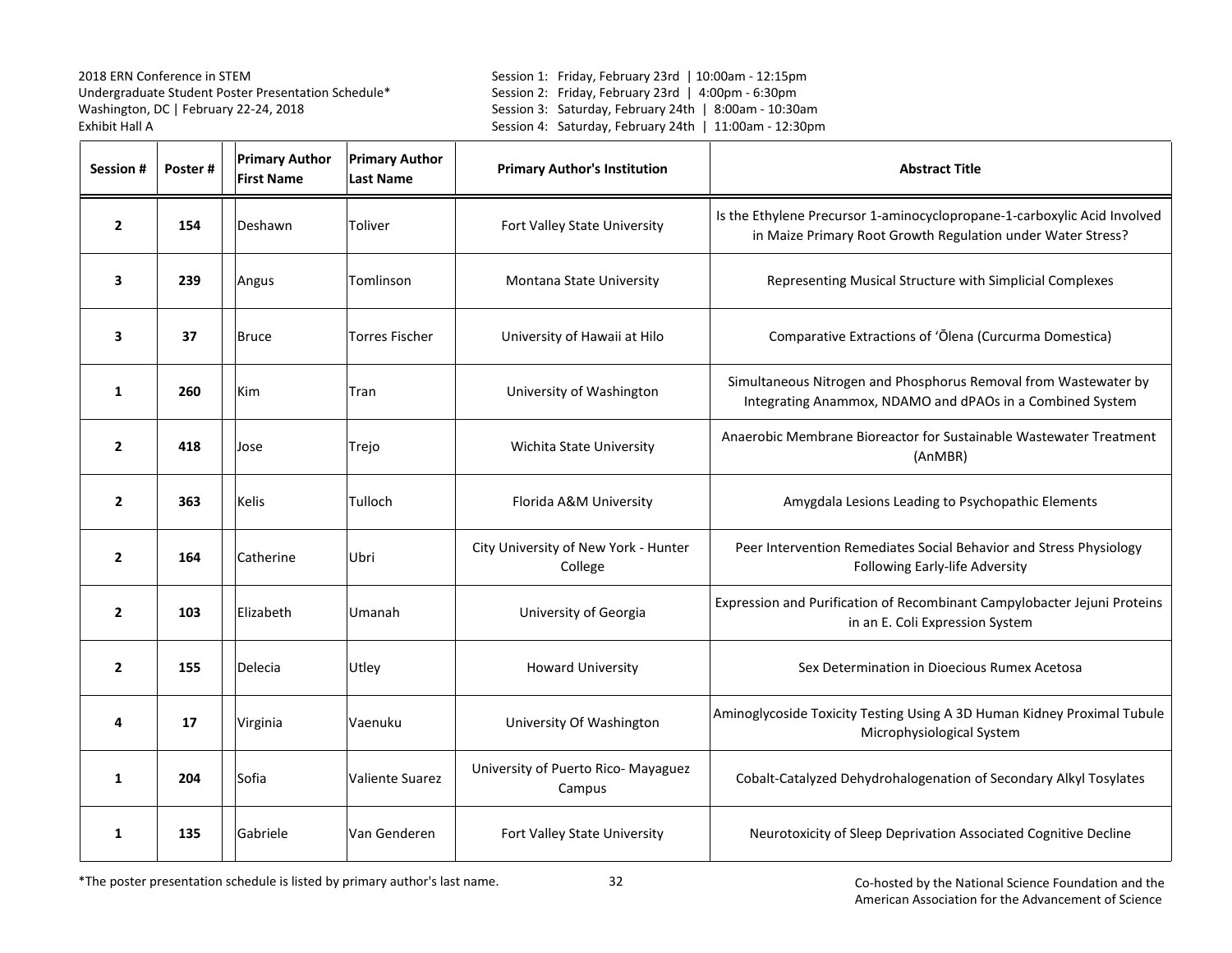Session 1: Friday, February 23rd | 10:00am - 12:15pm Session 2: Friday, February 23rd | 4:00pm - 6:30pm Session 3: Saturday, February 24th | 8:00am - 10:30am Session 4: Saturday, February 24th | 11:00am - 12:30pm

| Session #               | Poster# | <b>Primary Author</b><br><b>First Name</b> | <b>Primary Author</b><br><b>Last Name</b> | <b>Primary Author's Institution</b>     | <b>Abstract Title</b>                                                                                                               |
|-------------------------|---------|--------------------------------------------|-------------------------------------------|-----------------------------------------|-------------------------------------------------------------------------------------------------------------------------------------|
| 3                       | 82      | Katherine                                  | Varela                                    | University of Michigan                  | Proteasome-dependent Regulation of Presynaptic Tomosyn-1 Expression in<br>Homeostatic Plasticity Mechanism                          |
| $\overline{2}$          | 104     | Yumary                                     | Vasquez                                   | California State University San Marcos  | Morphological and Genomic Diversity of the Parasitoid Wasp (Dinocampus<br>Coccinellae)                                              |
| $\mathbf{1}$            | 325     | Alexander                                  | Vera                                      | Columbia University                     | Towards High Quality Gate-Defined Graphene                                                                                          |
| 4                       | 83      | Kimuel                                     | Villanova                                 | <b>Baltimore City Community College</b> | Expeditious Algal Biodiseal Production by Overexpression of a Low-Carbon<br>Inducible Membrane Protein in Chlamydomonas Reinhardtii |
| 1                       | 213     | Regine                                     | Vincent                                   | Indiana University Bloomington          | Development of Iron Oxide Based Nanoparticle Vaccines for the HPV-16<br><b>Virus</b>                                                |
| 3                       | 9       | Sunny                                      | Vuong                                     | St. Olaf Coollege                       | Identifying Proteins in Alcoholic Fatty Liver Disease                                                                               |
| 3                       | 410     | Viktor                                     | Wahlquist                                 | <b>Binghampton University - SUNY</b>    | Design of an Educational Virtual Environment: Effects of a Storm Event on<br>a Small Urban Stream                                   |
| $\overline{\mathbf{3}}$ | 347     | Alexzander                                 | Walker                                    | Virginia State University               | Development of a High-Sensitivity Compton-Suppressed Gamma-<br>Spectroscopy System                                                  |
| 3                       | 94      | Jasmine                                    | Walker                                    | <b>Central State University</b>         | Substrate Growth Composting to Improve Sustainability of NASA's Food<br><b>Production System</b>                                    |
| $\overline{2}$          | 392     | Lauren                                     | Walker                                    | Alabama A&M University                  | Spectral Analysis of Building Sealant Materials: Study of Raman<br>Spectroscopy of Silicones                                        |
| $\overline{2}$          | 419     | Naomi                                      | Walker                                    | <b>Texas Southern University</b>        | Spatial Distribution of Metals and Nutrients Along Buffalo Bayou, TX                                                                |
| 3                       | 161     | Jontravious                                | Wallace                                   | Fort Valley State University            | The Effects of Soluble Epoxide Hydrolase Inhibitor (sEHi) in a Murine Model<br>of Asthma                                            |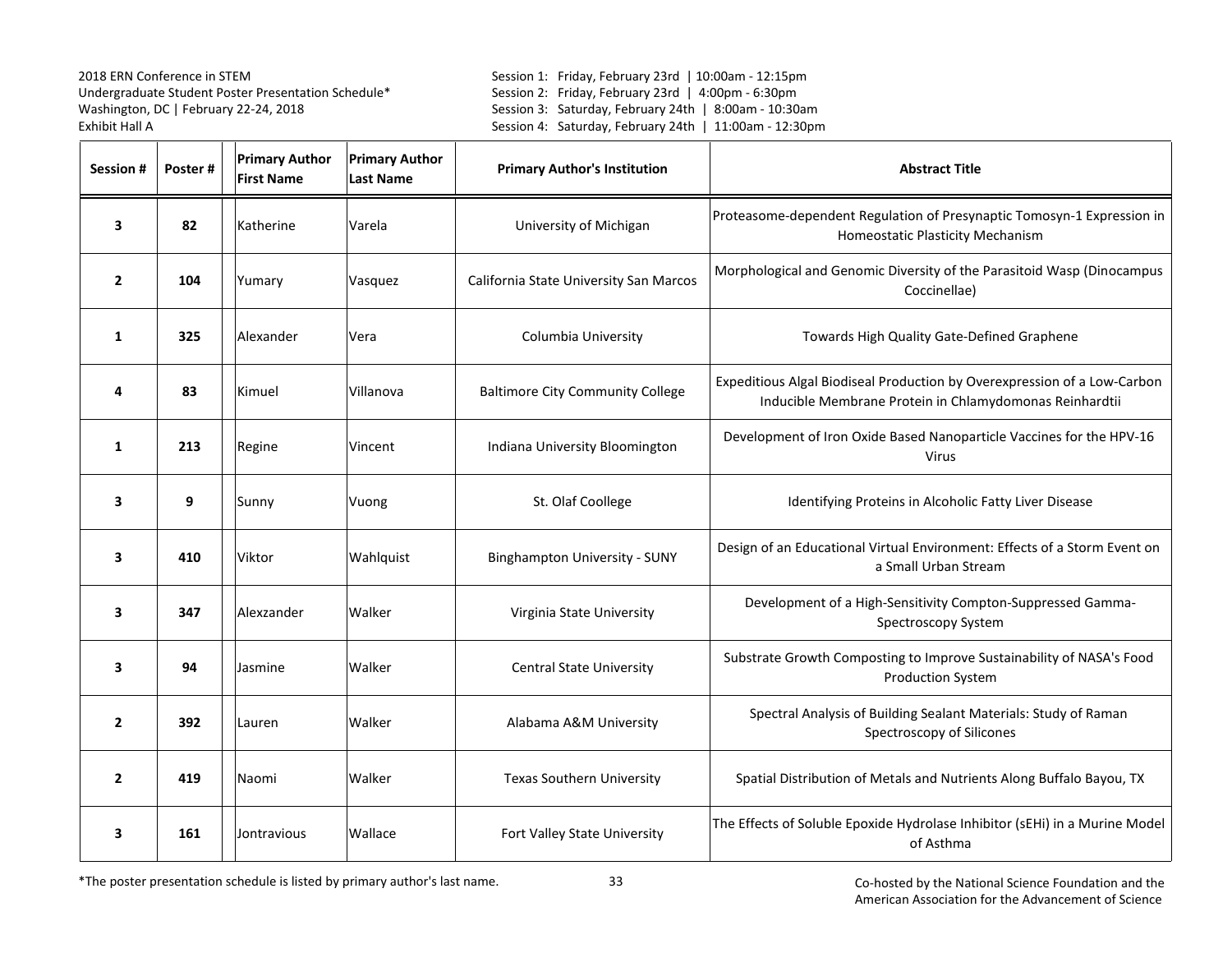Session 1: Friday, February 23rd | 10:00am - 12:15pm Session 2: Friday, February 23rd | 4:00pm - 6:30pm Session 3: Saturday, February 24th | 8:00am - 10:30am Session 4: Saturday, February 24th | 11:00am - 12:30pm

| Session #      | Poster# | <b>Primary Author</b><br><b>First Name</b> | <b>Primary Author</b><br><b>Last Name</b> | <b>Primary Author's Institution</b> | <b>Abstract Title</b>                                                                                                                                                |
|----------------|---------|--------------------------------------------|-------------------------------------------|-------------------------------------|----------------------------------------------------------------------------------------------------------------------------------------------------------------------|
| $\mathbf{1}$   | 125     | Ezekiel                                    | Wamble                                    | Norfolk State University            | Transcriptome of Streptococcus Parauberis in Varying Host Environments                                                                                               |
| $\mathbf{1}$   | 348     | Kinnon                                     | Ward                                      | Tuskegee University                 | Human Papillomavirus and Cervical Cancer in Southwest Uganda                                                                                                         |
| $\mathbf{1}$   | 84      | Kiana                                      | Ware                                      | Claflin University                  | Effect of Eugenol on Developing Fetal Brain Neurons                                                                                                                  |
| 4              | 18      | Mahtab                                     | Waseem                                    | <b>Howard University</b>            | Chemical Screening of Chemical Compound Modulators of the Vibrio<br>cholerae PTS and Biofilm Formation                                                               |
| 3              | 240     | Kyanie                                     | Waters                                    | Mississippi Valley State University | Asserting the Best Programming Language for Novice Programmers                                                                                                       |
| 3              | 92      | Harrison                                   | Watson                                    | Jackson State University            | Examining Polydora Websteri (Annelida: Polychaeta: Spionidae: mud<br>blister worms) Infestation on Crassostrea virginica to Improve Oyster<br><b>Farming Methods</b> |
| $\overline{2}$ | 243     | Kira                                       | Wencek                                    | University of Rhode Island          | Quantifying Music Complexity Using Topological Data Analysis                                                                                                         |
| $\overline{2}$ | 428     | Jessica                                    | Whipple                                   | Kennesaw State University           | Examining Engineering Experiences and Attitudes of Wolverine Pathways<br>Participants                                                                                |
| 4              | 38      | Natalie                                    | White                                     | Alabama State University            | Modulation of Hsp70-Mediated Cytoprotection by Resveratrol and<br>Staurosporine in Colon Cancer Cells                                                                |
| 3              | 39      | LaTerrian                                  | Wiley                                     | Jarvis Christian College            | Study the Cytotoxic Effects of D-Allose on Human Breast Cancer Cells MCF-7                                                                                           |
| 3              | 10      | Ashlee                                     | Williams                                  | <b>Dillard University</b>           | Comparison of the Stability and Reactivity of WhiB7 Homologs from<br>Actinobacteria                                                                                  |
| 1              | 370     | <b>Brianna</b>                             | Williams                                  | North Carolina A&T State University | Mathematical Modeling and Analysis of HIV Viral Dynamics                                                                                                             |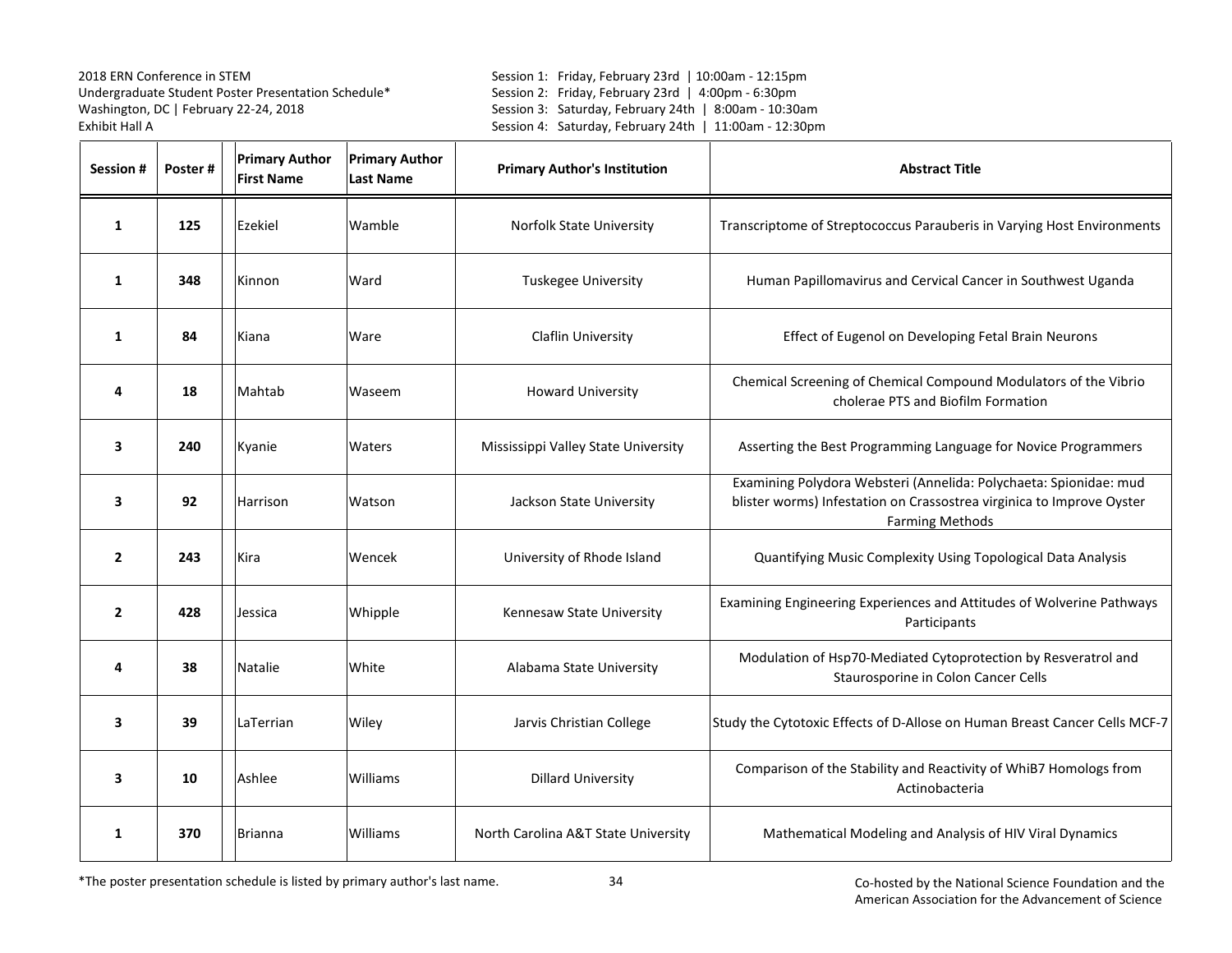Session 1: Friday, February 23rd | 10:00am - 12:15pm Session 2: Friday, February 23rd | 4:00pm - 6:30pm Session 3: Saturday, February 24th | 8:00am - 10:30am Session 4: Saturday, February 24th | 11:00am - 12:30pm

| Session #      | Poster# | <b>Primary Author</b><br><b>First Name</b> | <b>Primary Author</b><br><b>Last Name</b> | <b>Primary Author's Institution</b>                                  | <b>Abstract Title</b>                                                                                                          |
|----------------|---------|--------------------------------------------|-------------------------------------------|----------------------------------------------------------------------|--------------------------------------------------------------------------------------------------------------------------------|
| $\overline{2}$ | 85      | Charifa                                    | Williams                                  | <b>Hampton University</b>                                            | Red Deep Sea Crabs                                                                                                             |
| $\mathbf{2}$   | 156     | Iran                                       | Williams                                  | Harris-Stowe State University                                        | Floral Biology of Thalia dealbata (Marantaceae)                                                                                |
| 4              | 171     | Meleg                                      | Williams                                  | <b>Claflin University</b>                                            | Comparative 1H NMR - Based Metabolomic Investigation of African<br>American and Caucasian Smokers                              |
| $\overline{2}$ | 126     | Selena                                     | Williams                                  | North Carolina Agricultural and<br><b>Technical State University</b> | Establishing a Combined Phylodynamic and Phylogenomic Comparison of<br>Clostridioides                                          |
| $\mathbf{2}$   | 299     | Shannon                                    | Williams                                  | Alabama State Univeristy                                             | Decrease Viability of S. Pneumoniae Using Gold Nanoparticles                                                                   |
| 3              | 271     | Tevin                                      | Williams                                  | Saint Augustine's University                                         | Tropane Alkaloid Biosynthesis and Diversity Within Solanaceae                                                                  |
| $\overline{2}$ | 157     | Cierra                                     | Wilson                                    | <b>Tuskegee University</b>                                           | Investigating the Relationship Between Stigmasterol and Flowering in<br>Arabidopsis Thaliana                                   |
| $\overline{2}$ | 326     | Monet                                      | Wilson                                    | Alabama State University                                             | 3-D Articular Cartilage Scaffolds Based on PVA/PLA Composites                                                                  |
| 3              | 411     | Paul                                       | Wilson                                    | University of the District of Columbia                               | Real-time Monitoring of Gene Silencing in Schistosoma Mansoni Snail Host                                                       |
| $\overline{2}$ | 205     | Adrienne                                   | Wiltshire                                 | Alabama A&M University                                               | Reactions and Spectral Studies of Cyclopentadienyl Titanium (IV) Tris O, O<br>Dialkyldithiophosphate Complexes                 |
| 1              | 393     | Asia                                       | Winkler                                   | Virginia State University                                            | Pool Boiling Heat Transfer on Multiple Surfaces                                                                                |
| 3              | 86      | Sarah                                      | Wong                                      | University of Southern California                                    | Is the Adaptive Homeostatsis Response to Oxidative Stress in D.<br>Melanogaster Tissue-Specific, or Is It a Systemic Response? |